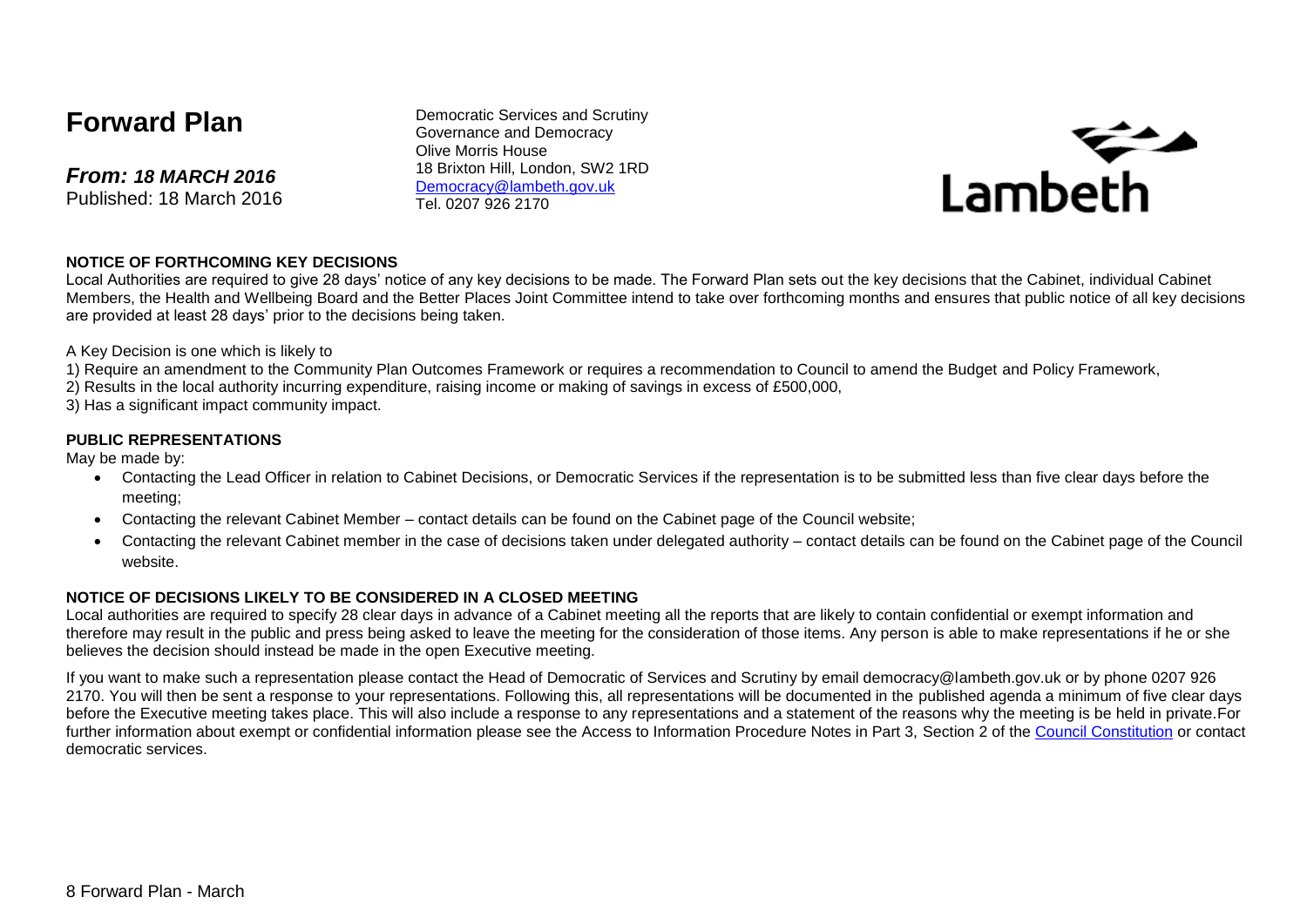# **Reports to be considered by Cabinet**

| Investing in better neighbourhoods<br>and building the homes we need to<br>house the people of Lambeth -<br><b>Cressingham Gardens Estate</b><br>Decision on the future of the<br>Cressingham Gardens estate.<br><b>Tulse Hill</b>                                                                                                                                                                                                 | Cabinet<br>19 Feb 2016        | 21 Mar 2016 | Investing in better<br>neighbourhoods and<br>building the homes we<br>need to house the<br>people of Lambeth -<br><b>Cressingham Gardens</b><br>Estate | Julian Hart, Housing<br><b>Regeneration Programme</b><br>Manager<br>jhart@lambeth.gov.uk<br>Tel: 07799 775362          |
|------------------------------------------------------------------------------------------------------------------------------------------------------------------------------------------------------------------------------------------------------------------------------------------------------------------------------------------------------------------------------------------------------------------------------------|-------------------------------|-------------|--------------------------------------------------------------------------------------------------------------------------------------------------------|------------------------------------------------------------------------------------------------------------------------|
| <b>Healthier High Streets Scrutiny</b><br>Commission report<br>The commission looked at how to<br>reduce the impact of clusters of shops<br>on Lambeth's high streets which<br>encouraged unhealthy lifestyles -<br>these include fast food takeaways, off<br>licences and payday money lenders.<br>The report contains a series of<br>recommendations and associated<br>action plan for which approval is<br>sought.<br>All Wards | Cabinet<br>27th November 2015 | 21 Mar 2016 | <b>Healthier High Streets</b><br><b>Scrutiny Commission</b><br>report                                                                                  | Gary O'Key<br>gokey@lambeth.gov.uk<br>Tel: 020 7926 2183                                                               |
| Lambeth's Community Plan 2016-<br>2020<br>To agree the strategic vision for the<br>Borough and to review the policy<br>framework and medium term strategy<br>for the council and partners.<br>All Wards                                                                                                                                                                                                                            | Cabinet<br>23/10/2015         | 21 Mar 2016 | Lambeth's Community<br>Plan 2016-2020                                                                                                                  | Hannah Jameson, Strategy<br>Manager<br>hjameson@lambeth.gov.uk<br>Room 113, Lambeth Town<br>Hall<br>Tel: 020 7926 6918 |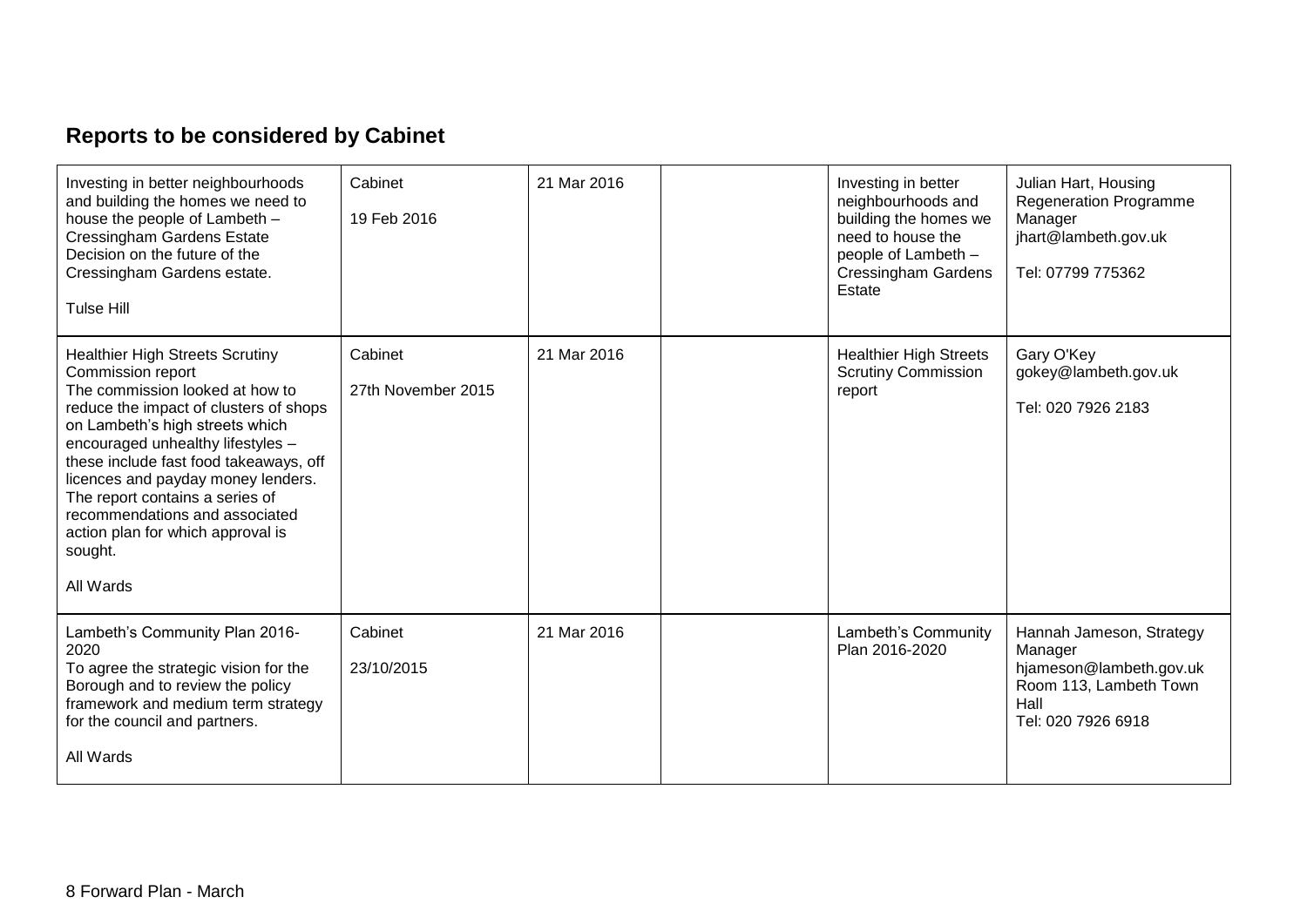| <b>Key Decision (Including Brief</b><br><b>Summary &amp; Expected Outcome)</b><br>(including ward) {1}                                                                                                                                                                                                                            | Decision-maker,<br><b>Edition of Forward</b><br><b>Plan when first</b><br>appeared and whether<br>any confidential or<br>exempt Information is<br>to be considered {2} | Date decision<br>to be taken {3} | <b>External</b><br><b>Consultation:</b><br>Who<br>How<br>Closing date {4} | <b>Relevant documents</b><br>${5}$ | Lead Officer (to whom<br>representations should be<br>made, and holder of<br>documents) {6}                                                  |
|-----------------------------------------------------------------------------------------------------------------------------------------------------------------------------------------------------------------------------------------------------------------------------------------------------------------------------------|------------------------------------------------------------------------------------------------------------------------------------------------------------------------|----------------------------------|---------------------------------------------------------------------------|------------------------------------|----------------------------------------------------------------------------------------------------------------------------------------------|
| <b>Public Health</b><br>Report to agree the creation of a<br>Lambeth based public health team to<br>support the development and<br>implementation of the Lambeth Health<br>and Wellbeing Strategy and underpin<br>the further integration of health and<br>care services in the borough.<br>All Wards                             | Cabinet<br>19 Feb 2016                                                                                                                                                 | 21 Mar 2016                      |                                                                           | <b>Public Health</b>               | Moira McGrath, Director of<br><b>Strategy and Commissioning</b><br>Adults<br>moira.mcgrath@nhs.net                                           |
| Events Strategy 2015-18<br>The Events Strategy sets out the<br>future coordination of event delivery in<br>Lambeth. It covers major event days<br>including the Country Show,<br>community event coordination, events<br>policies, investment return to open<br>spaces and the diversification of<br>events activity<br>All Wards | Cabinet<br>27th November 2015                                                                                                                                          | 11 Apr 2016                      |                                                                           | Events Strategy 2015-<br>18        | Julian Ellerby, Director<br>Campaigns and<br>Communications<br>jellerby@lambeth.gov.uk<br>Lambeth Town Hall, Brixton<br>Hill, London SW2 1RW |
| <b>Universal Credit</b><br>To inform Cabinet of the implications<br>of the roll out of Universal Credit on<br>residents, the council's benefit service<br>and budget, and the HRA.<br>All Wards                                                                                                                                   | Cabinet                                                                                                                                                                | 11 Apr 2016                      |                                                                           | <b>Universal Credit</b>            | Helen Payne<br>hpayne@lambeth.gov.uk                                                                                                         |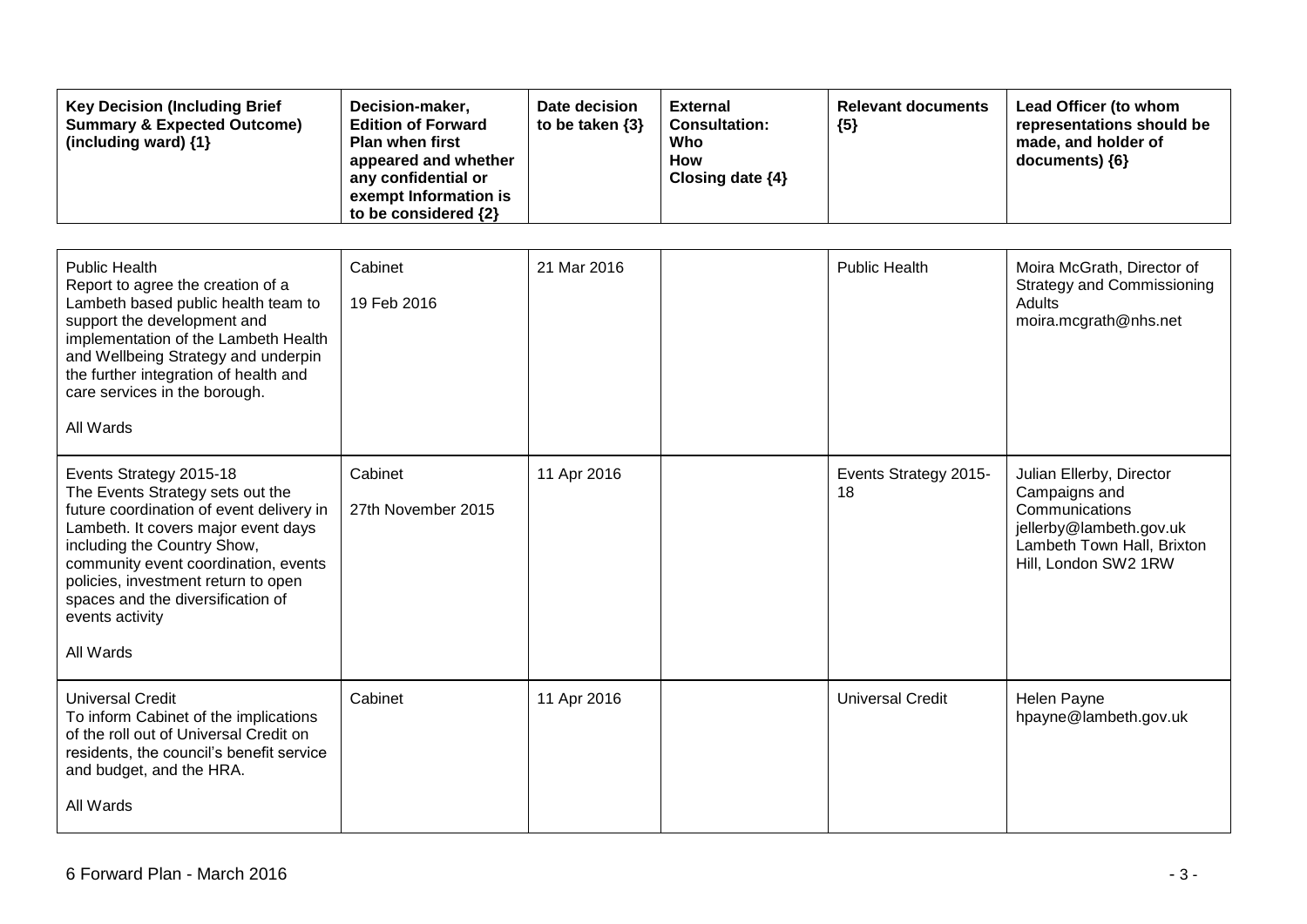| <b>Key Decision (Including Brief</b><br>Decision-maker,<br><b>Summary &amp; Expected Outcome)</b><br><b>Edition of Forward</b><br>(including ward) $\{1\}$<br><b>Plan when first</b><br>appeared and whether<br>any confidential or<br>exempt Information is<br>to be considered $\{2\}$ | Date decision<br>External<br>to be taken $\{3\}$<br><b>Consultation:</b><br>Who<br><b>How</b><br>Closing date $\{4\}$ | <b>Relevant documents</b><br>${5}$ | Lead Officer (to whom<br>representations should be<br>made, and holder of<br>$documents)$ {6} |
|------------------------------------------------------------------------------------------------------------------------------------------------------------------------------------------------------------------------------------------------------------------------------------------|-----------------------------------------------------------------------------------------------------------------------|------------------------------------|-----------------------------------------------------------------------------------------------|
|------------------------------------------------------------------------------------------------------------------------------------------------------------------------------------------------------------------------------------------------------------------------------------------|-----------------------------------------------------------------------------------------------------------------------|------------------------------------|-----------------------------------------------------------------------------------------------|

| <b>Outsourcing Homelessness Reviews</b><br>The decision is whether to enter in to<br>a formal arrangement with the current<br>provider, RMG Ltd for one year to<br>undertake statutory Sec. 202<br>homeless review decisions and any<br>associated administrative work. Since<br>April 2015 due to recruitment<br>problems we have been outsourcing<br>reviews, which has enabled us to keep<br>control of our backlog and number of<br>cases in TA under review. The quality<br>of the decisions has been consistently<br>high.In addition, outsourcing reviews<br>in this way rather than appointing a<br>reviews officer has contributed to an<br>underspend in the budget (if we<br>disregard TA) and has proven to be an<br>economical option for the Council. | Cabinet | 11 Apr 2016 | Outsourcing<br>Homelessness<br>Reviews | Neil Wightman, Delivery<br>Director Housing<br>Management<br>NWightman@lambeth.gov.uk<br>1st Floor, Blue Star House,<br>Stockwell Road, Brixton,<br>SW9<br>Tel: 020 7926 7051 |
|---------------------------------------------------------------------------------------------------------------------------------------------------------------------------------------------------------------------------------------------------------------------------------------------------------------------------------------------------------------------------------------------------------------------------------------------------------------------------------------------------------------------------------------------------------------------------------------------------------------------------------------------------------------------------------------------------------------------------------------------------------------------|---------|-------------|----------------------------------------|-------------------------------------------------------------------------------------------------------------------------------------------------------------------------------|
| There is a limited market for this kind<br>of service and we have an effective<br>client relationship with this provider.<br>There would be a cost in replacing this<br>with another short term provider who<br>would have a steep learning curve and<br>this would impact upon performance<br>and cost to the council. The service is<br>low value and the flow of work is hard<br>to predict. Because of this we need 12<br>months to review the requirements for<br>a longer term arrangement and put a<br>proper procurement into place.                                                                                                                                                                                                                        |         |             |                                        |                                                                                                                                                                               |
| 6egat wendcesdras blanded 200 a6this is<br>a decision that has to be made by<br>cabinet under the requirements of the                                                                                                                                                                                                                                                                                                                                                                                                                                                                                                                                                                                                                                               |         |             |                                        | - 4 -                                                                                                                                                                         |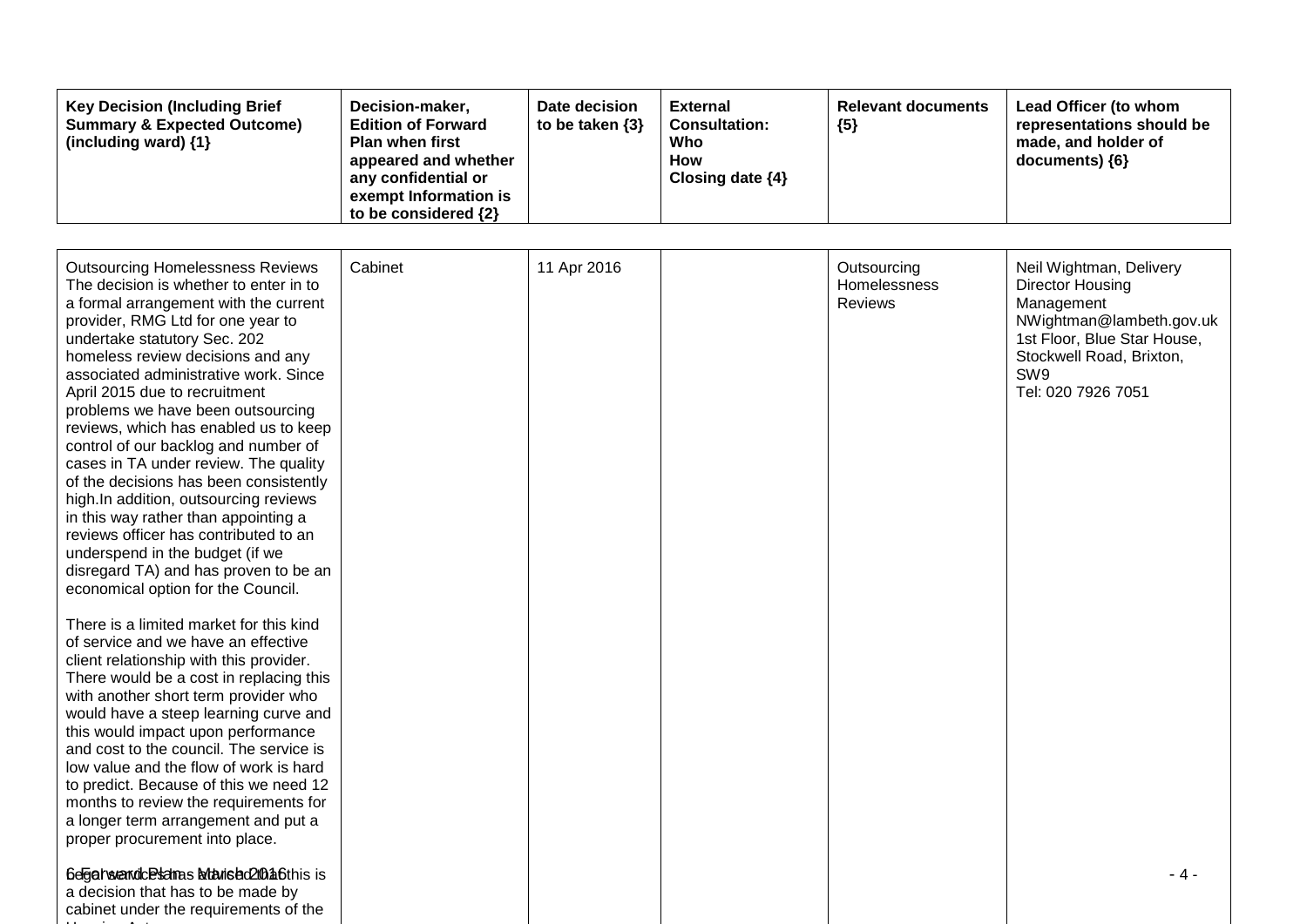| <b>Key Decision (Including Brief</b><br><b>Summary &amp; Expected Outcome)</b><br>(including ward) $\{1\}$ | Decision-maker,<br><b>Edition of Forward</b><br><b>Plan when first</b><br>appeared and whether<br>any confidential or<br>exempt Information is<br>to be considered $\{2\}$ | Date decision<br>to be taken $\{3\}$ | <b>External</b><br><b>Consultation:</b><br>Who<br>How<br>Closing date $\{4\}$ | <b>Relevant documents</b><br>${5}$ | Lead Officer (to whom<br>representations should be<br>made, and holder of<br>$documents)$ {6} |
|------------------------------------------------------------------------------------------------------------|----------------------------------------------------------------------------------------------------------------------------------------------------------------------------|--------------------------------------|-------------------------------------------------------------------------------|------------------------------------|-----------------------------------------------------------------------------------------------|
|------------------------------------------------------------------------------------------------------------|----------------------------------------------------------------------------------------------------------------------------------------------------------------------------|--------------------------------------|-------------------------------------------------------------------------------|------------------------------------|-----------------------------------------------------------------------------------------------|

| Resident Involvement in Housing<br><b>Scrutiny Commission Report</b><br>The commission looked at how to<br>improve resident involvement in<br>Lambeth in order to ensure<br>tenants/leaseholders are central in the<br>decision making processes that inform<br>improvement in the delivery of housing<br>works and services, as well as<br>achieving value for money and driving<br>up tenant and leaseholder satisfaction.<br>The report will contain a series of<br>recommendations and associated<br>departmental action plan for which<br>approval will be sought.<br>All Wards | Cabinet | 9 May 2016 |                                                                                                                                                        | Resident Involvement<br>in Housing Scrutiny<br><b>Commission Report</b> | Gary O'Key<br>gokey@lambeth.gov.uk<br>Tel: 020 7926 2183                                                                                                 |
|--------------------------------------------------------------------------------------------------------------------------------------------------------------------------------------------------------------------------------------------------------------------------------------------------------------------------------------------------------------------------------------------------------------------------------------------------------------------------------------------------------------------------------------------------------------------------------------|---------|------------|--------------------------------------------------------------------------------------------------------------------------------------------------------|-------------------------------------------------------------------------|----------------------------------------------------------------------------------------------------------------------------------------------------------|
| Refresh of Lambeth's Health and<br>Wellbeing strategy<br>Lambeth's Health and Wellbeing<br>strategy was coproduced in 2013. This<br>refresh sets out priorities for the next<br>three years.                                                                                                                                                                                                                                                                                                                                                                                         | Cabinet | 9 May 2016 | The strategy priorities<br>are based on<br>feedback gathered<br>across the<br>partnership, including<br>specific engagement<br>on the strategy itself. | Refresh of Lambeth's<br>Health and Wellbeing<br>strategy                | Valerie Dinsmore, Head of<br>Policy, Research and<br><b>Customer Relations</b><br>VDinsmore@lambeth.gov.uk<br><b>Phoenix House</b><br>Tel: 020 7926 4682 |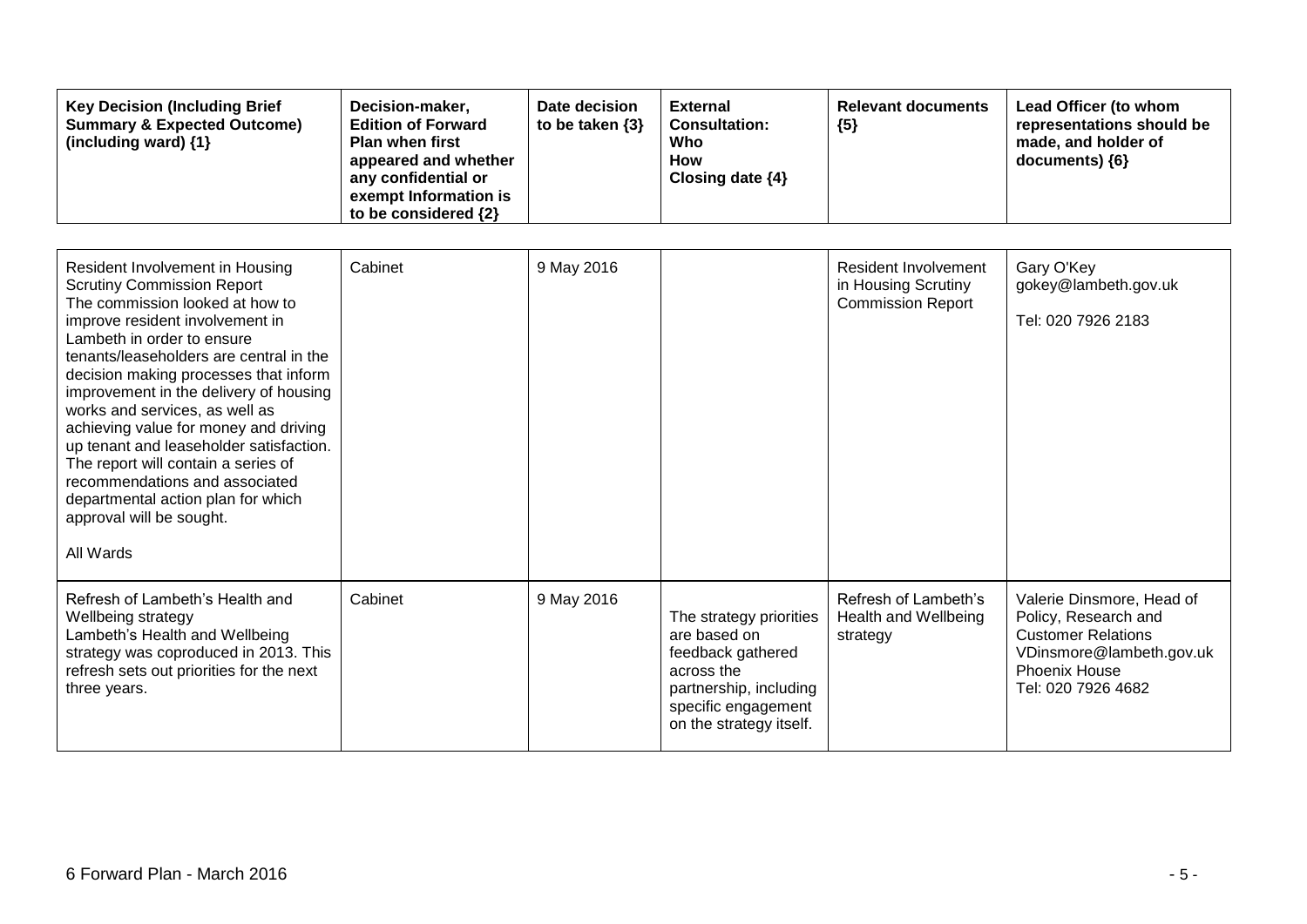| <b>Key Decision (Including Brief</b><br><b>Summary &amp; Expected Outcome)</b><br>(including ward) {1}                                                                                                   | Decision-maker,<br><b>Edition of Forward</b><br><b>Plan when first</b><br>appeared and whether<br>any confidential or<br>exempt Information is<br>to be considered {2} | Date decision<br>to be taken $\{3\}$ | <b>External</b><br><b>Consultation:</b><br>Who<br><b>How</b><br>Closing date $\{4\}$ | <b>Relevant documents</b><br>${5}$                        | Lead Officer (to whom<br>representations should be<br>made, and holder of<br>documents) ${6}$                          |
|----------------------------------------------------------------------------------------------------------------------------------------------------------------------------------------------------------|------------------------------------------------------------------------------------------------------------------------------------------------------------------------|--------------------------------------|--------------------------------------------------------------------------------------|-----------------------------------------------------------|------------------------------------------------------------------------------------------------------------------------|
| Lambeth Local Plan Review - Issues<br>& Options<br>Cabinet needs to approve the first part<br>of the Local Plan review process - the<br>Issues & Options stage - for public<br>consultation<br>All Wards | Cabinet                                                                                                                                                                | June 2016                            |                                                                                      | Lambeth Local Plan<br>Review – Issues &<br><b>Options</b> | Alan Vinall<br>avinall@lambeth.gov.uk<br>1st Floor, Phoenix House<br>Tel: 020 7926 1212                                |
| Lambeth Community Plan 2016 - 2020<br>To agree the outcomes, targets and<br>measures. Also to agree the Social<br>Value Strategy.                                                                        | Cabinet                                                                                                                                                                | June 2016                            |                                                                                      | <b>Lambeth Community</b><br>Plan 2016 - 2020              | Hannah Jameson, Strategy<br>Manager<br>hjameson@lambeth.gov.uk<br>Room 113, Lambeth Town<br>Hall<br>Tel: 020 7926 6918 |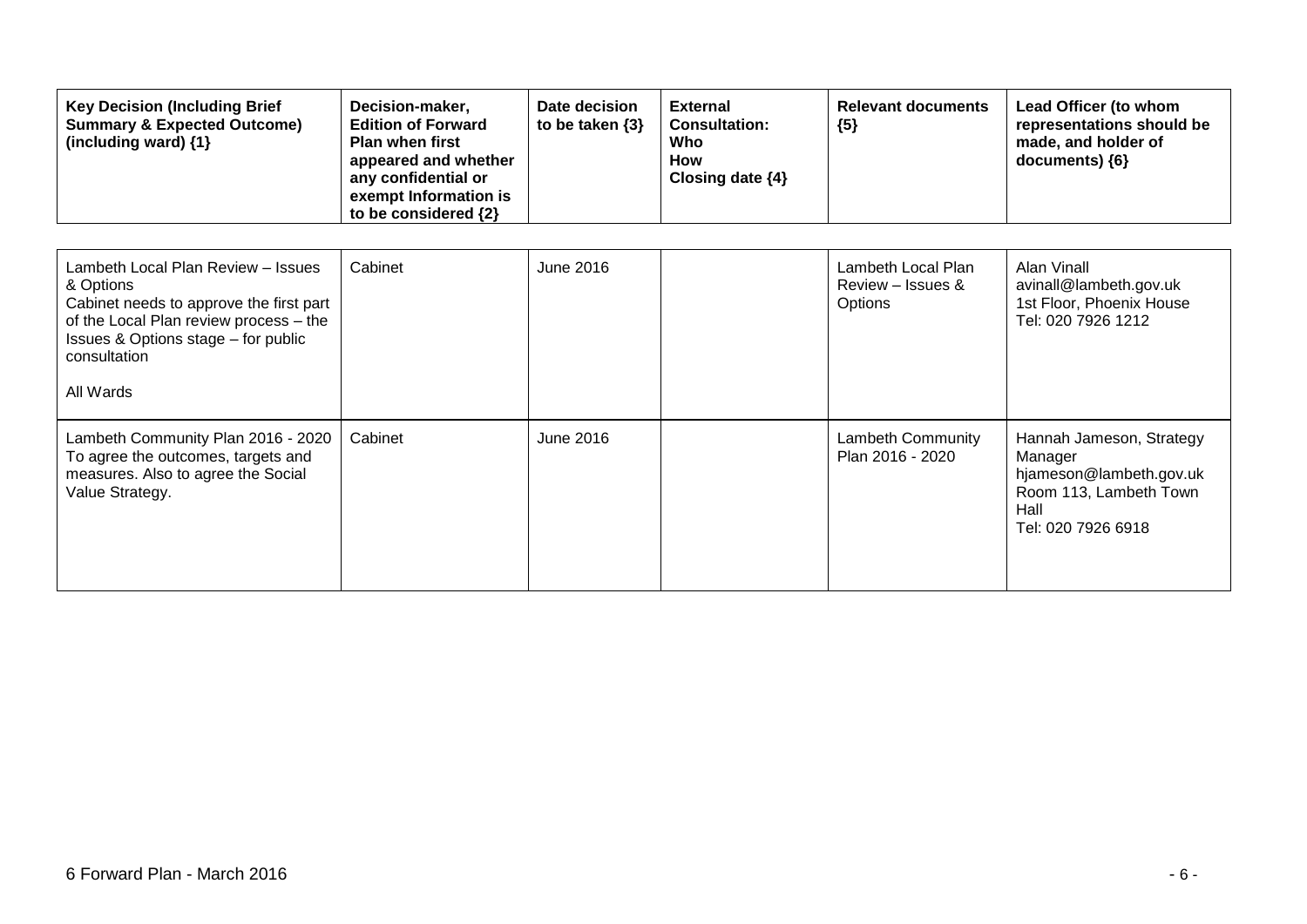| <b>Key Decision (Including Brief</b><br><b>Summary &amp; Expected Outcome)</b><br><b>Plan when first</b><br>(including ward) $\{1\}$ | Date decision<br>Decision-maker,<br>to be taken $\{3\}$<br><b>Edition of Forward</b><br>appeared and whether<br>any confidential or<br>exempt Information is<br>to be considered $\{2\}$ | External<br><b>Consultation:</b><br>Who<br><b>How</b><br>Closing date $\{4\}$ | <b>Relevant documents</b><br>${5}$ | Lead Officer (to whom<br>representations should be<br>made, and holder of<br>$documents)$ {6} |
|--------------------------------------------------------------------------------------------------------------------------------------|------------------------------------------------------------------------------------------------------------------------------------------------------------------------------------------|-------------------------------------------------------------------------------|------------------------------------|-----------------------------------------------------------------------------------------------|
|--------------------------------------------------------------------------------------------------------------------------------------|------------------------------------------------------------------------------------------------------------------------------------------------------------------------------------------|-------------------------------------------------------------------------------|------------------------------------|-----------------------------------------------------------------------------------------------|

## **Reports to be approved by the Health and Wellbeing Board**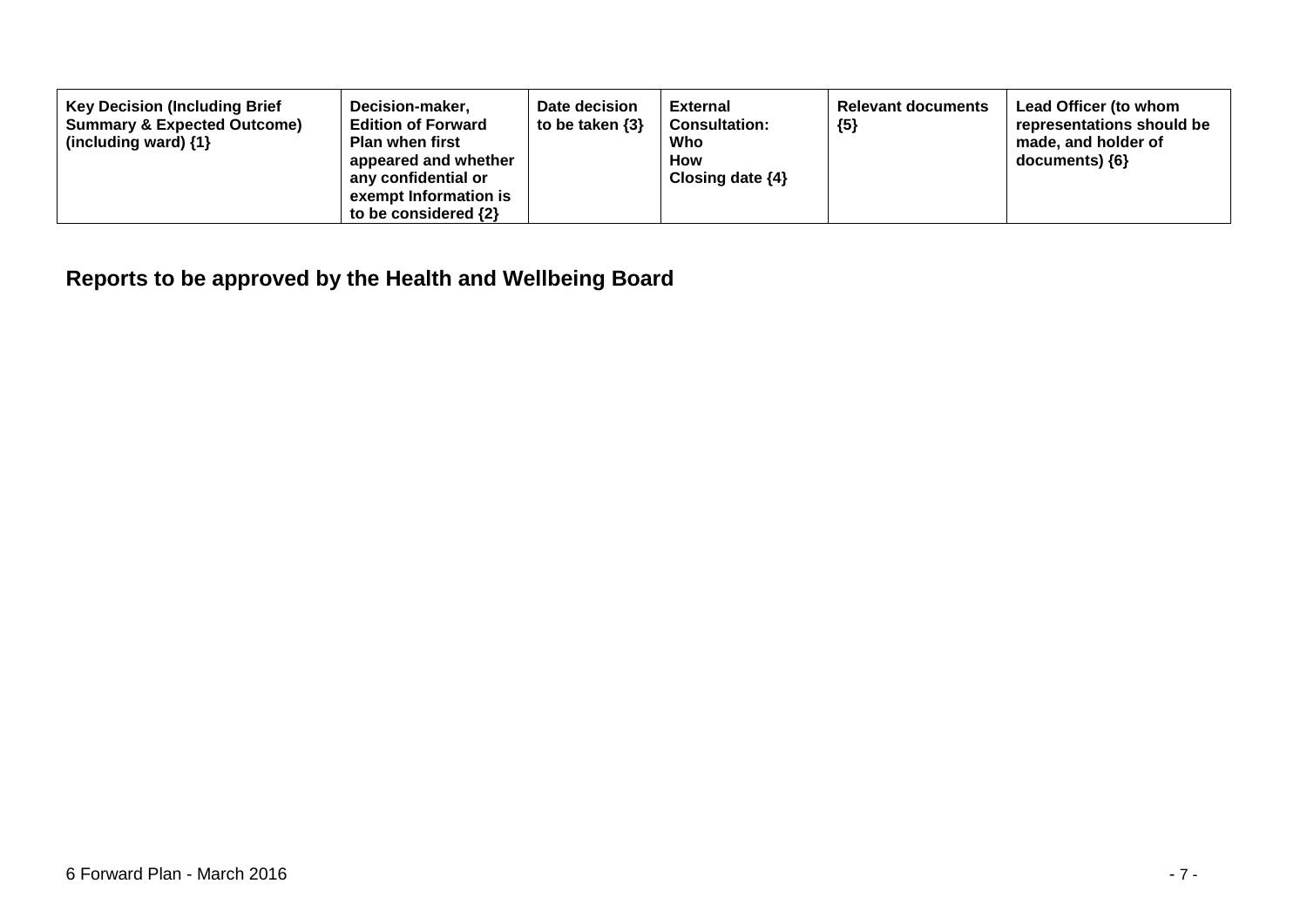| <b>Key Decision (Including Brief</b><br>Decision-maker,<br><b>Summary &amp; Expected Outcome)</b><br><b>Edition of Forward</b><br><b>Plan when first</b><br>(including ward) $\{1\}$<br>appeared and whether<br>any confidential or<br>exempt Information is<br>to be considered $\{2\}$ | Date decision<br>to be taken $\{3\}$ | <b>External</b><br><b>Consultation:</b><br>Who<br><b>How</b><br>Closing date $\{4\}$ | <b>Relevant documents</b><br>${5}$ | Lead Officer (to whom<br>representations should be<br>made, and holder of<br>documents) {6} |
|------------------------------------------------------------------------------------------------------------------------------------------------------------------------------------------------------------------------------------------------------------------------------------------|--------------------------------------|--------------------------------------------------------------------------------------|------------------------------------|---------------------------------------------------------------------------------------------|
|------------------------------------------------------------------------------------------------------------------------------------------------------------------------------------------------------------------------------------------------------------------------------------------|--------------------------------------|--------------------------------------------------------------------------------------|------------------------------------|---------------------------------------------------------------------------------------------|

#### **Reports to be approved by Cabinet Members**

#### **Leader of the Council**

## **Deputy Leader of the Council (Policy)**

| Procurement of the development of<br>Lambeth ASD Designated SEN<br>Resource Base<br>To agree works contracts in order to<br>build Autistic Spectrum Disorder SEN<br>Units in the following four primary<br>schools in Lambeth: Archbishop<br>Sumner, Bonneville, Larkhall and<br>Crown Lane. | Deputy Leader of the<br>Council - Policy<br>19.02.15 | Between 13<br>Nov 2015 and<br>12 May 2016 | <b>Ward Councillors</b> | Rosemary Mann<br>rmann1@lambeth.gov.uk<br>6th Floor International House<br>Tel: 020 7926 3221 |
|----------------------------------------------------------------------------------------------------------------------------------------------------------------------------------------------------------------------------------------------------------------------------------------------|------------------------------------------------------|-------------------------------------------|-------------------------|-----------------------------------------------------------------------------------------------|
| Clapham Common; Knight's Hill;<br>Larkhall; Prince's                                                                                                                                                                                                                                         |                                                      |                                           |                         |                                                                                               |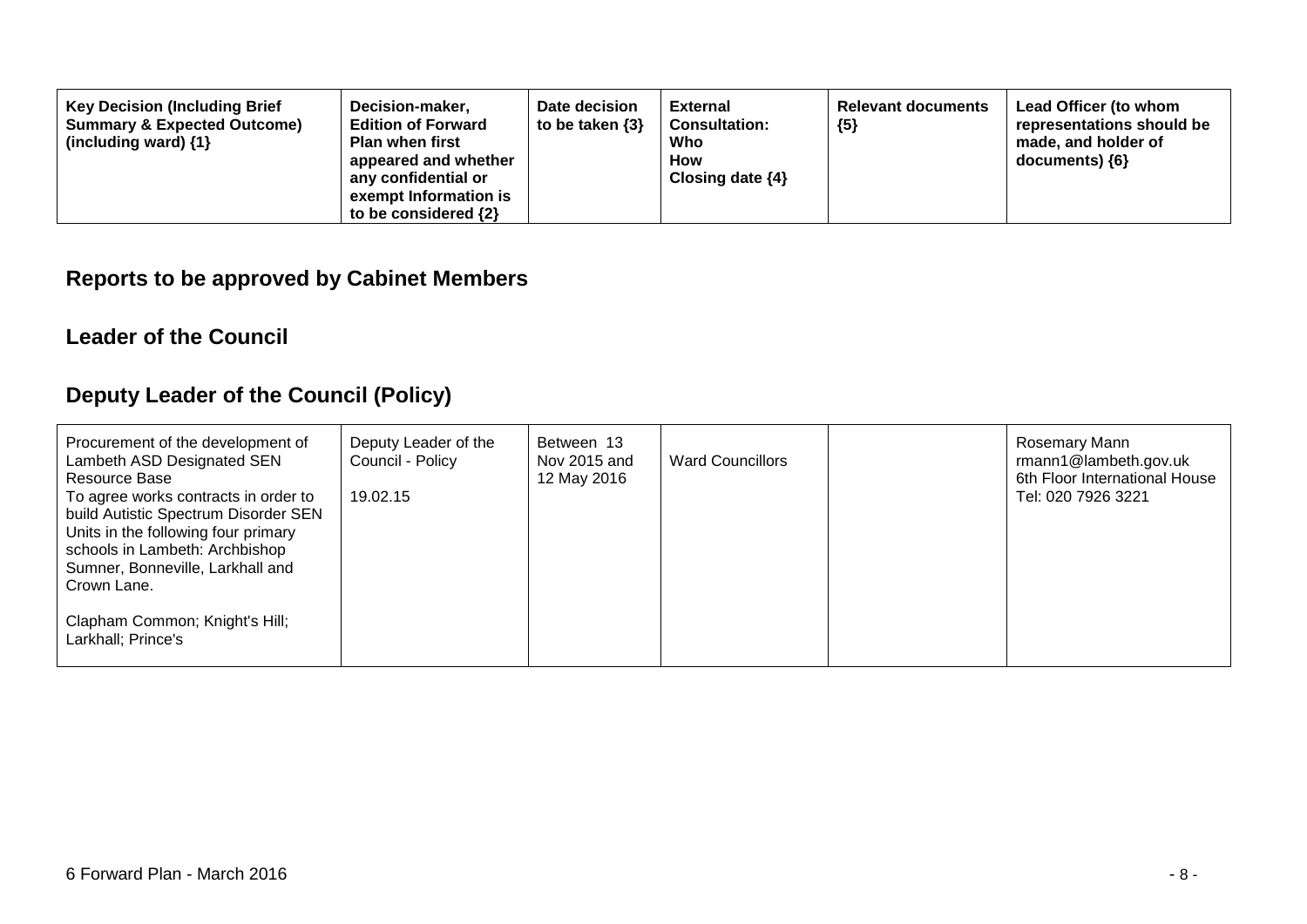| <b>Key Decision (Including Brief</b><br><b>Summary &amp; Expected Outcome)</b><br>(including ward) {1}                                                                                                      | Decision-maker,<br><b>Edition of Forward</b><br><b>Plan when first</b><br>appeared and whether<br>any confidential or<br>exempt Information is<br>to be considered {2} | Date decision<br>to be taken $\{3\}$      | <b>External</b><br><b>Consultation:</b><br>Who<br>How<br>Closing date $\{4\}$  | <b>Relevant documents</b><br>${5}$ | Lead Officer (to whom<br>representations should be<br>made, and holder of<br>$documents)$ {6}                                                                                              |
|-------------------------------------------------------------------------------------------------------------------------------------------------------------------------------------------------------------|------------------------------------------------------------------------------------------------------------------------------------------------------------------------|-------------------------------------------|--------------------------------------------------------------------------------|------------------------------------|--------------------------------------------------------------------------------------------------------------------------------------------------------------------------------------------|
| Semi Independent Living for 16+<br>The contract is to be extended to<br>enable one single tender of adults and<br>childrens' services. The extension will<br>allow time to prepare for a single<br>pathway. | Deputy Leader of the<br>Council - Policy<br>12 September 2014                                                                                                          | Between 18<br>Nov 2015 and<br>28 Feb 2016 | A full consultation<br>process was<br>undertaken for the<br>original contract. |                                    | Linnette Taylor, Strategiv<br><b>Commissioning Officer</b><br>LTaylor5@lambeth.gov.uk<br>Children & Young People<br>Services, 205 Stockwell<br>Road,, London,, SW9 9SL<br>Tel: 02079265214 |
| All Wards                                                                                                                                                                                                   |                                                                                                                                                                        |                                           |                                                                                |                                    |                                                                                                                                                                                            |

## **Deputy Leader of the Council - Finance and Investment**

| <b>Black Cultural Archives Lease</b><br>This decision proposes an extension<br>to the lease of the first floor of the<br>property at 1 Othello Close, London<br>SE11 4RE to the Black Cultural | Deputy Leader of the<br>Council - Finance and<br>Investment<br>14 August 2015 | Between 7 Dec<br>2015 and 1 Mar<br>2016 |  | Dawn Bunce |
|------------------------------------------------------------------------------------------------------------------------------------------------------------------------------------------------|-------------------------------------------------------------------------------|-----------------------------------------|--|------------|
| Archives (BCA) for an additional<br>period of 5 years.<br>Prince's                                                                                                                             |                                                                               |                                         |  |            |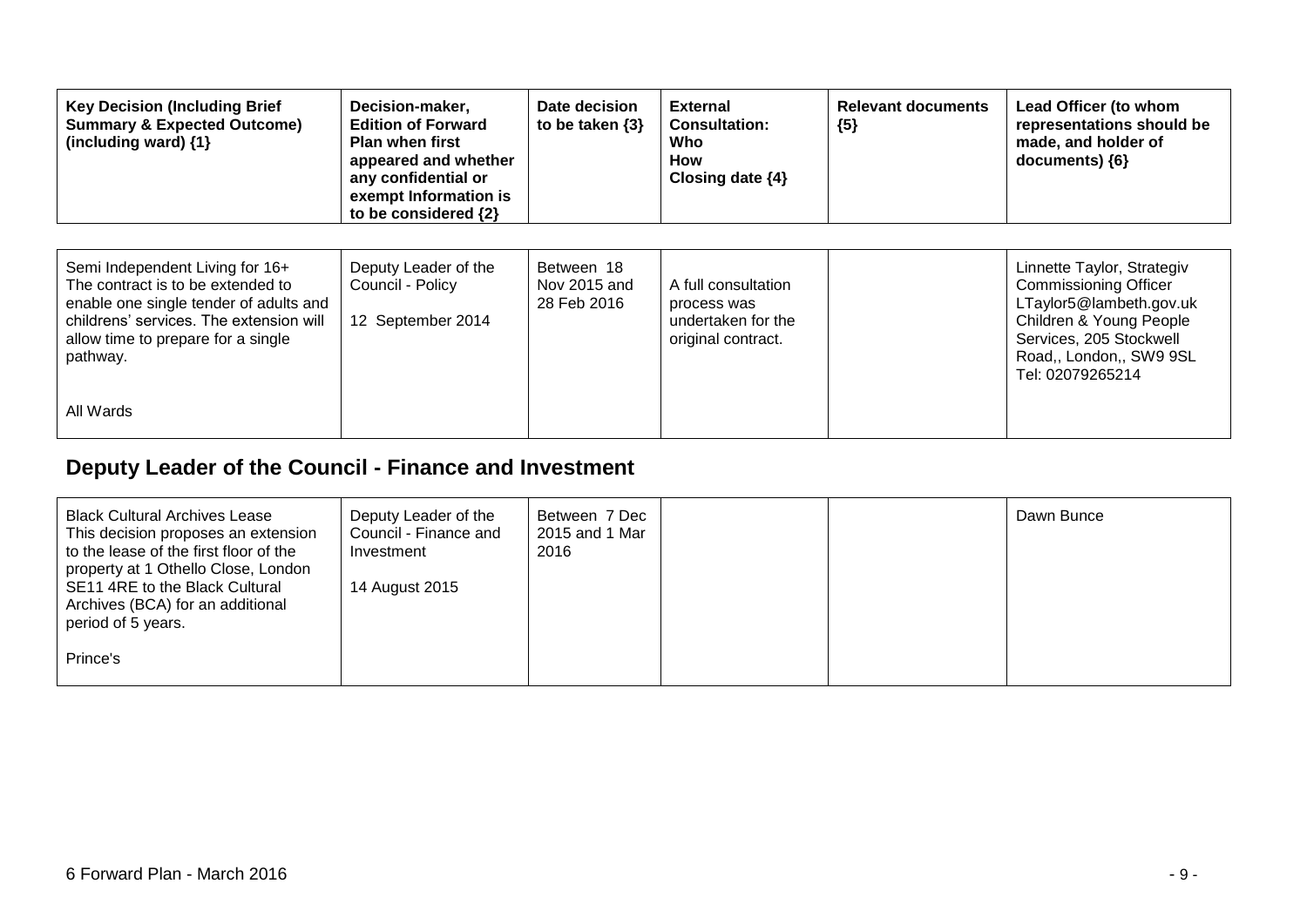| <b>Key Decision (Including Brief</b><br><b>Summary &amp; Expected Outcome)</b><br>(including ward) $\{1\}$                                                                                                                                                           | Decision-maker,<br><b>Edition of Forward</b><br><b>Plan when first</b><br>appeared and whether<br>any confidential or<br>exempt Information is<br>to be considered {2} | Date decision<br>to be taken $\{3\}$      | <b>External</b><br><b>Consultation:</b><br>Who<br><b>How</b><br>Closing date {4} | <b>Relevant documents</b><br>${5}$                                                  | Lead Officer (to whom<br>representations should be<br>made, and holder of<br>documents) {6}                                                       |
|----------------------------------------------------------------------------------------------------------------------------------------------------------------------------------------------------------------------------------------------------------------------|------------------------------------------------------------------------------------------------------------------------------------------------------------------------|-------------------------------------------|----------------------------------------------------------------------------------|-------------------------------------------------------------------------------------|---------------------------------------------------------------------------------------------------------------------------------------------------|
| Contract for Provision of<br><b>Communications Services to Harrow</b><br>Council<br>Lambeth Communications has been<br>awarded the contract to provide a full<br>communications service to Harrow<br>council from April 1 2015 up to 31<br>January 2019<br>All Wards | Deputy Leader of the<br>Council - Finance and<br>Investment<br>24th December 2015                                                                                      | Between 24<br>Dec 2015 and<br>24 Mar 2015 |                                                                                  | <b>Contract for Provision</b><br>of Communications<br>Services to Harrow<br>Council | Julian Ellerby, Director<br>Campaigns and<br>Communications<br>jellerby@lambeth.gov.uk<br>Lambeth Town Hall, Brixton<br>Hill, London SW2 1RW      |
| Lambeth-Southwark Barristers'<br>Framework<br>The proposal is to procure specialist<br>legal advocacy and advice services<br>typically provided by barristers through<br>the establishment of a framework<br>comprised of barristers' chambers.<br>All Wards         | Deputy Leader of the<br>Council - Finance and<br>Investment                                                                                                            | 1 Jul 2016                                |                                                                                  |                                                                                     | Andrew Pavlou, Senior<br><b>Contracts Lawyer</b><br>apavlou@lambeth.gov.uk<br>Room 205, Legal Section,<br>Lambeth Town Hall<br>Tel: 020 7926 2506 |
| Additional Fees and Charges for<br>2015/16<br>Creation of new fees and charges<br>needed for implementation before<br>April 2016, in order to address in-year<br>budget pressures<br>All Wards                                                                       | Deputy Leader of the<br>Council - Finance and<br>Investment<br>24th December 2015                                                                                      | Between 22<br>Jan 2016 and<br>23 Mar 2016 |                                                                                  | <b>Additional Fees and</b><br>Charges for 2015/16                                   | Kevin Crook, Waste Strategy<br>Manager<br>kcrook@lambeth.gov.uk<br>Shakespeare House<br>Tel: 020 7926 8973                                        |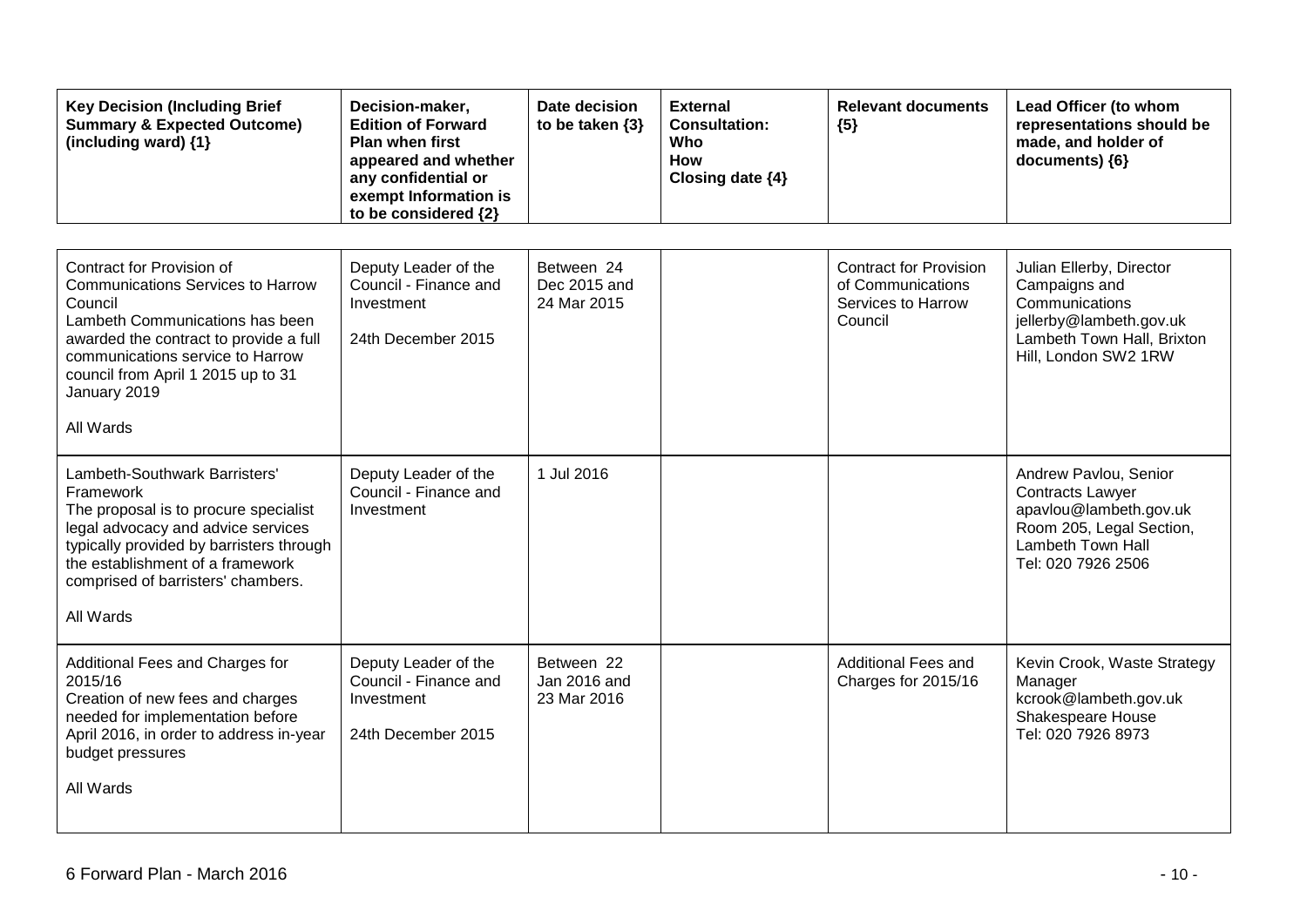| <b>Key Decision (Including Brief</b><br><b>Summary &amp; Expected Outcome)</b><br>(including ward) {1}                                                                                                                                                                                                           | Decision-maker,<br><b>Edition of Forward</b><br><b>Plan when first</b><br>appeared and whether<br>any confidential or<br>exempt Information is<br>to be considered {2} | Date decision<br>to be taken $\{3\}$     | <b>External</b><br><b>Consultation:</b><br>Who<br><b>How</b><br>Closing date {4} | <b>Relevant documents</b><br>${5}$ | Lead Officer (to whom<br>representations should be<br>made, and holder of<br>documents) {6}                                                                                                |
|------------------------------------------------------------------------------------------------------------------------------------------------------------------------------------------------------------------------------------------------------------------------------------------------------------------|------------------------------------------------------------------------------------------------------------------------------------------------------------------------|------------------------------------------|----------------------------------------------------------------------------------|------------------------------------|--------------------------------------------------------------------------------------------------------------------------------------------------------------------------------------------|
| Extension of Contract for Hosting and<br>Support for Oracle eBusiness Suite<br>The contract for hosting and<br>support of the Oracle eBusiness<br>Suite is due to expire in June<br>2016. This needs to be extended<br>or competed to allow service<br>continuity for finance, HR and<br>procurement to operate. | Deputy Leader of the<br>Council - Finance and<br>Investment<br>04.09.15                                                                                                | Between 5 Oct<br>2015 and 5 Jan<br>2016  |                                                                                  |                                    | Jason Martin, Technical<br>Project Manager<br>JMartin@lambeth.gov.uk<br>Olive Morris House - 2nd<br>Floor<br>Tel: 020 7926 6244                                                            |
| Your New Town Hall - Conclusion of<br><b>Unconditional Contract Details</b><br>To conclude contractual matters to<br>enable the Development Agreement<br>with Muse Developments to enter the<br>unconditional phase as per the<br>resolutions made at Cabinet on 7<br>December 2015.<br><b>Brixton Hill</b>      | Deputy Leader of the<br>Council - Finance and<br>Investment<br>18th December 2015<br>Part exempt                                                                       | Between 18<br>Jan 2016 and 1<br>Apr 2016 |                                                                                  |                                    | Mike Pocock, Delivery<br>Director, Business, Growth<br>and Regeneration<br>mpocock@lambeth.gov.uk<br>International House,<br>Canterbury Crescent,<br>London, SW9 7QE<br>Tel: 020 7926 3228 |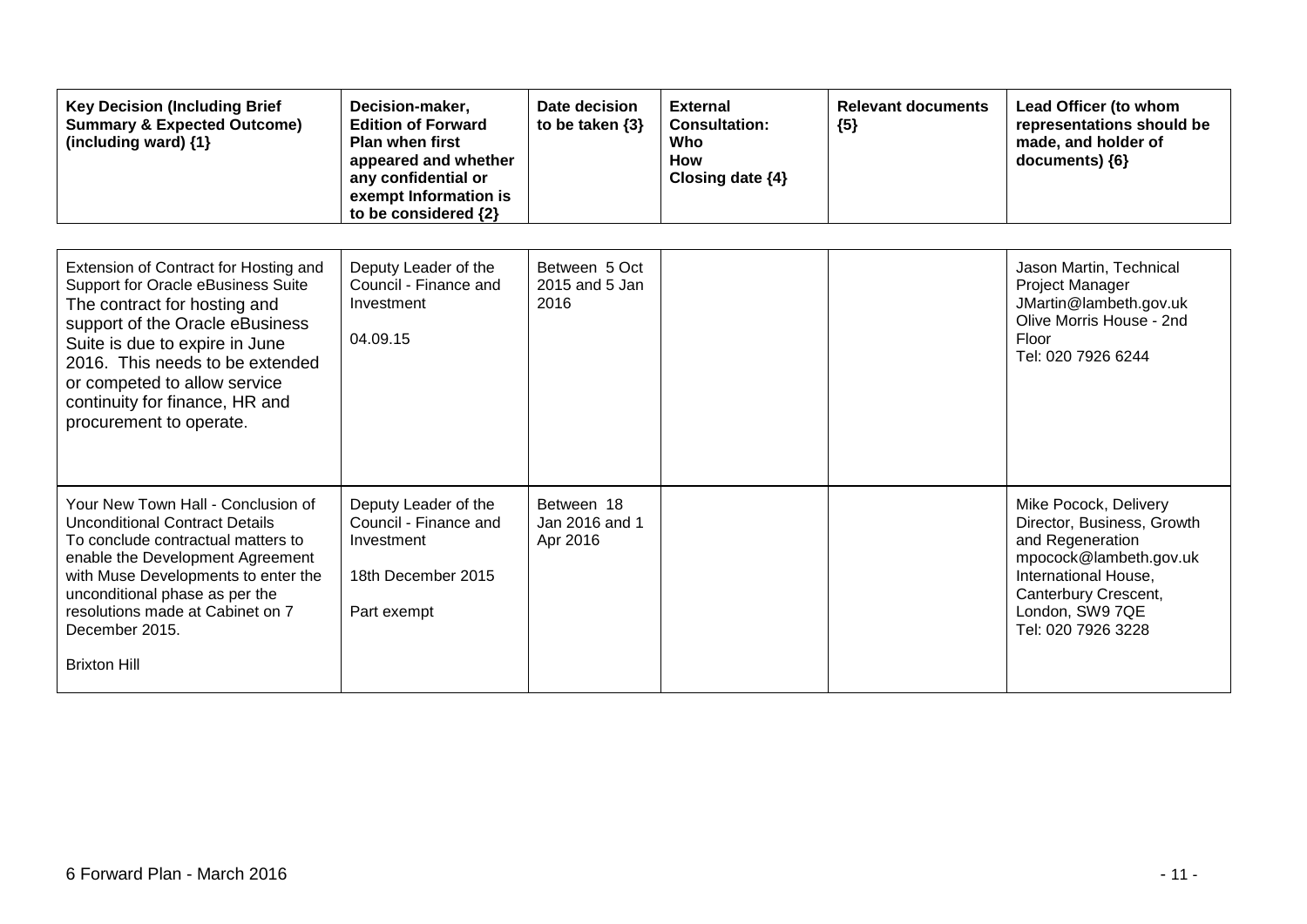| <b>Key Decision (Including Brief</b><br><b>Summary &amp; Expected Outcome)</b><br>(including ward) {1}                                                                                                                                                                      | Decision-maker,<br><b>Edition of Forward</b><br><b>Plan when first</b><br>appeared and whether<br>any confidential or<br>exempt Information is<br>to be considered {2}                                                             | Date decision<br>to be taken $\{3\}$ | <b>External</b><br><b>Consultation:</b><br>Who<br><b>How</b><br>Closing date $\{4\}$ | <b>Relevant documents</b><br>${5}$ | Lead Officer (to whom<br>representations should be<br>made, and holder of<br>documents) {6}                                             |
|-----------------------------------------------------------------------------------------------------------------------------------------------------------------------------------------------------------------------------------------------------------------------------|------------------------------------------------------------------------------------------------------------------------------------------------------------------------------------------------------------------------------------|--------------------------------------|--------------------------------------------------------------------------------------|------------------------------------|-----------------------------------------------------------------------------------------------------------------------------------------|
| Waiver to Use Specialist Recruitment<br>Agencies to Support Lambeth Housing<br><b>Management Services</b><br>To agree unauthorised spend from 1<br>September 2015 and also to agree the<br>temporary extension of the contracts.<br>All Wards                               | Deputy Leader of the<br>Council - Finance and<br>Investment<br>Part exempt<br>Information relating to<br>the financial or business<br>affairs of any particular<br>person (including the<br>authority holding that<br>information) | 7 Mar 2016                           |                                                                                      |                                    | Sumitra Gomer, Interim AD<br><b>Strategy and Regeneration</b><br>SGomer@lambeth.gov.uk<br>3rd floor, Hambrook House<br>Tel: 02079263687 |
| One Oracle Contract Extension<br>To extend the existing One Oracle<br>support arrangements by a further 2<br>years. This is necessary to ensure that<br>the Council can maintain its<br>obligations of Paying people, Paying<br>suppliers and Collecting Debt.<br>All Wards | Deputy Leader of the<br>Council - Finance and<br>Investment                                                                                                                                                                        | 31 Mar 2016                          |                                                                                      |                                    | Jason Martin, Technical<br>Project Manager<br>JMartin@lambeth.gov.uk<br>Olive Morris House - 2nd<br>Floor<br>Tel: 020 7926 6244         |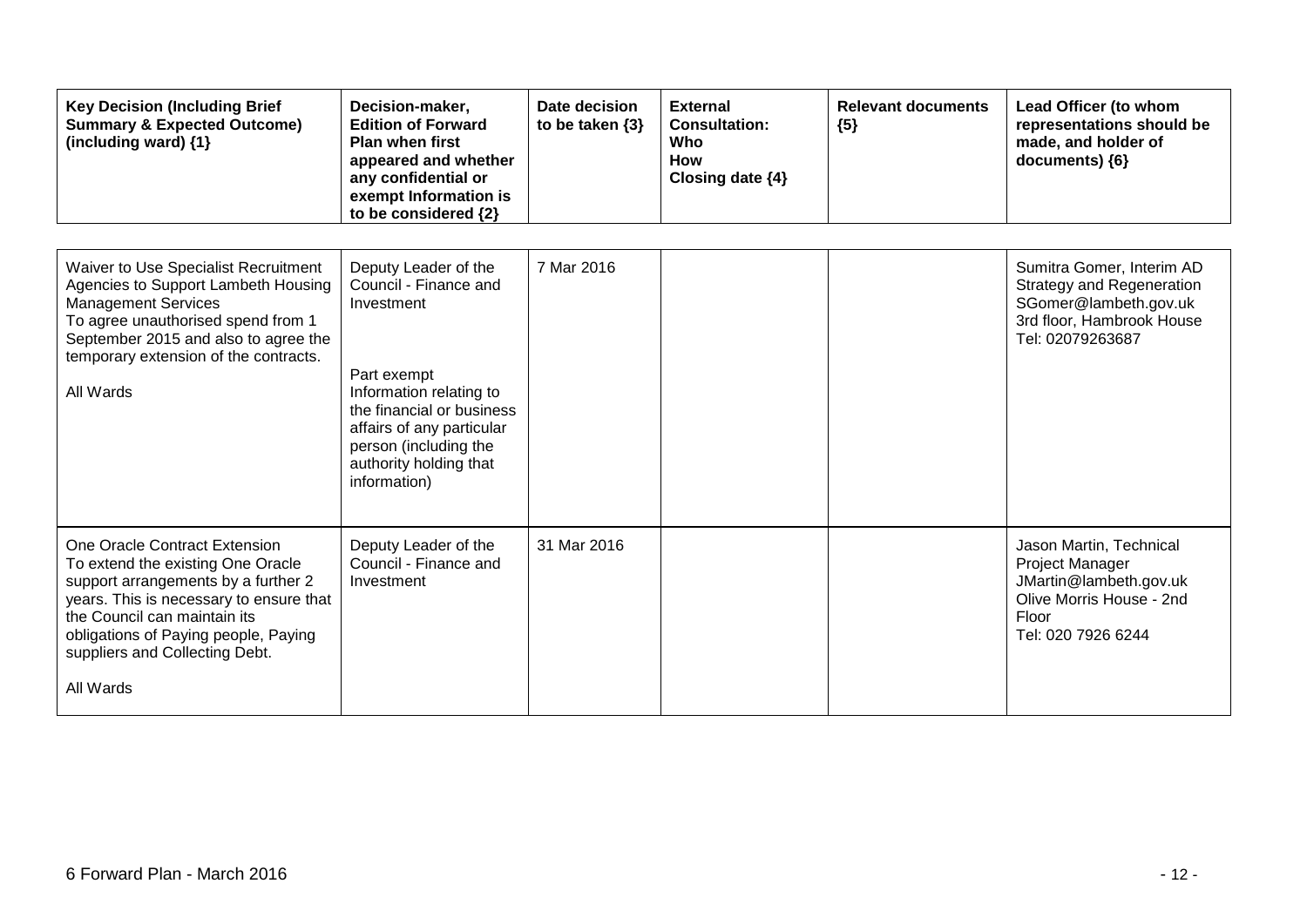| <b>Key Decision (Including Brief</b><br><b>Summary &amp; Expected Outcome)</b><br>(including ward) {1}                                                                                                                                                                                                                                                                                                                                                                                                                                                                                                                                                                                                                                                                                                                                                 | Decision-maker,<br><b>Edition of Forward</b><br><b>Plan when first</b><br>appeared and whether<br>any confidential or<br>exempt Information is<br>to be considered {2} | Date decision<br>to be taken $\{3\}$ | <b>External</b><br><b>Consultation:</b><br>Who<br>How<br>Closing date $\{4\}$ | <b>Relevant documents</b><br>${5}$                            | Lead Officer (to whom<br>representations should be<br>made, and holder of<br>documents) {6} |
|--------------------------------------------------------------------------------------------------------------------------------------------------------------------------------------------------------------------------------------------------------------------------------------------------------------------------------------------------------------------------------------------------------------------------------------------------------------------------------------------------------------------------------------------------------------------------------------------------------------------------------------------------------------------------------------------------------------------------------------------------------------------------------------------------------------------------------------------------------|------------------------------------------------------------------------------------------------------------------------------------------------------------------------|--------------------------------------|-------------------------------------------------------------------------------|---------------------------------------------------------------|---------------------------------------------------------------------------------------------|
| <b>Bill Payments and Cash Collection</b><br>Service<br>The Council offers a large range of<br>payment options for bill paying<br>customers, such as direct debit,<br>kiosks, internet, telephone, Post Office<br>and PayPoint. The overall income<br>received in the financial year 2014/15<br>was approximately £305.8 million. The<br>Council offers facilities for those<br>residents that prefer to make cash<br>payment transactions. This facility is<br>currently provided by Co-op bank who<br>collects regular or ad-hoc payments at<br>any Post Office or PayPoint outlet.<br>The sum total of payments collected<br>by this method is approximately £37<br>million a year. The payments are<br>remitted to the Council on a daily<br>basis. The current contract with the<br>Co-Operative bank expires on 28<br>February 2016.<br>All Wards | Deputy Leader of the<br>Council - Finance and<br>Investment                                                                                                            | 11 Apr 2016                          |                                                                               | <b>Bill Payments and</b><br><b>Cash Collection</b><br>Service | Sonia Jean-Marie, Senior<br><b>Finance Officer</b><br>SJean-Marie@Lambeth.gov.              |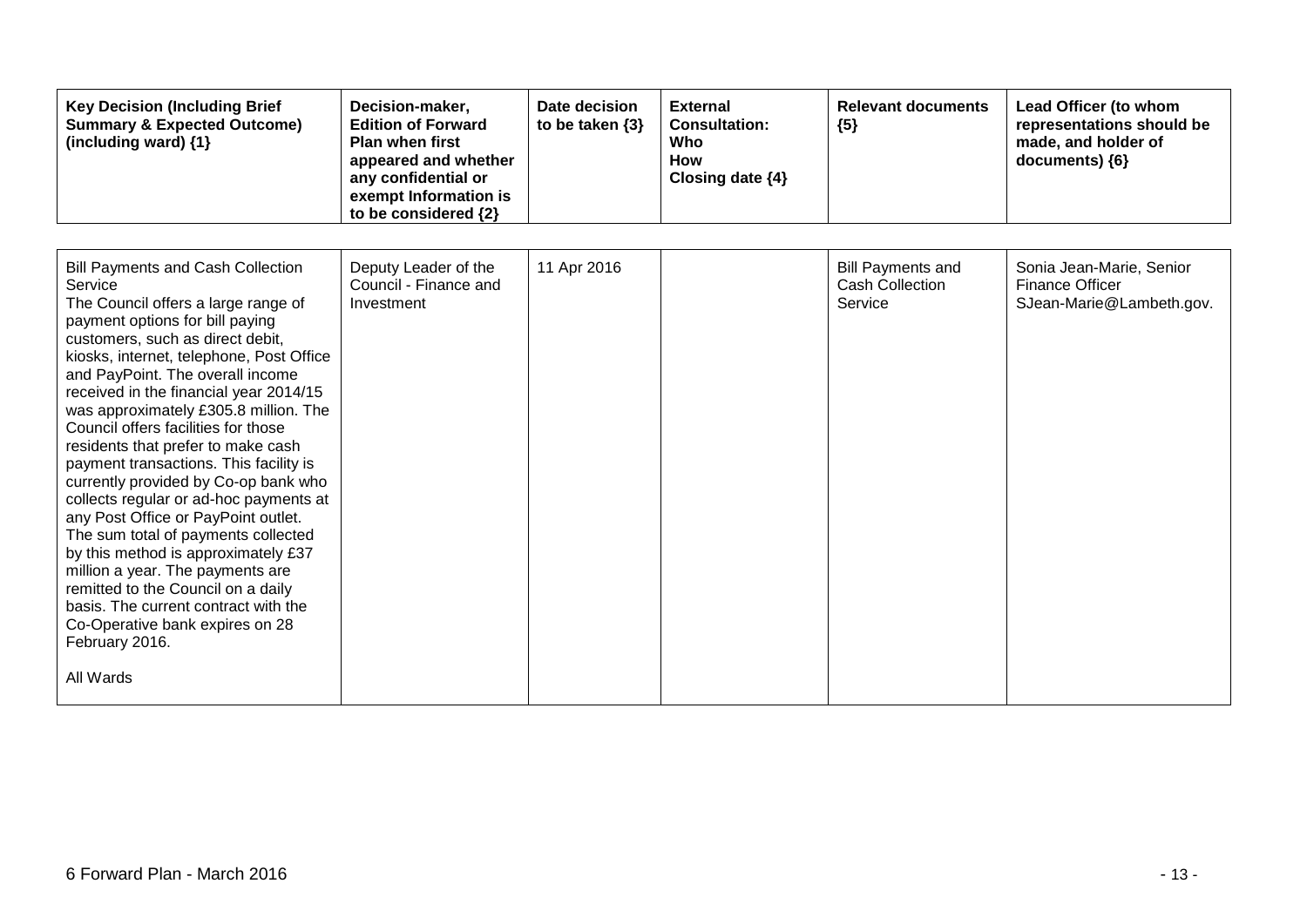| Decision-maker,<br><b>Key Decision (Including Brief</b><br><b>Summary &amp; Expected Outcome)</b><br><b>Edition of Forward</b><br><b>Plan when first</b><br>(including ward) $\{1\}$<br>appeared and whether<br>any confidential or<br>exempt Information is<br>to be considered $\{2\}$ | Date decision<br>to be taken $\{3\}$ | <b>External</b><br><b>Consultation:</b><br>Who<br>How<br>Closing date $\{4\}$ | <b>Relevant documents</b><br>${5}$ | Lead Officer (to whom<br>representations should be<br>made, and holder of<br>documents) ${6}$ |
|------------------------------------------------------------------------------------------------------------------------------------------------------------------------------------------------------------------------------------------------------------------------------------------|--------------------------------------|-------------------------------------------------------------------------------|------------------------------------|-----------------------------------------------------------------------------------------------|
|------------------------------------------------------------------------------------------------------------------------------------------------------------------------------------------------------------------------------------------------------------------------------------------|--------------------------------------|-------------------------------------------------------------------------------|------------------------------------|-----------------------------------------------------------------------------------------------|

#### **Adult Social Care**

| STR direct award to South Thames<br>Crossroads<br>The decision is to award a contract to<br>South Thames Crossroads for a<br>respite sitting service. The service has<br>operated in the borough for a number<br>of years, and is highly regarded by<br>carers and users. The workers are<br>fully trained to offer care and support<br>to people with disabilities, including<br>learning disabilities and dementia. | Cabinet Member for<br><b>Adult Social Care</b><br>19 February 2015 | Between 18<br>Nov 2015 and<br>28 Feb 2016 | South Thames<br>Crossroads<br>Carers Hub | Denis O'Rourke, Assistant<br>Director Integrated<br>Commissioning - Adult<br><b>Mental Health</b><br>denisorourke@nhs.net |
|-----------------------------------------------------------------------------------------------------------------------------------------------------------------------------------------------------------------------------------------------------------------------------------------------------------------------------------------------------------------------------------------------------------------------|--------------------------------------------------------------------|-------------------------------------------|------------------------------------------|---------------------------------------------------------------------------------------------------------------------------|
| All Wards                                                                                                                                                                                                                                                                                                                                                                                                             |                                                                    |                                           |                                          |                                                                                                                           |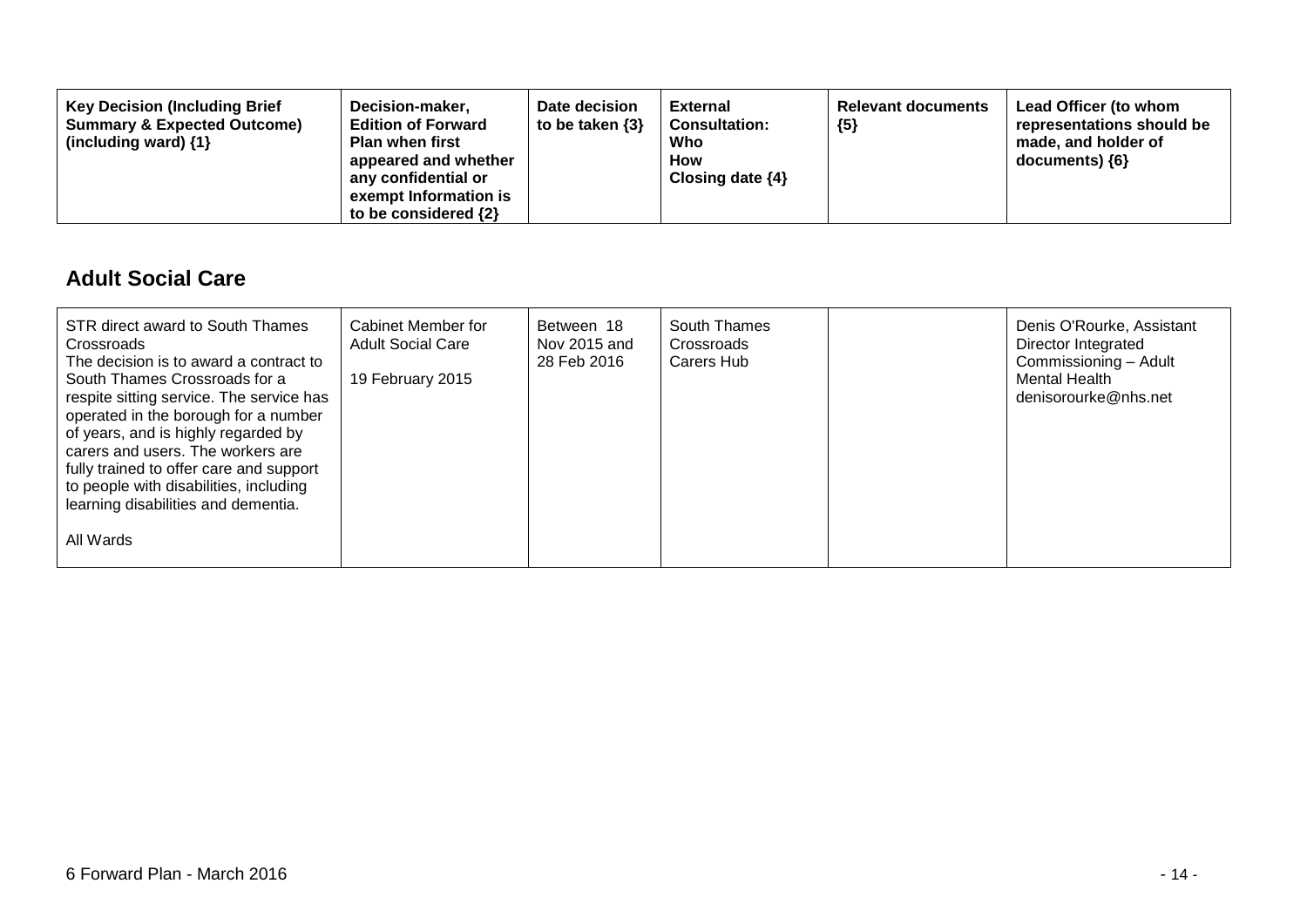| <b>Key Decision (Including Brief</b><br><b>Summary &amp; Expected Outcome)</b><br>(including ward) {1}                                                                                                                                                                                                                                                                                                                                                                                                                                                                                                                                                                                                                                                                                           | Decision-maker,<br><b>Edition of Forward</b><br><b>Plan when first</b><br>appeared and whether<br>any confidential or<br>exempt Information is<br>to be considered {2} | Date decision<br>to be taken $\{3\}$      | <b>External</b><br><b>Consultation:</b><br>Who<br><b>How</b><br>Closing date {4} | <b>Relevant documents</b><br>${5}$ | Lead Officer (to whom<br>representations should be<br>made, and holder of<br>documents) {6}                        |
|--------------------------------------------------------------------------------------------------------------------------------------------------------------------------------------------------------------------------------------------------------------------------------------------------------------------------------------------------------------------------------------------------------------------------------------------------------------------------------------------------------------------------------------------------------------------------------------------------------------------------------------------------------------------------------------------------------------------------------------------------------------------------------------------------|------------------------------------------------------------------------------------------------------------------------------------------------------------------------|-------------------------------------------|----------------------------------------------------------------------------------|------------------------------------|--------------------------------------------------------------------------------------------------------------------|
| The social care element of the<br>Integrated Reablement team to be<br>brought in-house, hosted by GSTT.<br>Decision to have a fully integrated<br>Enablement Service with Guy's and St<br>Thomas' NHS Foundation Trust<br>(GSTT) being the host organisation.<br>Previous attempts to commission the<br>reablement care workers following<br>market testing has failed twice due to<br>provider failure, and the<br>recommendation is that this is now<br>delivered by GSTT. This is in line with<br>the direction of travel for health and<br>social care integration<br>Evidence shows that a well-<br>functioning reablement service will<br>generate savings in the community<br>support budget by reducing the<br>number and size of care packages<br>required post-reablement<br>All Wards | Cabinet Member for<br><b>Adult Social Care</b><br>24th December 2015                                                                                                   | Between 21<br>Jan 2016 and<br>21 Apr 2016 |                                                                                  |                                    | Ginny Hume, Commissioning<br>Lead- Domiciliary Care<br>GHume@lambeth.gov.uk<br>Phoenix House<br>Tel: 020 7926 5178 |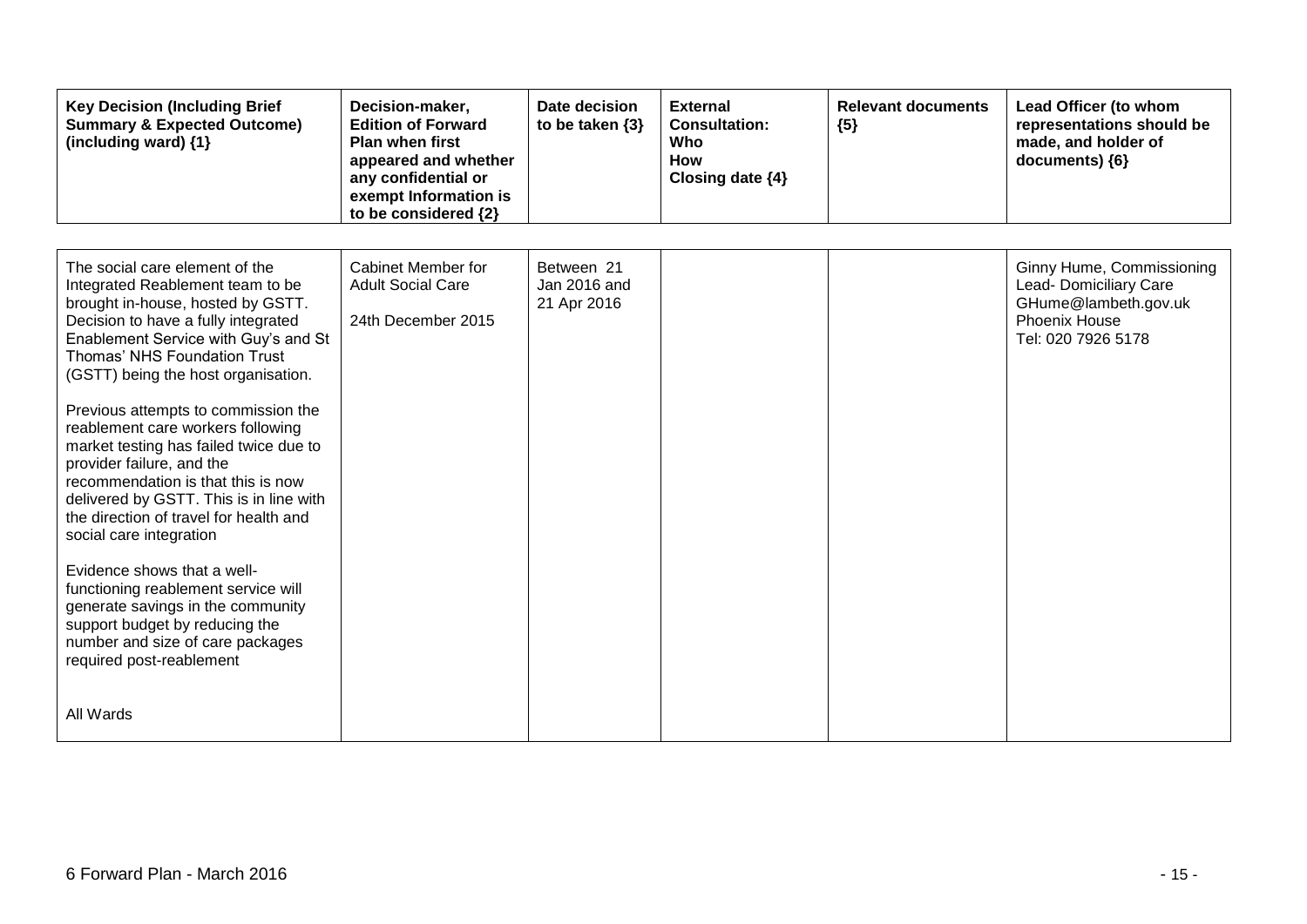| <b>Key Decision (Including Brief</b><br><b>Summary &amp; Expected Outcome)</b><br>(including ward) {1}                                                                                                                                                      | Decision-maker,<br><b>Edition of Forward</b><br><b>Plan when first</b><br>appeared and whether<br>any confidential or<br>exempt Information is<br>to be considered {2} | Date decision<br>to be taken $\{3\}$ | <b>External</b><br><b>Consultation:</b><br>Who<br>How<br>Closing date $\{4\}$ | <b>Relevant documents</b><br>${5}$ | Lead Officer (to whom<br>representations should be<br>made, and holder of<br>documents) ${6}$         |
|-------------------------------------------------------------------------------------------------------------------------------------------------------------------------------------------------------------------------------------------------------------|------------------------------------------------------------------------------------------------------------------------------------------------------------------------|--------------------------------------|-------------------------------------------------------------------------------|------------------------------------|-------------------------------------------------------------------------------------------------------|
| Passenger Transport Services -<br>tender award recommendation<br>A waiver to procurement regulation, to<br>allow the current providers of<br>passenger transport services to<br>continue to provide the service, whilst<br>a tender process is carried out. | Cabinet Member for<br>Children and Families,<br>Cabinet Member for<br><b>Adult Social Care</b><br>12 September 2014                                                    | Not before 6<br>Jan 2016             | Consultation with<br>providers and users<br>since March 2014                  |                                    | Kelly Renzullo, Senior<br><b>Commissioning Manager</b><br>3rd floor Phoenix House,<br>Wandsworth Road |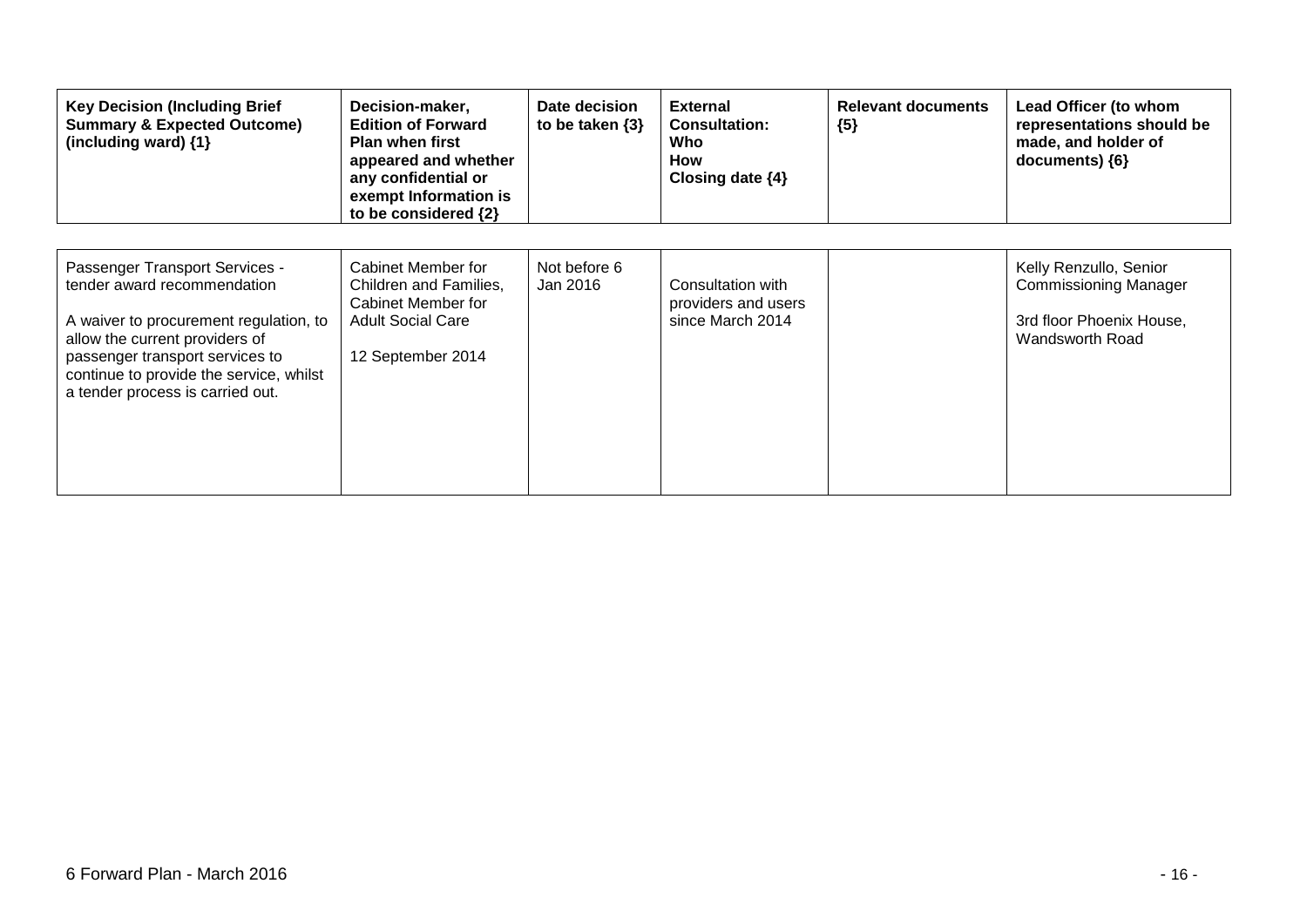| <b>Key Decision (Including Brief</b><br><b>Summary &amp; Expected Outcome)</b><br>(including ward) {1}                                                                                                                                                                                                                                                                                                                                                                                                                                                                                                                                                                                                                                                                                                            | Decision-maker,<br><b>Edition of Forward</b><br><b>Plan when first</b><br>appeared and whether<br>any confidential or<br>exempt Information is<br>to be considered {2} | Date decision<br>to be taken $\{3\}$      | <b>External</b><br><b>Consultation:</b><br>Who<br><b>How</b><br>Closing date $\{4\}$                                                                                                                                                                                                                                                                                                                                                                                          | <b>Relevant documents</b><br>${5}$ | Lead Officer (to whom<br>representations should be<br>made, and holder of<br>documents) {6}                                               |
|-------------------------------------------------------------------------------------------------------------------------------------------------------------------------------------------------------------------------------------------------------------------------------------------------------------------------------------------------------------------------------------------------------------------------------------------------------------------------------------------------------------------------------------------------------------------------------------------------------------------------------------------------------------------------------------------------------------------------------------------------------------------------------------------------------------------|------------------------------------------------------------------------------------------------------------------------------------------------------------------------|-------------------------------------------|-------------------------------------------------------------------------------------------------------------------------------------------------------------------------------------------------------------------------------------------------------------------------------------------------------------------------------------------------------------------------------------------------------------------------------------------------------------------------------|------------------------------------|-------------------------------------------------------------------------------------------------------------------------------------------|
| Extra Care Housing Developments at<br><b>Elderberry Grove and Denby Court</b><br>A competitive selection process is<br>planned in order to identify a suitably<br>experienced and qualified Registered<br>Provider of Social Housing to design,<br>build and operate two extra care<br>housing schemes on the sites of<br>current sheltered housing schemes<br>which are in the process of being<br>decommissioned. The proposed<br>selection process is robust and<br>transparent and described in a<br>Procurement Strategy report to be<br>approved by the Council's<br>Procurement Board. Following the<br>selection process a decision will be<br>required to enter into formal contract<br>negotiations including land transfer,<br>development and nomination<br>agreements with the successful<br>bidder. | Cabinet Member for<br><b>Adult Social Care</b><br>19.02.15                                                                                                             | Between 18<br>Nov 2015 and<br>28 Feb 2016 | Co production with<br>tenants on service<br>requirement has<br>been underway since<br>decision to redevelop<br>schemes was taken<br>in November 2013.<br>Tenants'<br>representatives are<br>included in<br>production of tender<br>documentation and<br>will be included in the<br>valuation and<br>selection process.<br>Shortlisted providers<br>will be required to<br>present to wider<br>tenants group and<br>feedback will<br>contribute to the<br>selection of the RP. |                                    | David Worrall, Senior<br>Commissioning Manager,<br>Health and Wellbeing<br>dworrall@lambeth.gov.uk<br>Phoenix House<br>Tel: 020 7926 9978 |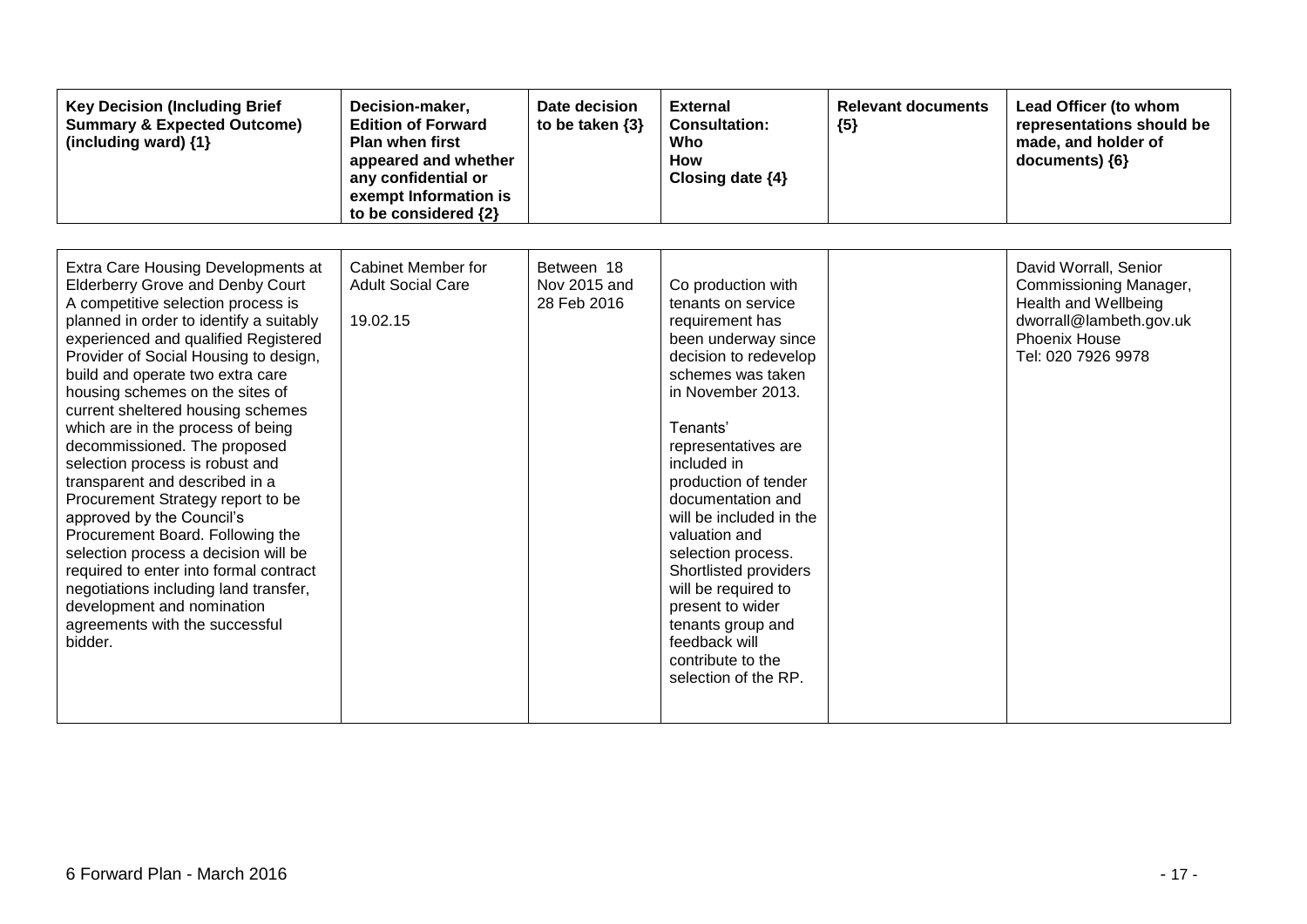| <b>Key Decision (Including Brief</b><br><b>Summary &amp; Expected Outcome)</b><br>(including ward) {1}                                                                                                                                                                                                                                                                                                                       | Decision-maker,<br><b>Edition of Forward</b><br>Plan when first<br>appeared and whether<br>any confidential or<br>exempt Information is<br>to be considered {2} | Date decision<br>to be taken $\{3\}$      | <b>External</b><br><b>Consultation:</b><br>Who<br>How<br>Closing date $\{4\}$                                     | <b>Relevant documents</b><br>${5}$ | Lead Officer (to whom<br>representations should be<br>made, and holder of<br>documents) ${6}$                      |
|------------------------------------------------------------------------------------------------------------------------------------------------------------------------------------------------------------------------------------------------------------------------------------------------------------------------------------------------------------------------------------------------------------------------------|-----------------------------------------------------------------------------------------------------------------------------------------------------------------|-------------------------------------------|-------------------------------------------------------------------------------------------------------------------|------------------------------------|--------------------------------------------------------------------------------------------------------------------|
| Extension of Floating Support contract<br>with One Housing<br>The Floating Support service provides<br>support to tenants in independent<br>sheltered housing schemes where<br>there is limited on-site support.<br>Commissioning plans to re-model this<br>service, along with the Emergency<br>Alarm service, over the next year.<br>Services to vulnerable tenants should<br>be continued until this work is<br>complete. | Cabinet Member for<br><b>Adult Social Care</b><br>01/05/2015                                                                                                    | Between 18<br>Nov 2015 and<br>28 Feb 2016 | <b>External consultation</b><br>and co-production<br>will take place, where<br>appropriate, when re-<br>modelling |                                    | Ginny Hume, Commissioning<br>Lead- Domiciliary Care<br>GHume@lambeth.gov.uk<br>Phoenix House<br>Tel: 020 7926 5178 |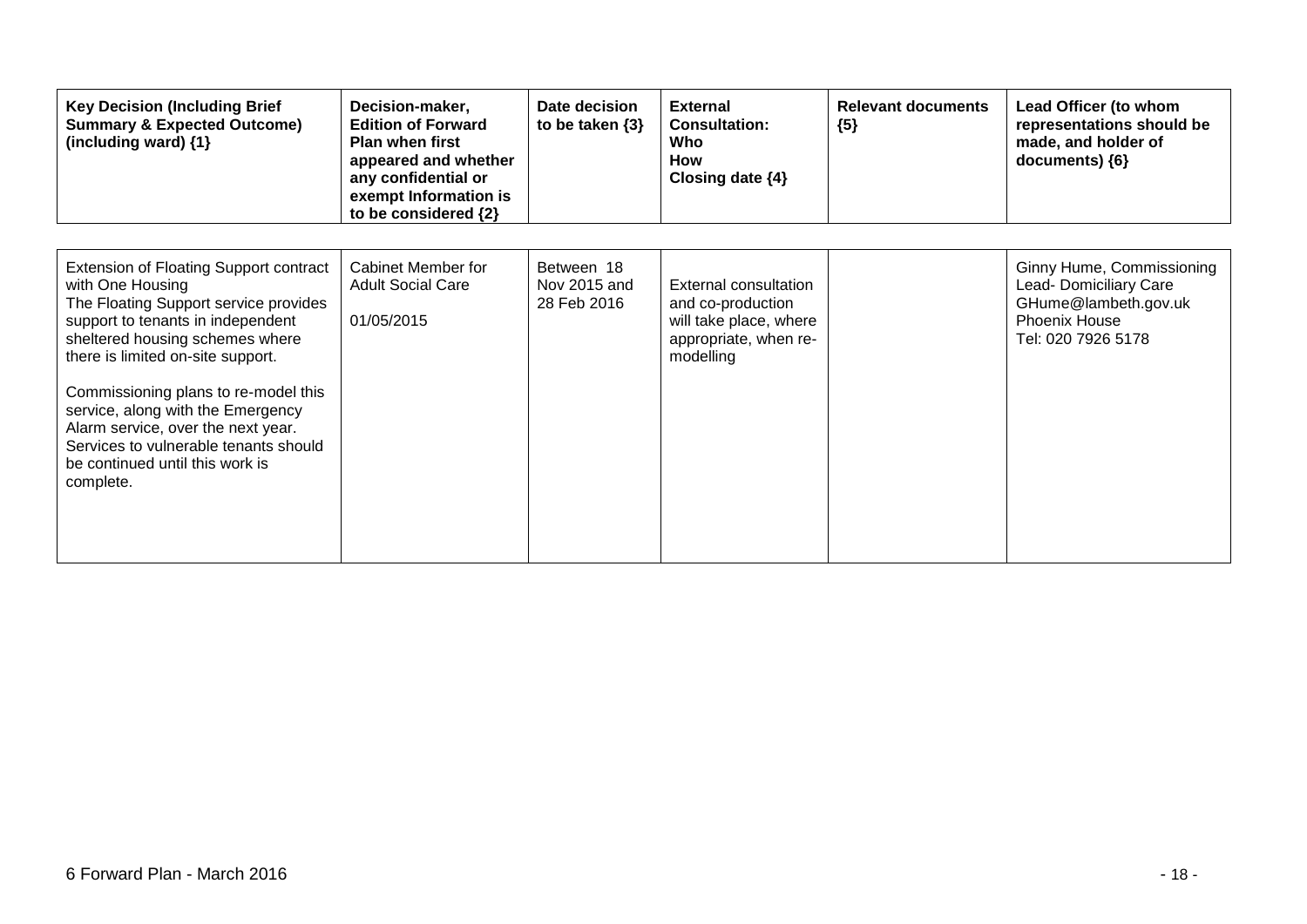| <b>Key Decision (Including Brief</b><br><b>Summary &amp; Expected Outcome)</b><br>(including ward) {1}                                                                                                                                                                                                                                                                                                                      | Decision-maker,<br><b>Edition of Forward</b><br><b>Plan when first</b><br>appeared and whether<br>any confidential or<br>exempt Information is<br>to be considered {2} | Date decision<br>to be taken $\{3\}$      | <b>External</b><br><b>Consultation:</b><br>Who<br><b>How</b><br>Closing date $\{4\}$                           | <b>Relevant documents</b><br>${5}$ | Lead Officer (to whom<br>representations should be<br>made, and holder of<br>documents) {6}                                                                                                      |
|-----------------------------------------------------------------------------------------------------------------------------------------------------------------------------------------------------------------------------------------------------------------------------------------------------------------------------------------------------------------------------------------------------------------------------|------------------------------------------------------------------------------------------------------------------------------------------------------------------------|-------------------------------------------|----------------------------------------------------------------------------------------------------------------|------------------------------------|--------------------------------------------------------------------------------------------------------------------------------------------------------------------------------------------------|
| Home to Day Care Transport<br>Previous contract has been extended<br>until December 31 <sup>st</sup> 2015.<br>New contract required from January<br>1 <sup>st</sup> 2016, for two years.<br>There are plans to reduce usage of<br>this transport over the course of the<br>new contract, but those that currently<br>use it are assessed as requiring it as<br>part of their assessed social care<br>needs (Care Act 2014). | Cabinet Member for<br><b>Adult Social Care</b><br>3 July 2015                                                                                                          | Between 18<br>Nov 2015 and<br>28 Feb 2016 | Consultation with day<br>service users and<br>current users of<br>transport as part of<br>day services review. |                                    | David Minahan, Strategy and<br>Commissioning Manager,<br>Neighbourhoods and Growth,<br>David Minahan, Strategy and<br>Commissioning Manager,<br>Neighbourhoods and Growth                        |
| Procurement Framework for suppliers<br>for Passenger Transport Services -<br>2015-2019- tender award<br>This report proposes a procurement<br>framework of passenger transport<br>providers that can support Lambeth's<br>residents during 2015-19.<br>All Wards                                                                                                                                                            | <b>Cabinet Member for</b><br><b>Adult Social Care</b><br>24.07.15                                                                                                      | Between 18<br>Nov 2015 and<br>28 Feb 2016 |                                                                                                                |                                    | Vikram Singh Gudra,<br>Procurement Officer- Adult<br>Social Care<br>VGudra@lambeth.gov.uk<br>Procurement Team, 3rd<br>Floor, Phoenix House, 10<br>Wandsworth Road, SW8 2LL<br>Tel: 0207 926 5495 |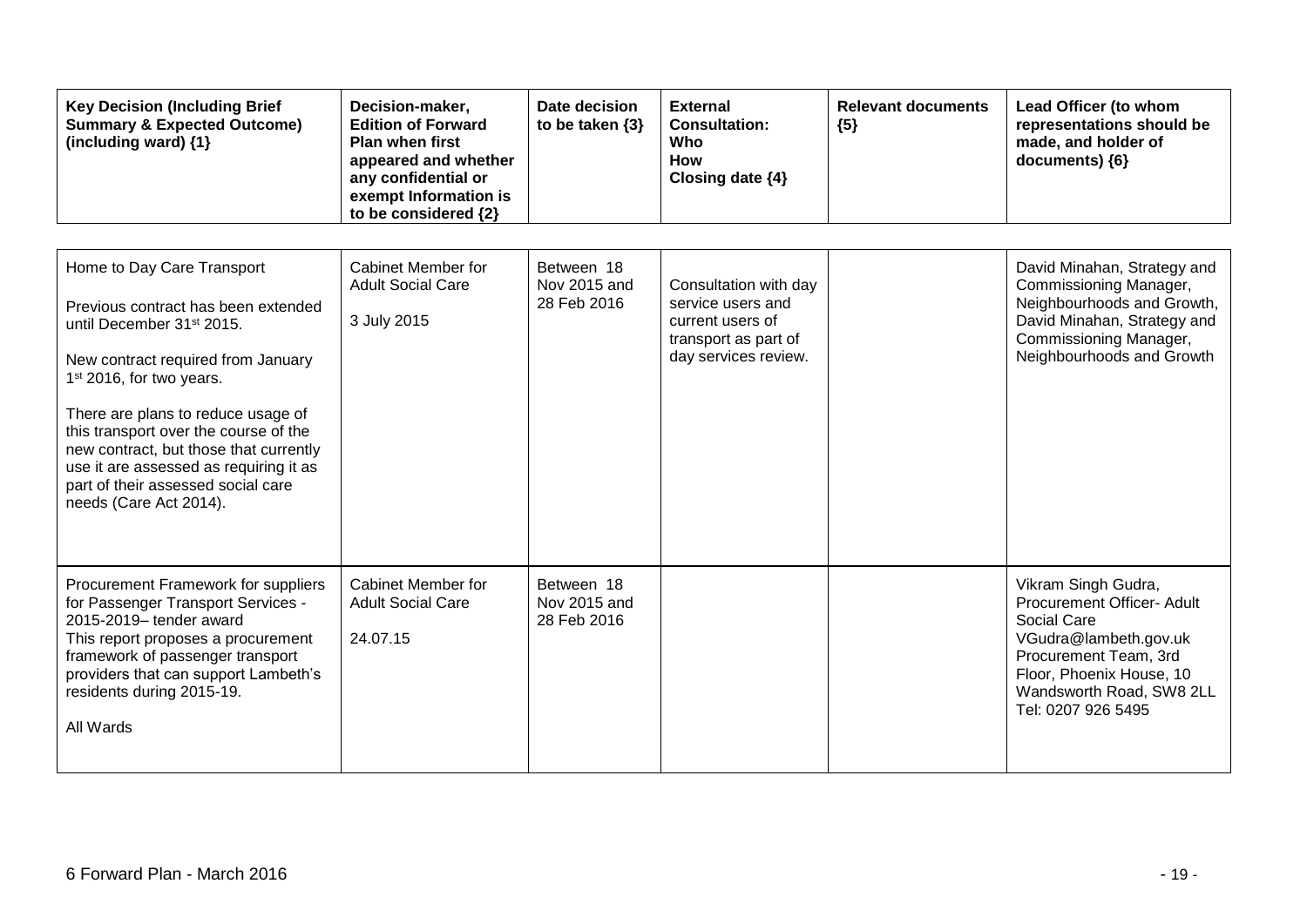| <b>Key Decision (Including Brief</b><br><b>Summary &amp; Expected Outcome)</b><br>(including ward) {1}                                                                                                                                                                                                                                                                                                                                                                                                                                                                                                                                                                                                                                                                                                                                                                                                                                        | Decision-maker,<br><b>Edition of Forward</b><br><b>Plan when first</b><br>appeared and whether<br>any confidential or<br>exempt Information is<br>to be considered {2} | Date decision<br>to be taken $\{3\}$     | <b>External</b><br><b>Consultation:</b><br>Who<br>How<br>Closing date {4} | <b>Relevant documents</b><br>${5}$ | Lead Officer (to whom<br>representations should be<br>made, and holder of<br>documents) {6}               |
|-----------------------------------------------------------------------------------------------------------------------------------------------------------------------------------------------------------------------------------------------------------------------------------------------------------------------------------------------------------------------------------------------------------------------------------------------------------------------------------------------------------------------------------------------------------------------------------------------------------------------------------------------------------------------------------------------------------------------------------------------------------------------------------------------------------------------------------------------------------------------------------------------------------------------------------------------|------------------------------------------------------------------------------------------------------------------------------------------------------------------------|------------------------------------------|---------------------------------------------------------------------------|------------------------------------|-----------------------------------------------------------------------------------------------------------|
| <b>Cheviot Gardens Care and Support</b><br>Contract<br>The decision is on the waiver of<br>procurement rules to allow direct<br>award of the care and support contract<br>to Notting Hill Housing Group (NHHG)<br>which is the housing provider at<br>Cheviot Gardens.<br>The contract will be for a period of 3<br>years with a cost of £521k to £600k<br>per annum (the range is due to the<br>demand led nature of the service).<br>Care delivered through this contract is<br>available to all residents in the<br>scheme including those who were<br>resident in the previous sheltered<br>housing scheme and those who<br>purchase a shared- ownership flat,<br>subject to a care needs assessment<br>and a financial assessment.<br>Direct award to NHHG ensures that<br>there is a seamless housing and care<br>service provided to tenants as both<br>elements of the service are delivered<br>by one organisation.<br>Knight's Hill | <b>Cabinet Member for</b><br><b>Adult Social Care</b><br>2 October 2015                                                                                                | Between 2 Nov<br>2015 and 28<br>Feb 2016 |                                                                           |                                    | Helen Bolger, Strategic<br><b>Commissioning Manager</b><br>3rd Floor, Phoenix House<br>Tel: 020 7926 2724 |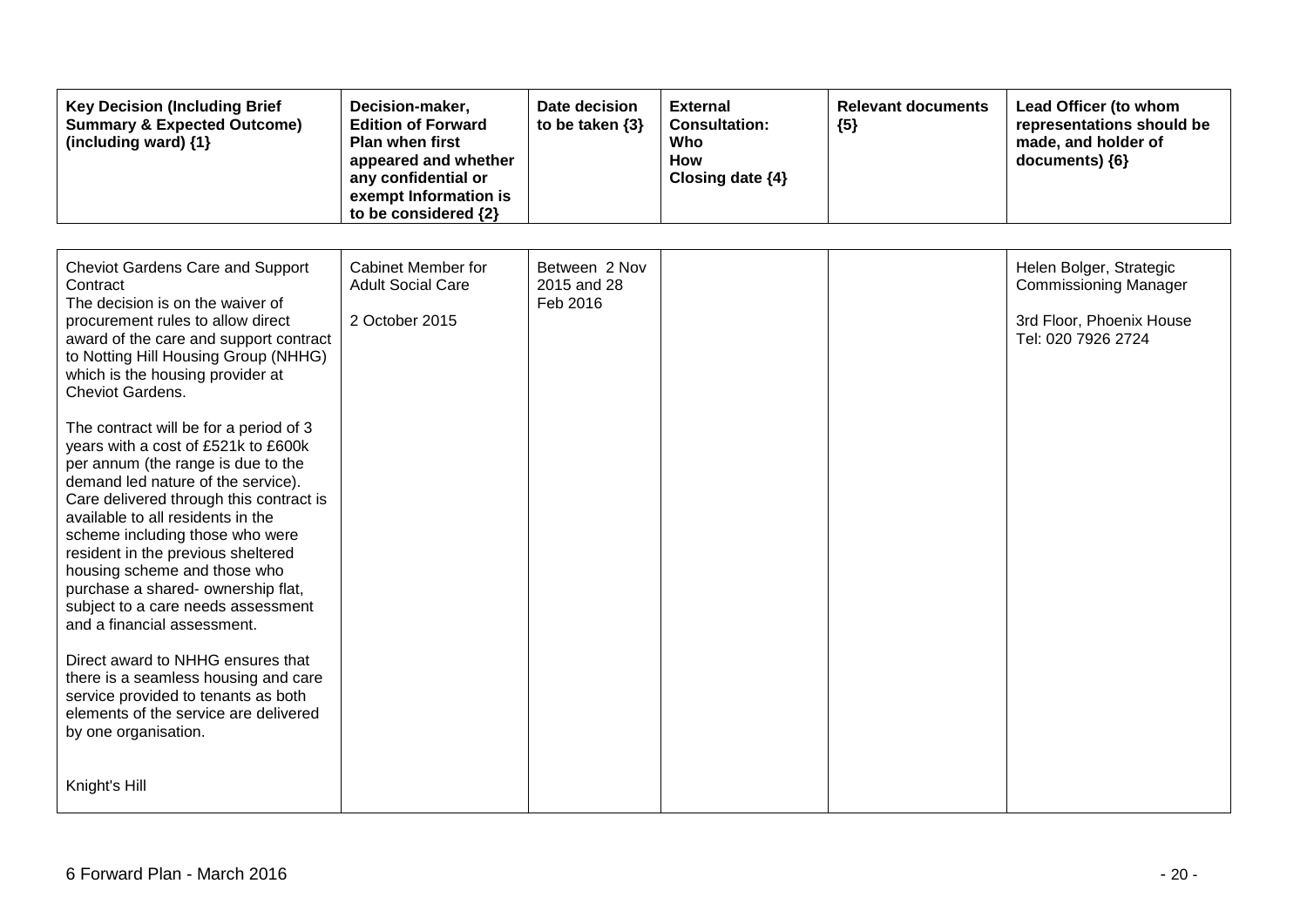| <b>Key Decision (Including Brief</b><br><b>Summary &amp; Expected Outcome)</b><br>(including ward) $\{1\}$                                                                                                                                                                                                                                                                                                                  | Decision-maker,<br><b>Edition of Forward</b><br><b>Plan when first</b><br>appeared and whether<br>any confidential or<br>exempt Information is<br>to be considered {2} | Date decision<br>to be taken $\{3\}$     | <b>External</b><br><b>Consultation:</b><br>Who<br><b>How</b><br>Closing date $\{4\}$ | <b>Relevant documents</b><br>${5}$ | Lead Officer (to whom<br>representations should be<br>made, and holder of<br>documents) ${6}$                             |
|-----------------------------------------------------------------------------------------------------------------------------------------------------------------------------------------------------------------------------------------------------------------------------------------------------------------------------------------------------------------------------------------------------------------------------|------------------------------------------------------------------------------------------------------------------------------------------------------------------------|------------------------------------------|--------------------------------------------------------------------------------------|------------------------------------|---------------------------------------------------------------------------------------------------------------------------|
| <b>Community Support Approved</b><br><b>Provider List Additional Providers</b><br>The community support Approved<br>Provider list was re-opened to<br>applications in October 2015.<br>18 providers met both the financial<br>and quality requirements, and a<br>decision is required to add them to the<br>list of Approved Providers. The<br>additional 18 will bring the total<br>approved providers to 41.<br>All Wards | Cabinet Member for<br><b>Adult Social Care</b><br>18th December 2015                                                                                                   | Between 18<br>Jan 2016 and 1<br>Apr 2016 |                                                                                      |                                    | Ginny Hume, Commissioning<br>Lead- Domiciliary Care<br>GHume@lambeth.gov.uk<br><b>Phoenix House</b><br>Tel: 020 7926 5178 |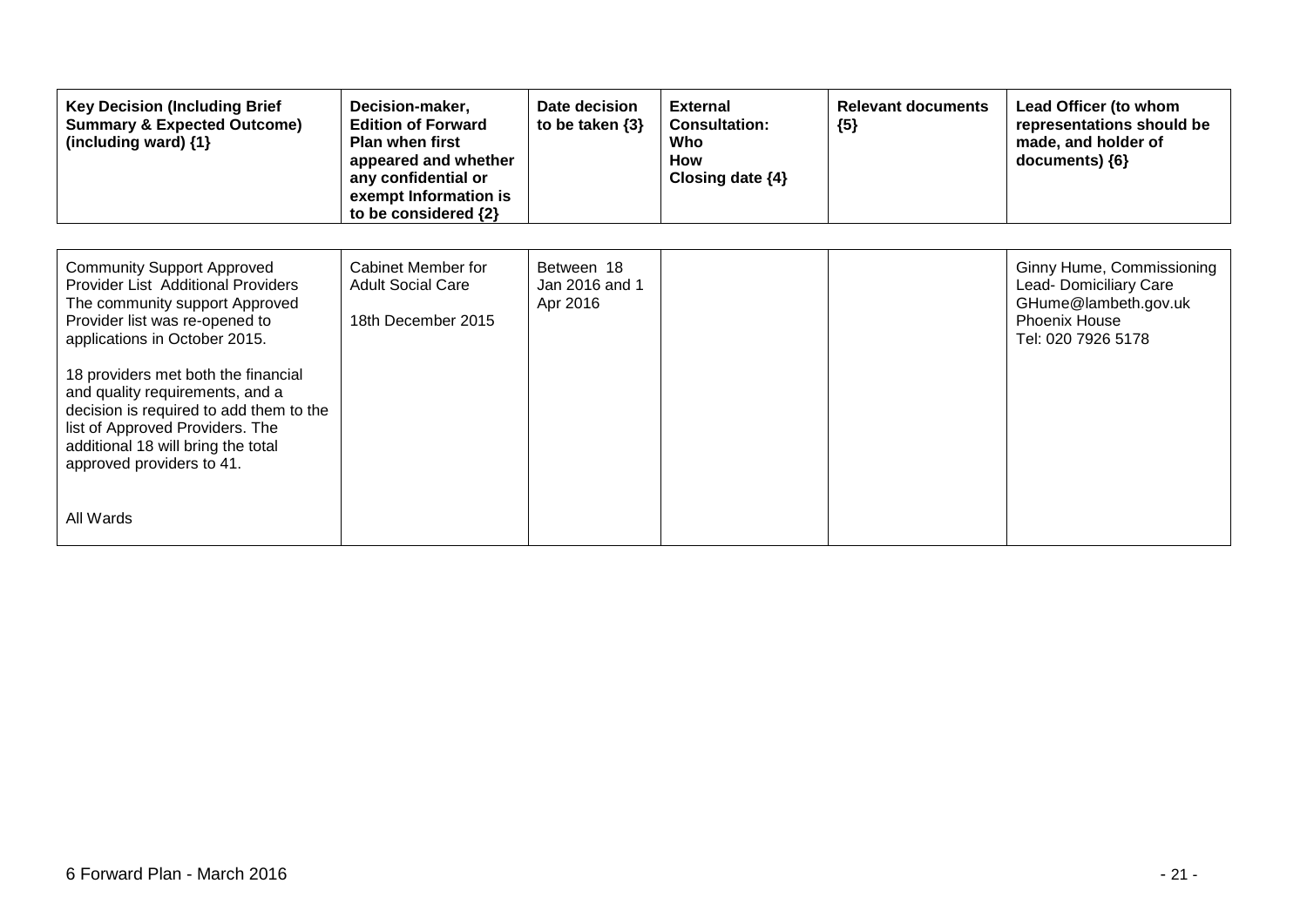| <b>Key Decision (Including Brief</b><br><b>Summary &amp; Expected Outcome)</b><br>(including ward) {1}                                                                                                                                                                                                                                                                                                                                                                                                                                                                                                                                                                                                                                                                                                                                                                                              | Decision-maker,<br><b>Edition of Forward</b><br><b>Plan when first</b><br>appeared and whether<br>any confidential or<br>exempt Information is<br>to be considered {2} | Date decision<br>to be taken $\{3\}$ | <b>External</b><br><b>Consultation:</b><br>Who<br><b>How</b><br>Closing date {4} | <b>Relevant documents</b><br>${5}$ | Lead Officer (to whom<br>representations should be<br>made, and holder of<br>documents) {6}                                              |
|-----------------------------------------------------------------------------------------------------------------------------------------------------------------------------------------------------------------------------------------------------------------------------------------------------------------------------------------------------------------------------------------------------------------------------------------------------------------------------------------------------------------------------------------------------------------------------------------------------------------------------------------------------------------------------------------------------------------------------------------------------------------------------------------------------------------------------------------------------------------------------------------------------|------------------------------------------------------------------------------------------------------------------------------------------------------------------------|--------------------------------------|----------------------------------------------------------------------------------|------------------------------------|------------------------------------------------------------------------------------------------------------------------------------------|
| Older Adult and Disability Services -<br><b>Contract Waivers</b><br>A number of services commissioned<br>by the Council for older adults and<br>people with a disability are subject to<br>service reviews in order to deliver<br>savings from adult social care budgets<br>through service remodelling. This<br>involves commissioners working with<br>providers, partners, users and carers<br>the public to review services with a<br>view to recommissioning, reprocuring<br>and/or remodelling services as<br>appropriate. This work has been<br>progressing during the current<br>financial year but this represents a<br>significant programme of work and<br>there is a need for a further contract<br>extension for a number of contracts for<br>a period of one year with an option to<br>extend for a further year and this is<br>being sought through a waiver<br>request.<br>All Wards | <b>Cabinet Member for</b><br><b>Adult Social Care</b>                                                                                                                  | 22 Feb 2016                          |                                                                                  |                                    | Ged Taylor, Lead<br>Commissioner, Integrated<br><b>Commissioning Older Adults</b><br>gtaylor2@lambeth.gov.uk<br>3rd Floor, Phoenix House |

#### **Children and Families**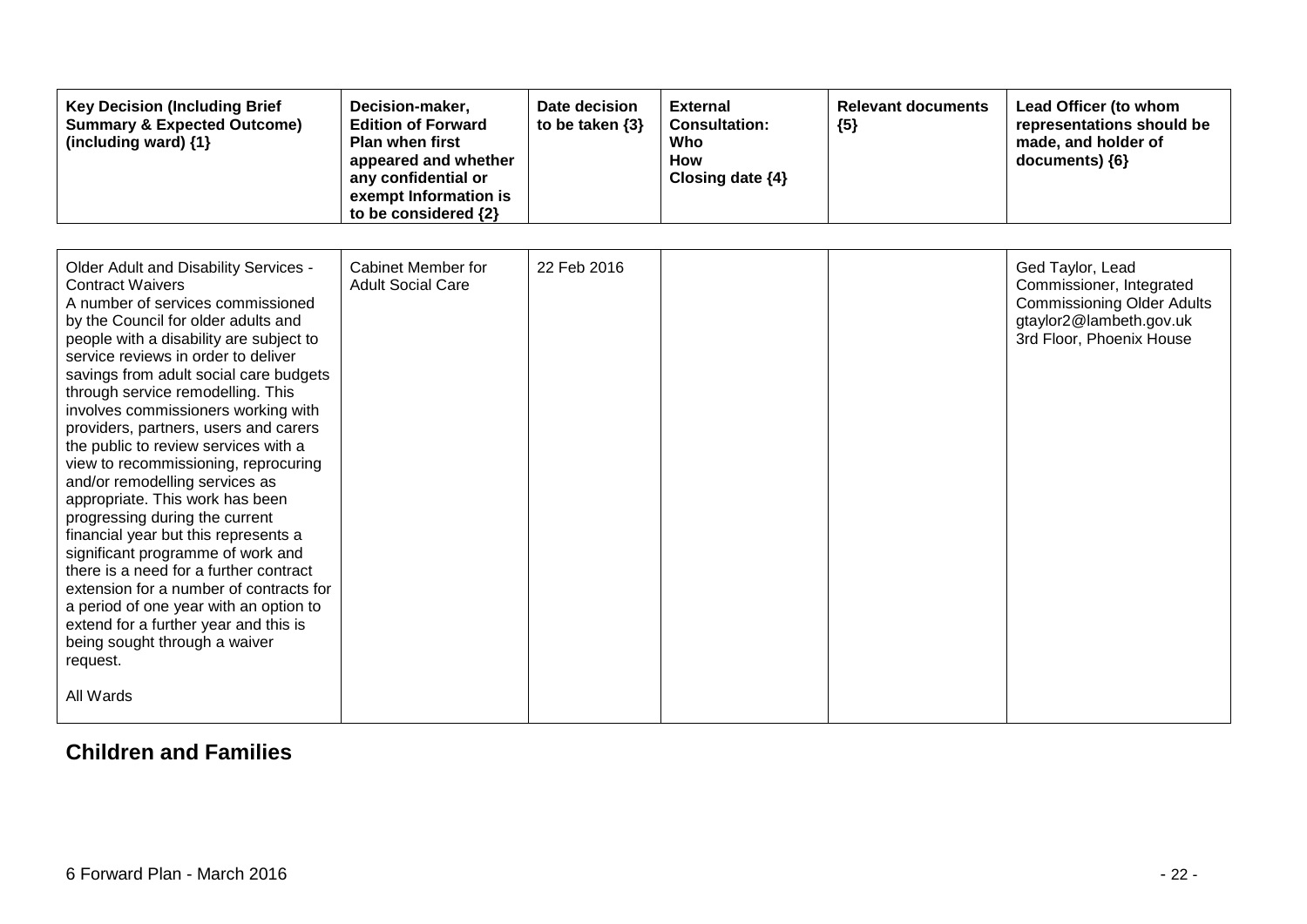| <b>Key Decision (Including Brief</b><br><b>Summary &amp; Expected Outcome)</b><br>(including ward) $\{1\}$                               | Decision-maker,<br><b>Edition of Forward</b><br><b>Plan when first</b><br>appeared and whether<br>any confidential or<br>exempt Information is<br>to be considered {2} | Date decision<br>to be taken $\{3\}$ | <b>External</b><br><b>Consultation:</b><br>Who<br>How<br>Closing date $\{4\}$ | <b>Relevant documents</b><br>${5}$ | Lead Officer (to whom<br>representations should be<br>made, and holder of<br>documents) {6} |
|------------------------------------------------------------------------------------------------------------------------------------------|------------------------------------------------------------------------------------------------------------------------------------------------------------------------|--------------------------------------|-------------------------------------------------------------------------------|------------------------------------|---------------------------------------------------------------------------------------------|
| Children with Disabilities Home<br>support services<br>Contract Extension for<br>Home Support Services for Children<br>with disabilities |                                                                                                                                                                        |                                      |                                                                               |                                    |                                                                                             |
| All Wards                                                                                                                                |                                                                                                                                                                        |                                      |                                                                               |                                    |                                                                                             |

## **Environment and Sustainability**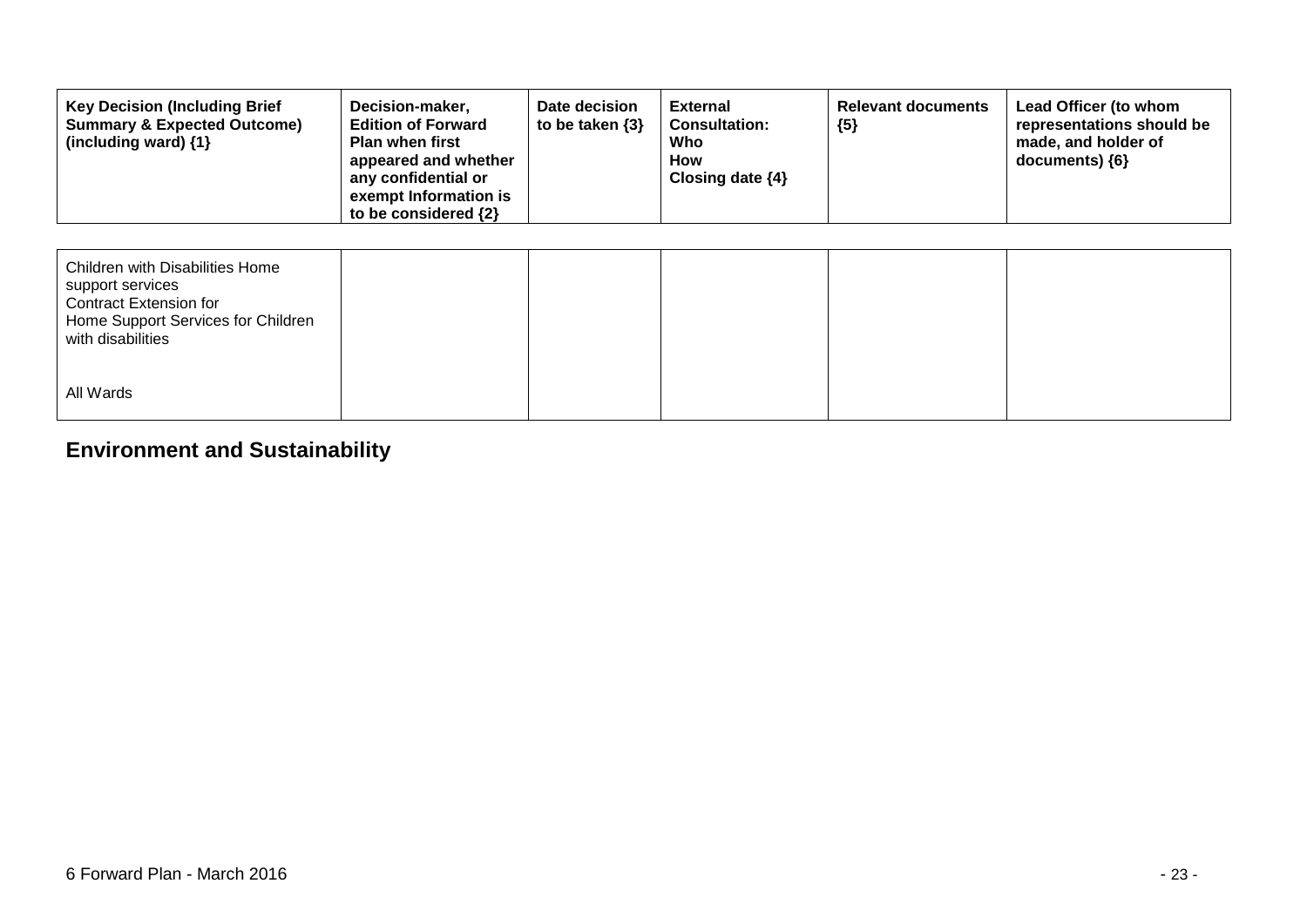| <b>Key Decision (Including Brief</b><br><b>Summary &amp; Expected Outcome)</b><br>(including ward) {1}                                                                                                                                                                                                                                                                                                                                                                                                                                                                                                                                                                                                                                                                                                 | Decision-maker,<br><b>Edition of Forward</b><br><b>Plan when first</b><br>appeared and whether<br>any confidential or<br>exempt Information is<br>to be considered {2} | Date decision<br>to be taken $\{3\}$      | <b>External</b><br><b>Consultation:</b><br>Who<br><b>How</b><br>Closing date {4}                                                                                                             | <b>Relevant documents</b><br>${5}$ | Lead Officer (to whom<br>representations should be<br>made, and holder of<br>documents) {6}                |
|--------------------------------------------------------------------------------------------------------------------------------------------------------------------------------------------------------------------------------------------------------------------------------------------------------------------------------------------------------------------------------------------------------------------------------------------------------------------------------------------------------------------------------------------------------------------------------------------------------------------------------------------------------------------------------------------------------------------------------------------------------------------------------------------------------|------------------------------------------------------------------------------------------------------------------------------------------------------------------------|-------------------------------------------|----------------------------------------------------------------------------------------------------------------------------------------------------------------------------------------------|------------------------------------|------------------------------------------------------------------------------------------------------------|
| <b>Brixton Depots Rationalisation -</b><br><b>Procurement of Construction Works</b><br>This report aims for the procurement<br>board to grant approval for the<br>Somerleyton Road project team to<br>undertake a competitive tender, with<br>the assistance of Veolia, for a<br>contractor to undertake the<br>construction works of the<br>rationalisation of the Brixton depots<br>which involves the reconfiguration of<br>Shakespeare Road depot and<br>Mahatma Ghandi depot in order to<br>accommodate the facilities being<br>relocated from the Angela Davis and<br>(potentially) Wanless Road depots.<br>Approval is also being requested to<br>procure a contractor for the demolition<br>works of Angela Davis depot once its<br>facilities have been relocated.<br>Coldharbour; Herne Hill | Cabinet Member for<br>Environment and<br>Sustainability<br>31 October 2014                                                                                             | Between 26<br>Jun 2015 and<br>28 Feb 2016 | During the planning<br>application process<br>consultations will be<br>undertaken with the<br>public and<br>surrounding<br>communities.<br>Consultation with<br>ward councillors<br>ongoing. |                                    | Neil Vokes, Regeneration<br>Project Manager (Housing)<br>nvokes@lambeth.gov.uk<br>1st floor, Phoenix House |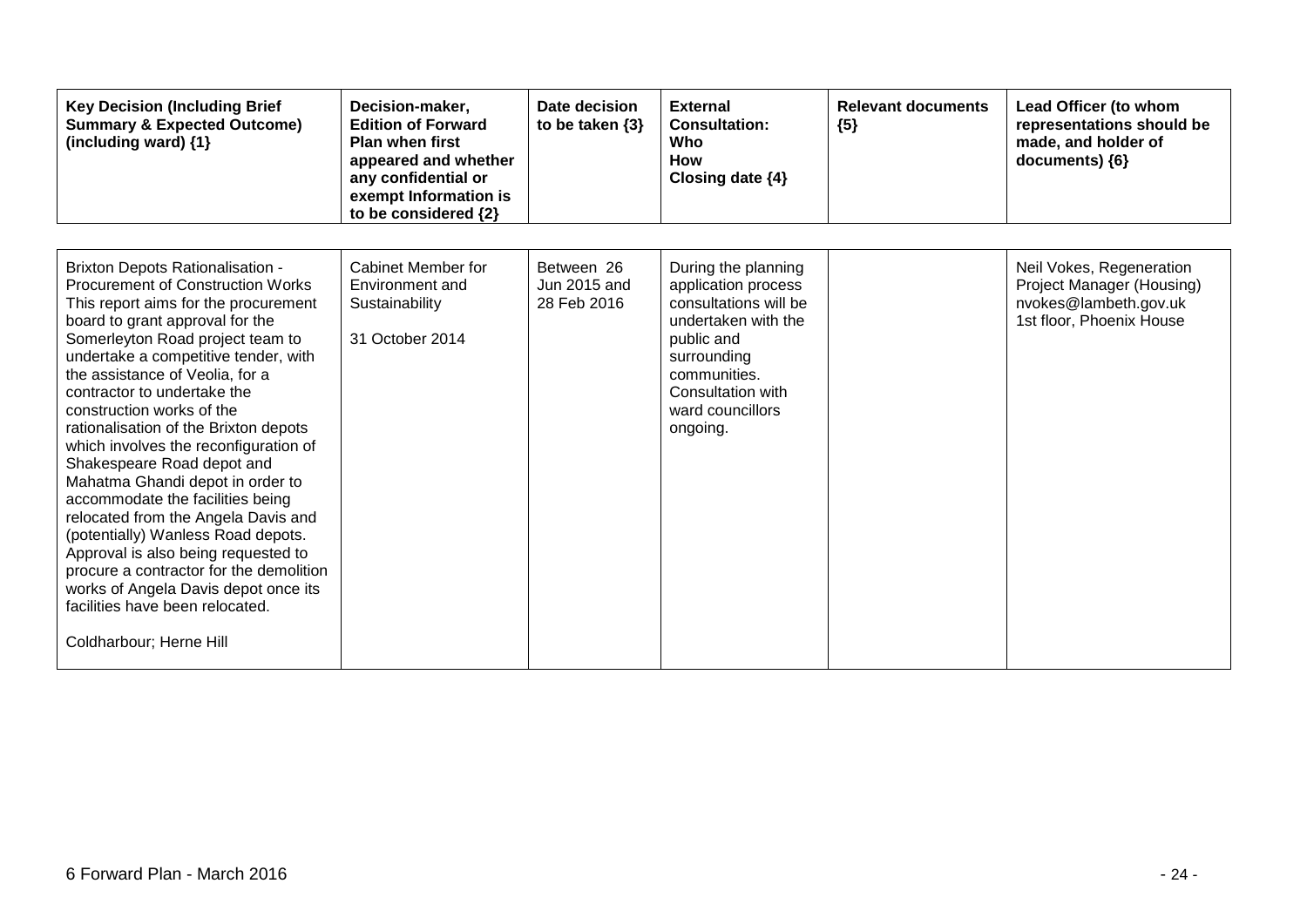| <b>Key Decision (Including Brief</b><br><b>Summary &amp; Expected Outcome)</b><br>(including ward) {1}                                                                                                                                                                                                                                                                                                                                     | Decision-maker,<br><b>Edition of Forward</b><br><b>Plan when first</b><br>appeared and whether<br>any confidential or<br>exempt Information is<br>to be considered {2} | Date decision<br>to be taken $\{3\}$      | <b>External</b><br><b>Consultation:</b><br>Who<br><b>How</b><br>Closing date $\{4\}$ | <b>Relevant documents</b><br>${5}$ | Lead Officer (to whom<br>representations should be<br>made, and holder of<br>documents) {6}                                                                   |
|--------------------------------------------------------------------------------------------------------------------------------------------------------------------------------------------------------------------------------------------------------------------------------------------------------------------------------------------------------------------------------------------------------------------------------------------|------------------------------------------------------------------------------------------------------------------------------------------------------------------------|-------------------------------------------|--------------------------------------------------------------------------------------|------------------------------------|---------------------------------------------------------------------------------------------------------------------------------------------------------------|
| Vale Street reuse and recycling centre<br>decision paper<br>A decision will be made about the<br>future services to be offered at Vale<br><b>Street Recycling and Reuse Centre</b>                                                                                                                                                                                                                                                         | Cabinet Member for<br>Environment and<br>Sustainability<br>19 Feb 2016                                                                                                 | Between 21<br>Mar 2016 and<br>21 Jun 2016 |                                                                                      |                                    | Liz Whitson Cloud, Senior<br>Policy, Equalities and<br>Performance Officer<br>lwhitsoncloud@lambeth.gov.<br>-uk<br><b>Phoenix House</b><br>Tel: 020 7926 0145 |
| <b>Extension for the Parking</b><br>Management Services for Lot 1<br>(Enforcement Services) & Lot 2<br>(Nuisance Vehicle Removal Services)<br>To extend Lots 1 and 2 of the Parking<br>Contract in order to allow for the<br>completion of the current tender.<br>The estimated cost of this extension<br>for a total period of 8 months<br>$(01/02/16 - 31/09/16)$ is approximately<br>£3.3 million for both Lot 1 and Lot 2<br>All Wards | Cabinet Member for<br>Environment and<br>Sustainability<br>15.01.2016                                                                                                  | Between 15<br>Feb 2016 and<br>15 May 2016 |                                                                                      |                                    | Simone Felix, Supplier<br><b>Relationship Officer</b><br>SGFelix@lambeth.gov.uk<br>Blue Star House,, 234-244<br>Stockwell Road,, London,<br>SW9 9SP           |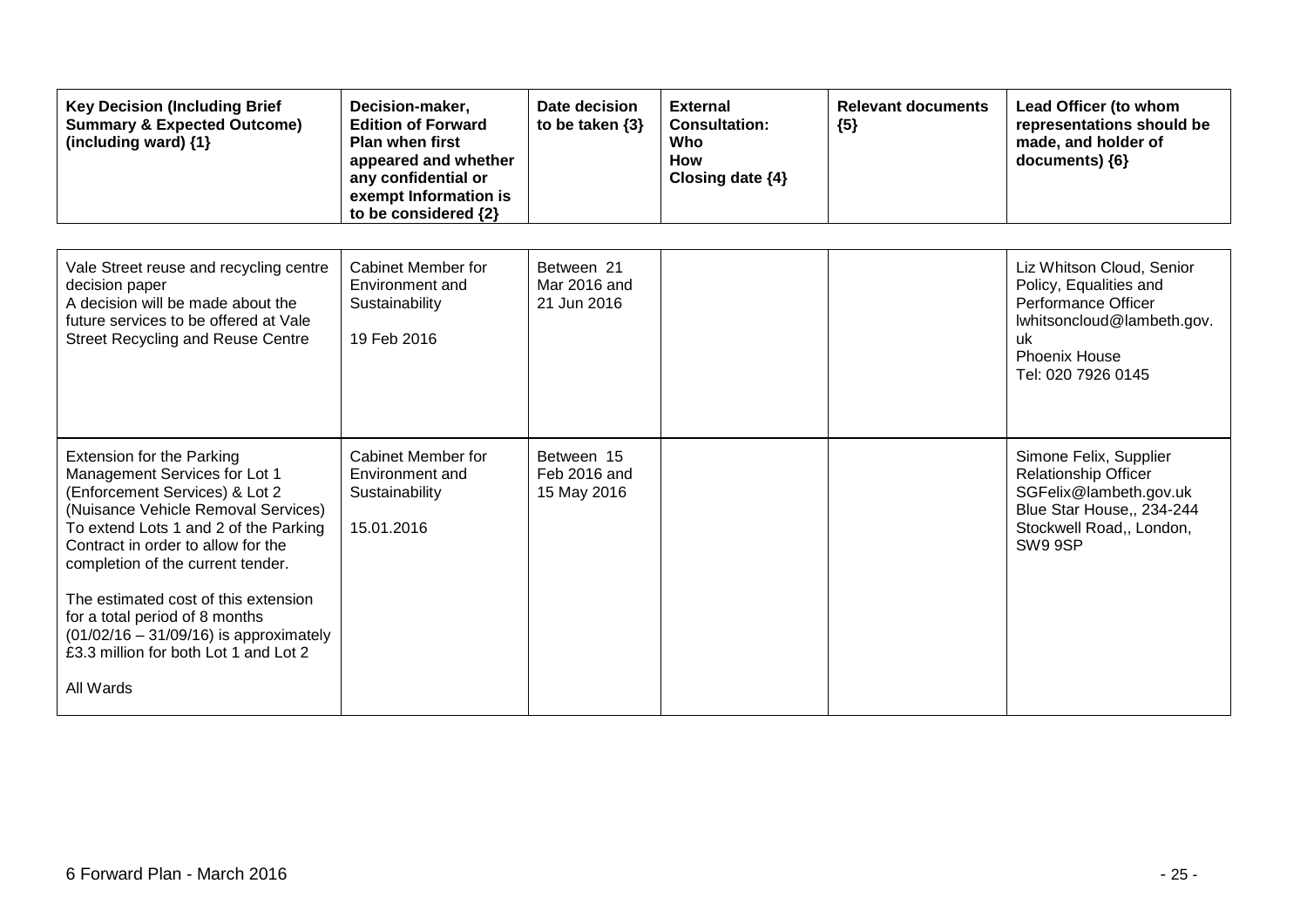| <b>Key Decision (Including Brief</b><br>Decision-maker,<br><b>Summary &amp; Expected Outcome)</b><br><b>Edition of Forward</b><br>(including ward) $\{1\}$<br><b>Plan when first</b><br>appeared and whether<br>any confidential or<br>exempt Information is<br>to be considered $\{2\}$ | Date decision<br>to be taken $\{3\}$ | <b>External</b><br><b>Consultation:</b><br>Who<br><b>How</b><br>Closing date $\{4\}$ | <b>Relevant documents</b><br>${5}$ | Lead Officer (to whom<br>representations should be<br>made, and holder of<br>documents) ${6}$ |
|------------------------------------------------------------------------------------------------------------------------------------------------------------------------------------------------------------------------------------------------------------------------------------------|--------------------------------------|--------------------------------------------------------------------------------------|------------------------------------|-----------------------------------------------------------------------------------------------|
|------------------------------------------------------------------------------------------------------------------------------------------------------------------------------------------------------------------------------------------------------------------------------------------|--------------------------------------|--------------------------------------------------------------------------------------|------------------------------------|-----------------------------------------------------------------------------------------------|

## **Health and Wellbeing**

| Transfer of 2013/14 funding from NHS<br>to Lambeth<br>Transfer of funding via s256 for<br>2013/14 from NHS England to London<br>Borough of Lambeth<br>All Wards   | Cabinet Member for<br>Health and Wellbeing<br>7 February 2014 | Between 26<br>Jun 2015 and<br>28 Feb 2016 | Engagement with<br>LINk/ HealthWatch<br>roundtables, CCG<br>engagement on<br>planning and the BIG<br>Lambeth Health<br>Debate, SLIC<br>Citizens' panel work<br>and Lambeth Living<br><b>Well Collaborative</b><br>co-productive work<br>on mental health.<br>This work is ongoing<br>and developing. |                                                                                                                           |
|-------------------------------------------------------------------------------------------------------------------------------------------------------------------|---------------------------------------------------------------|-------------------------------------------|------------------------------------------------------------------------------------------------------------------------------------------------------------------------------------------------------------------------------------------------------------------------------------------------------|---------------------------------------------------------------------------------------------------------------------------|
| Mental Health Accommodation and<br>Community Support contract.<br>Extension of the Mental Health<br>Accommodation and Community<br>Support contract.<br>All Wards | Cabinet Member for<br>Health and Wellbeing<br>16.05.14        | Between 26<br>Jun 2015 and<br>28 Feb 2016 |                                                                                                                                                                                                                                                                                                      | Denis O'Rourke, Assistant<br>Director Integrated<br>Commissioning - Adult<br><b>Mental Health</b><br>denisorourke@nhs.net |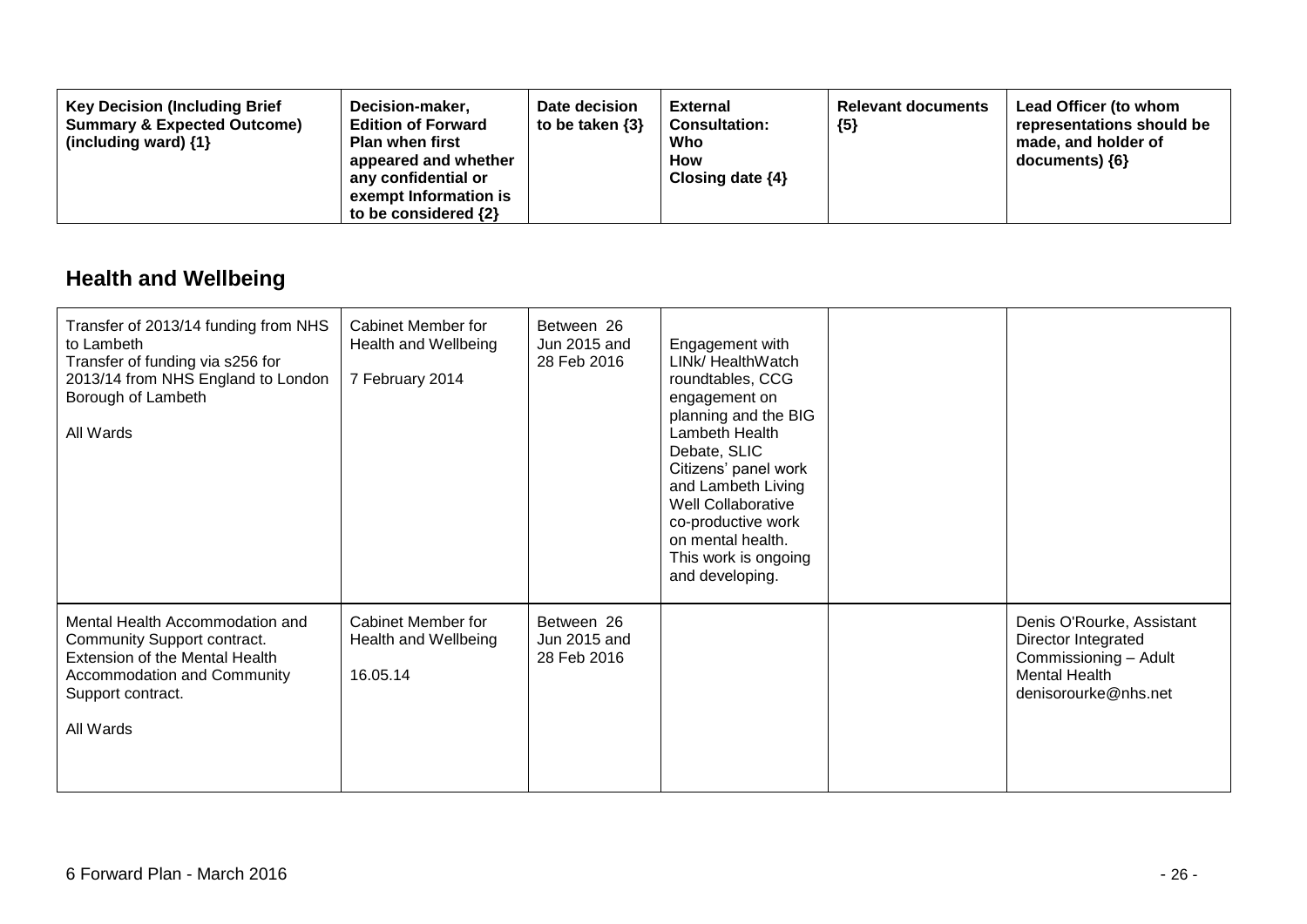| <b>Key Decision (Including Brief</b><br><b>Summary &amp; Expected Outcome)</b><br>(including ward) {1}                                      | Decision-maker,<br><b>Edition of Forward</b><br><b>Plan when first</b><br>appeared and whether<br>any confidential or<br>exempt Information is<br>to be considered {2} | Date decision<br>to be taken $\{3\}$      | <b>External</b><br><b>Consultation:</b><br>Who<br><b>How</b><br>Closing date $\{4\}$                                                                                                                                                                                                          | <b>Relevant documents</b><br>${5}$ | Lead Officer (to whom<br>representations should be<br>made, and holder of<br>documents) ${6}$      |
|---------------------------------------------------------------------------------------------------------------------------------------------|------------------------------------------------------------------------------------------------------------------------------------------------------------------------|-------------------------------------------|-----------------------------------------------------------------------------------------------------------------------------------------------------------------------------------------------------------------------------------------------------------------------------------------------|------------------------------------|----------------------------------------------------------------------------------------------------|
| <b>Better Care Fund</b><br>To finalise and agree the approach to<br>developing the Better Care Fund for<br>Lambeth for 2014-16<br>All Wards | Cabinet Member for<br>Health and Wellbeing<br>7 February 2014                                                                                                          | Between 26<br>Jun 2015 and<br>28 Feb 2016 | Engagement with<br>LINk/ HealthWatch<br>roundtables, CCG<br>engagement on<br>planning and the BIG<br>Lambeth Health<br>Debate, SLIC<br>Citizens' panel work<br>and Lambeth Living<br>Well Collaborative<br>co-productive work<br>on mental health.<br>This work is ongoing<br>and developing. |                                    | Moira McGrath, Director of<br><b>Strategy and Commissioning</b><br>Adults<br>moira.mcgrath@nhs.net |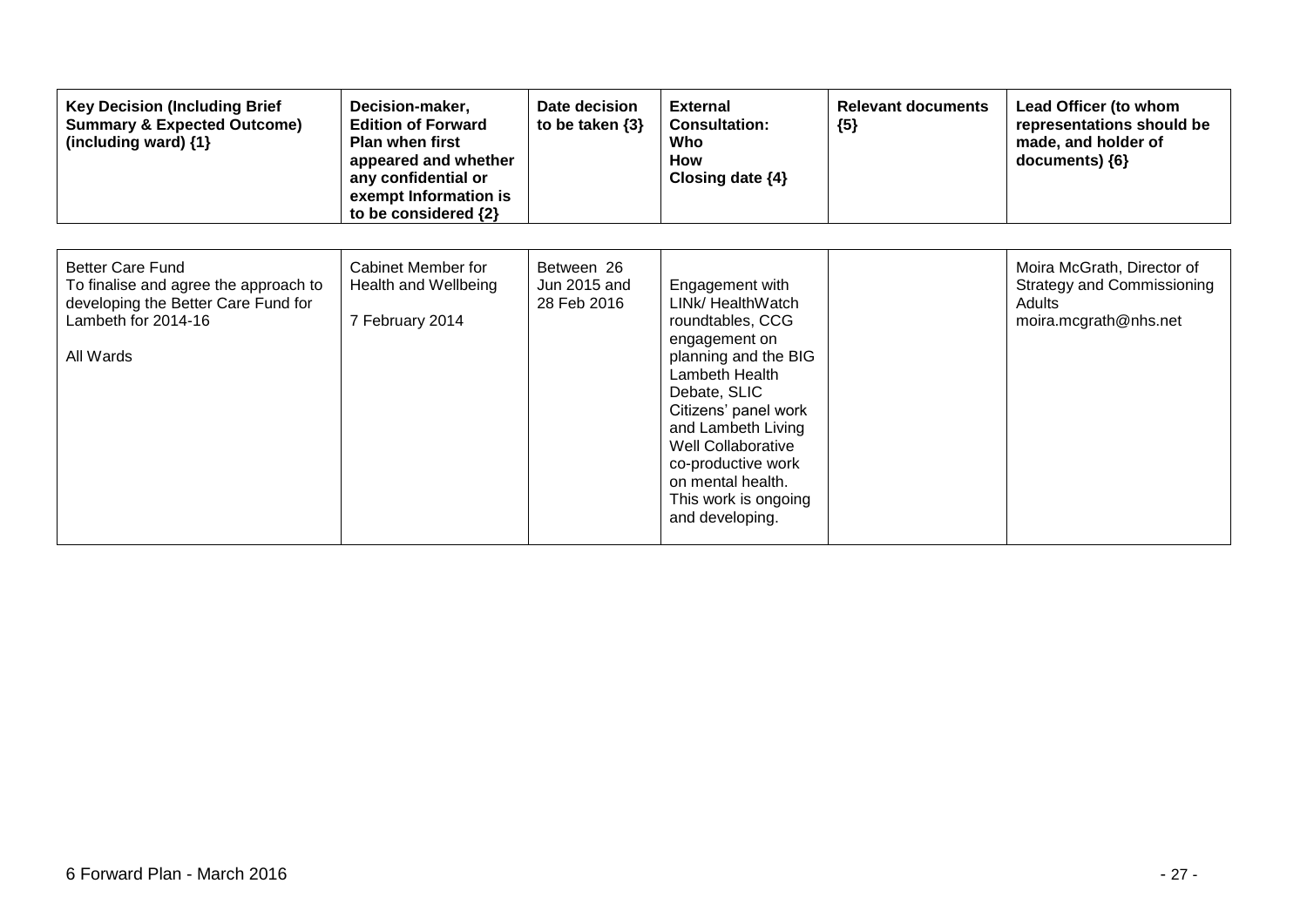| <b>Key Decision (Including Brief</b><br><b>Summary &amp; Expected Outcome)</b><br>(including ward) {1}                                                                                                                                                                                                                                                                                                                                                                                                         | Decision-maker,<br><b>Edition of Forward</b><br><b>Plan when first</b><br>appeared and whether<br>any confidential or<br>exempt Information is<br>to be considered {2} | Date decision<br>to be taken $\{3\}$      | <b>External</b><br><b>Consultation:</b><br>Who<br><b>How</b><br>Closing date {4}                                                                                                                                                                                                                                              | <b>Relevant documents</b><br>${5}$ | Lead Officer (to whom<br>representations should be<br>made, and holder of<br>documents) {6} |
|----------------------------------------------------------------------------------------------------------------------------------------------------------------------------------------------------------------------------------------------------------------------------------------------------------------------------------------------------------------------------------------------------------------------------------------------------------------------------------------------------------------|------------------------------------------------------------------------------------------------------------------------------------------------------------------------|-------------------------------------------|-------------------------------------------------------------------------------------------------------------------------------------------------------------------------------------------------------------------------------------------------------------------------------------------------------------------------------|------------------------------------|---------------------------------------------------------------------------------------------|
| Extension to pilot level 3 specialist<br>weight management service for<br>children<br>Decision to extend the above contract<br>for 2 years. This contract is part of a<br>healthy weight programme that was<br>set up as a pilot following a tender that<br>was carried out in 2011. The pilot will<br>be evaluated over the next year and a<br>tender will be carried out again in<br>2016 (for the full healthy weight<br>programme) following analysis of the<br>findings from the evaluation.<br>All Wards | Cabinet Member for<br>Health and Wellbeing<br>13 June 2014                                                                                                             | Between 26<br>Jun 2015 and<br>28 Feb 2016 | Qualitative data is<br>being captured<br>through the<br>evaluation.<br>Programme<br>participants provide<br>feedback following<br>their involvement.<br>Relevant<br>professionals and<br>stakeholders will be<br>consulted during the<br>evaluation and during<br>the tender process<br>which will be carried<br>out in 2016. |                                    | <b>Candice Clark</b><br>candiceclark@nhs.net                                                |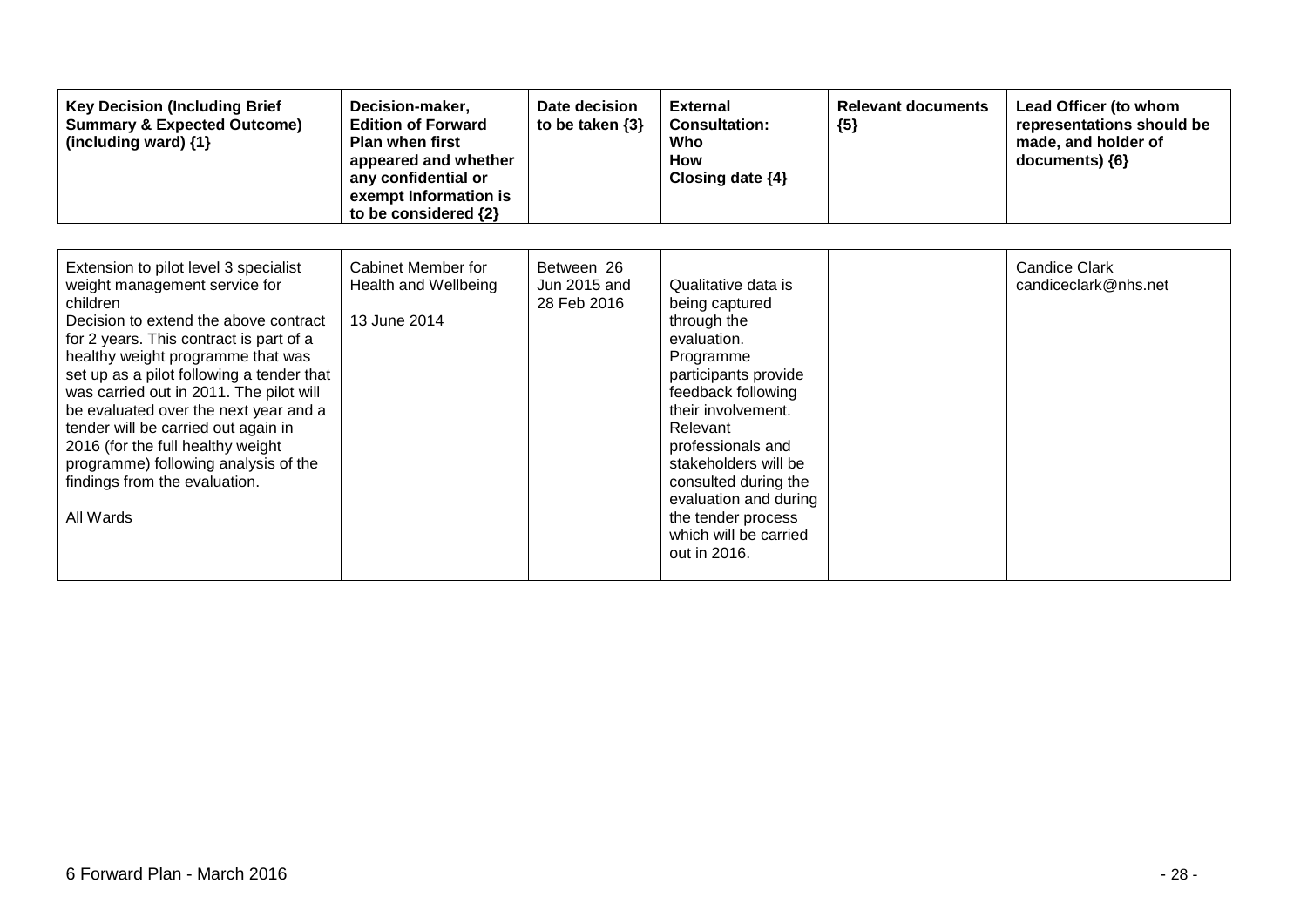| <b>Key Decision (Including Brief</b><br><b>Summary &amp; Expected Outcome)</b><br>(including ward) {1}                                                                                                                                                                                                                                                                                                                                                                                                                                                                                                          | Decision-maker,<br><b>Edition of Forward</b><br><b>Plan when first</b><br>appeared and whether<br>any confidential or<br>exempt Information is<br>to be considered {2} | Date decision<br>to be taken $\{3\}$      | <b>External</b><br><b>Consultation:</b><br>Who<br><b>How</b><br>Closing date $\{4\}$ | <b>Relevant documents</b><br>${5}$ | Lead Officer (to whom<br>representations should be<br>made, and holder of<br>documents) {6}                                                         |
|-----------------------------------------------------------------------------------------------------------------------------------------------------------------------------------------------------------------------------------------------------------------------------------------------------------------------------------------------------------------------------------------------------------------------------------------------------------------------------------------------------------------------------------------------------------------------------------------------------------------|------------------------------------------------------------------------------------------------------------------------------------------------------------------------|-------------------------------------------|--------------------------------------------------------------------------------------|------------------------------------|-----------------------------------------------------------------------------------------------------------------------------------------------------|
| Recommissioning Healthchecks<br>Healthchecks is a health screening<br>initiative for people aged 45-74 who<br>are not already diagnosed with a<br>cardio-vascular disease or diabetes.<br>Currently GPs and pharmacies offer<br>the service, and GSTT are<br>commissioned to provide a specialist<br>service to hard to reach communities.<br>The proposed decision is $-$ in<br>partnership with Southwark - to<br>recommission the healthchecks<br>provided by community services into a<br>cluster configuration, and to retender<br>the specialist service. Southwark will<br>lead the procurement process. | Cabinet Member for<br>Health and Wellbeing<br>16 January 2015                                                                                                          | Between 26<br>Jun 2015 and<br>26 Sep 2015 | Via Community<br><b>Wellbeing Outcomes</b><br>panel                                  |                                    | Elizabeth Clowes, Assistant<br>Director for Strategy &<br>Commissioning<br>eclowes@lambeth.gov.uk<br>3rd Floor, Phoenix House<br>Tel: 020 7926 4781 |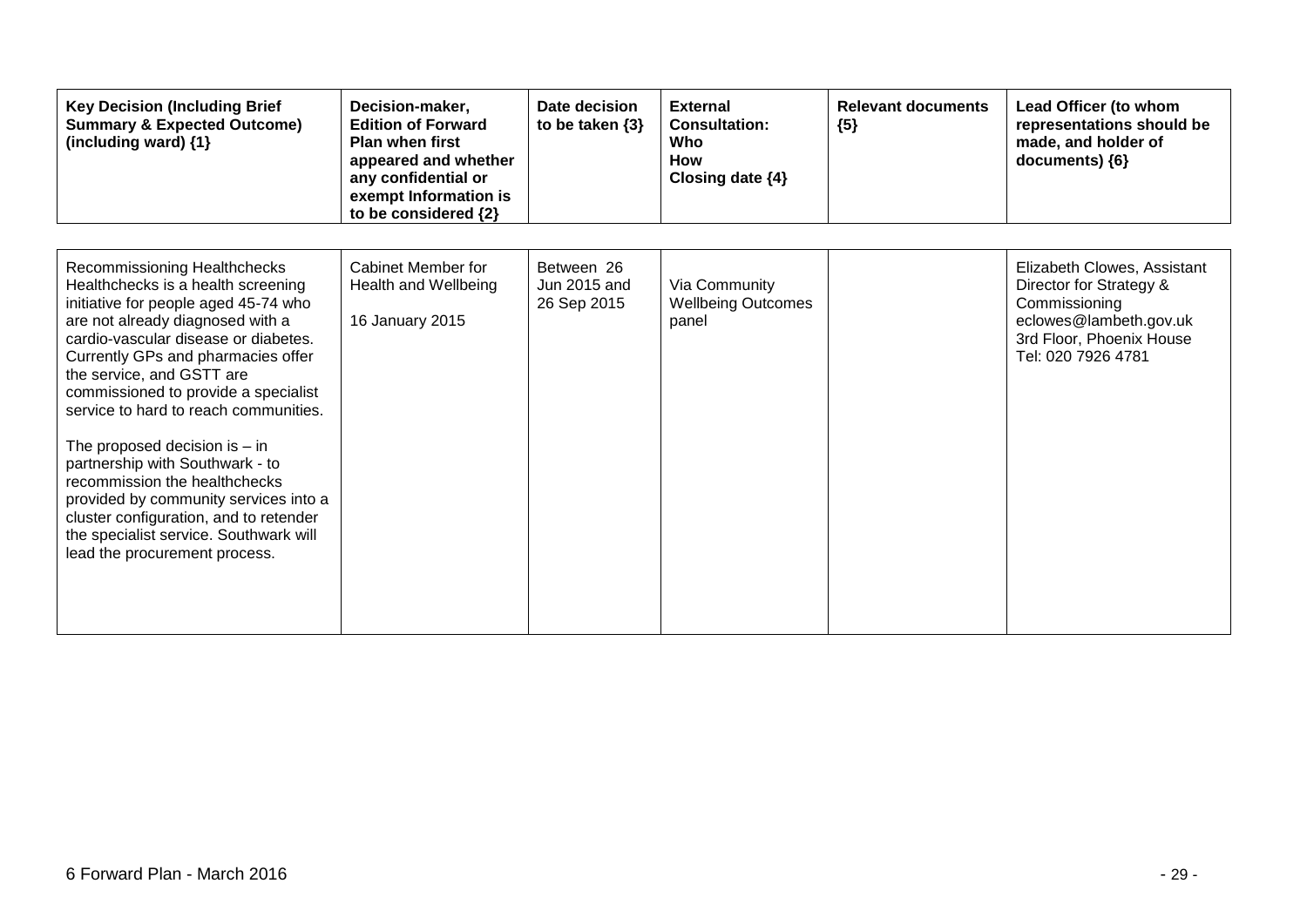| <b>Key Decision (Including Brief</b><br><b>Summary &amp; Expected Outcome)</b><br>(including ward) {1}                                                                                                                                                                                                                                                                                                                                                          | Decision-maker,<br><b>Edition of Forward</b><br>Plan when first<br>appeared and whether<br>any confidential or<br>exempt Information is<br>to be considered {2} | Date decision<br>to be taken $\{3\}$      | <b>External</b><br><b>Consultation:</b><br>Who<br>How<br>Closing date {4} | <b>Relevant documents</b><br>${5}$ | Lead Officer (to whom<br>representations should be<br>made, and holder of<br>documents) {6}                                                                                     |
|-----------------------------------------------------------------------------------------------------------------------------------------------------------------------------------------------------------------------------------------------------------------------------------------------------------------------------------------------------------------------------------------------------------------------------------------------------------------|-----------------------------------------------------------------------------------------------------------------------------------------------------------------|-------------------------------------------|---------------------------------------------------------------------------|------------------------------------|---------------------------------------------------------------------------------------------------------------------------------------------------------------------------------|
| <b>Contracting for Genito-Urinary</b><br>Medicine<br>Lambeth has operated collaboratively<br>with 24 other boroughs to have a<br>common approach to contracting for<br>GUM services across London. A<br>single contract template has been<br>developed, and each host borough for<br>each acute trust providing GUM<br>services will hold a contract, with the<br>other boroughs as party to that<br>contract and responsible for their own<br>financial flows. | Cabinet Member for<br>Health and Wellbeing<br>10 April 2015                                                                                                     | Between 21<br>Aug 2015 and<br>21 Nov 2015 |                                                                           |                                    | Michelle Binfield, Strategic<br><b>Commissioning Manager</b><br>mbinfield@lambeth.gov.uk<br><b>Phoenix House</b><br>Tel: 020 7926 4610                                          |
| <b>Public Health Services Contract</b><br>To extend contracts through a waiver<br>to clause 9.2 of the Lambeth Contract<br><b>Standing Orders (Competition</b><br>requirement for purchases and<br>partnership arrangements for the<br>services outlined in Appendix A at the<br>maximum price of £15,533,563 per<br>year for a period of one plus one years<br>from 1st April 2016. Total value of the<br>waiver is therefore £31,067,126.<br>All Wards        | <b>Cabinet Member for</b><br>Health and Wellbeing                                                                                                               | 29 Feb 2016                               |                                                                           |                                    | Andrew Billington, Lead<br>Commissioner, Sexual<br>Health, David Orekoya, Lead<br>Commissioner, Health<br>Improvement<br>abillington@lambeth.gov.uk,<br>dorekoya@lambeth.gov.uk |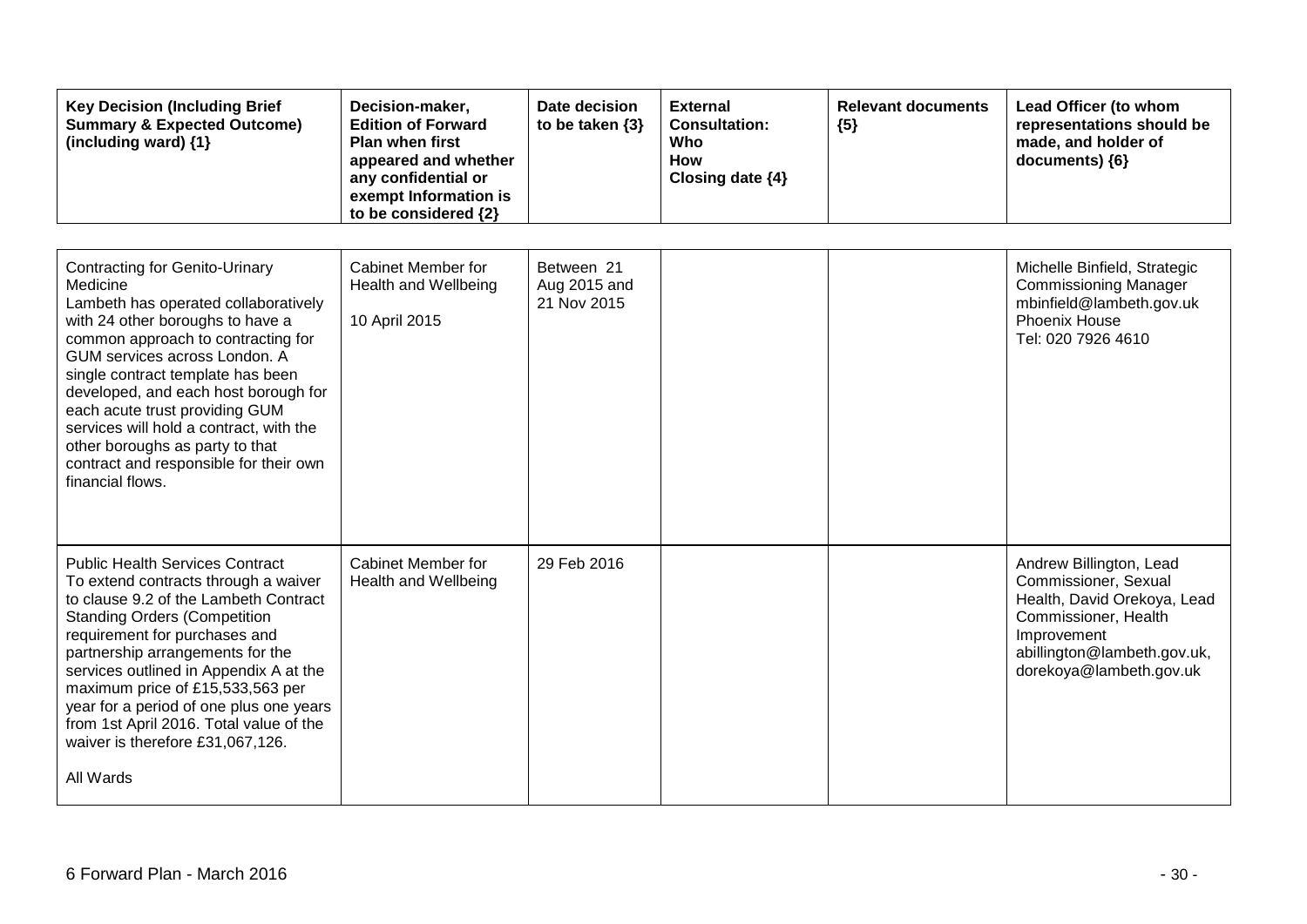| <b>Key Decision (Including Brief</b><br>Decision-maker,<br><b>Summary &amp; Expected Outcome)</b><br><b>Edition of Forward</b><br>(including ward) $\{1\}$<br><b>Plan when first</b><br>appeared and whether<br>any confidential or<br>exempt Information is<br>to be considered $\{2\}$ | Date decision<br>to be taken $\{3\}$ | External<br><b>Consultation:</b><br>Who<br>How<br>Closing date $\{4\}$ | <b>Relevant documents</b><br>${5}$ | Lead Officer (to whom<br>representations should be<br>made, and holder of<br>$documents)$ {6} |
|------------------------------------------------------------------------------------------------------------------------------------------------------------------------------------------------------------------------------------------------------------------------------------------|--------------------------------------|------------------------------------------------------------------------|------------------------------------|-----------------------------------------------------------------------------------------------|
|------------------------------------------------------------------------------------------------------------------------------------------------------------------------------------------------------------------------------------------------------------------------------------------|--------------------------------------|------------------------------------------------------------------------|------------------------------------|-----------------------------------------------------------------------------------------------|

## **Housing**

| Approval of Additional Spend for<br>Insulation Works and Boiler<br>Installation at Cedars Road Estate                                   | Cabinet Member for<br>Housing | Between 30<br>Nov 2015 and<br>28 Feb 2016 |  | Sumitra Gomer, Interim AD<br><b>Strategy and Regeneration</b><br>SGomer@lambeth.gov.uk<br>3rd floor, Hambrook House |
|-----------------------------------------------------------------------------------------------------------------------------------------|-------------------------------|-------------------------------------------|--|---------------------------------------------------------------------------------------------------------------------|
| To approve additional spend for works<br>carried out by Lawtech Ltd on the<br>Cedars Road Estate in relation to<br>External Insulation. | 27th November 2015            |                                           |  | Tel: 02079263687                                                                                                    |
| Clapham Town                                                                                                                            |                               |                                           |  |                                                                                                                     |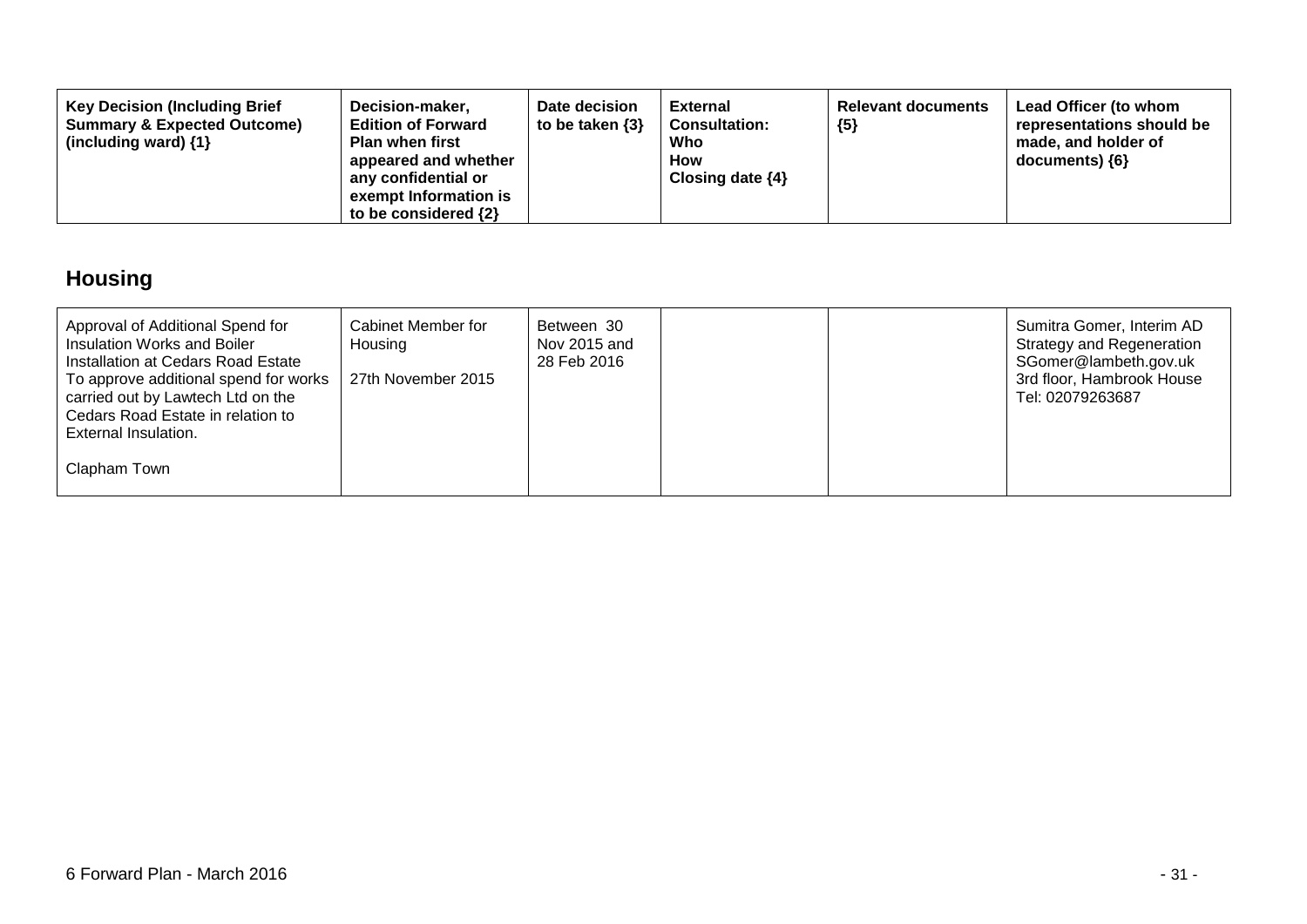| <b>Key Decision (Including Brief</b><br><b>Summary &amp; Expected Outcome)</b><br>(including ward) {1}                                                                                                                                                                                                                                                                                                                                                                                                                                   | Decision-maker,<br><b>Edition of Forward</b><br><b>Plan when first</b><br>appeared and whether<br>any confidential or<br>exempt Information is<br>to be considered {2} | Date decision<br>to be taken $\{3\}$      | <b>External</b><br><b>Consultation:</b><br>Who<br>How<br>Closing date $\{4\}$                                                                                                                                                                                                                                                               | <b>Relevant documents</b><br>${5}$ | Lead Officer (to whom<br>representations should be<br>made, and holder of<br>documents) {6}                     |
|------------------------------------------------------------------------------------------------------------------------------------------------------------------------------------------------------------------------------------------------------------------------------------------------------------------------------------------------------------------------------------------------------------------------------------------------------------------------------------------------------------------------------------------|------------------------------------------------------------------------------------------------------------------------------------------------------------------------|-------------------------------------------|---------------------------------------------------------------------------------------------------------------------------------------------------------------------------------------------------------------------------------------------------------------------------------------------------------------------------------------------|------------------------------------|-----------------------------------------------------------------------------------------------------------------|
| <b>Tender Approval for Building Services</b><br>Engineer Duties through Lewisham<br>Framework (Lot 7a)<br>Lambeth Living Ltd secures Building<br>Services Engineer Duties as part of<br>the Arm's Length Management<br>Organisation (ALMO) management<br>agreement to provide sufficiency of<br>skills, resources and expertise to<br>undertake a range of construction<br>related projects.<br>Approval is sought to award the<br>contract for this service across the<br>borough for the proposed remaining<br>programme.<br>All Wards | Cabinet Member for<br>Housing<br>6 February 2015                                                                                                                       | Between 26<br>Jun 2015 and<br>28 Feb 2016 | Utilising an already<br>established<br>framework via<br>Lewisham enables<br>Lambeth to meet its<br>statutory<br>requirements for<br>health and safety<br>related works, as well<br>as the option of<br>accessing other<br><b>Construction related</b><br>professional services<br>as and when it's<br>required for LHS<br>prioritised works |                                    | Abigail Acosta, Strategic<br><b>Contract Management</b><br><b>Procurement Officer</b><br>AAcosta@lambeth.gov.uk |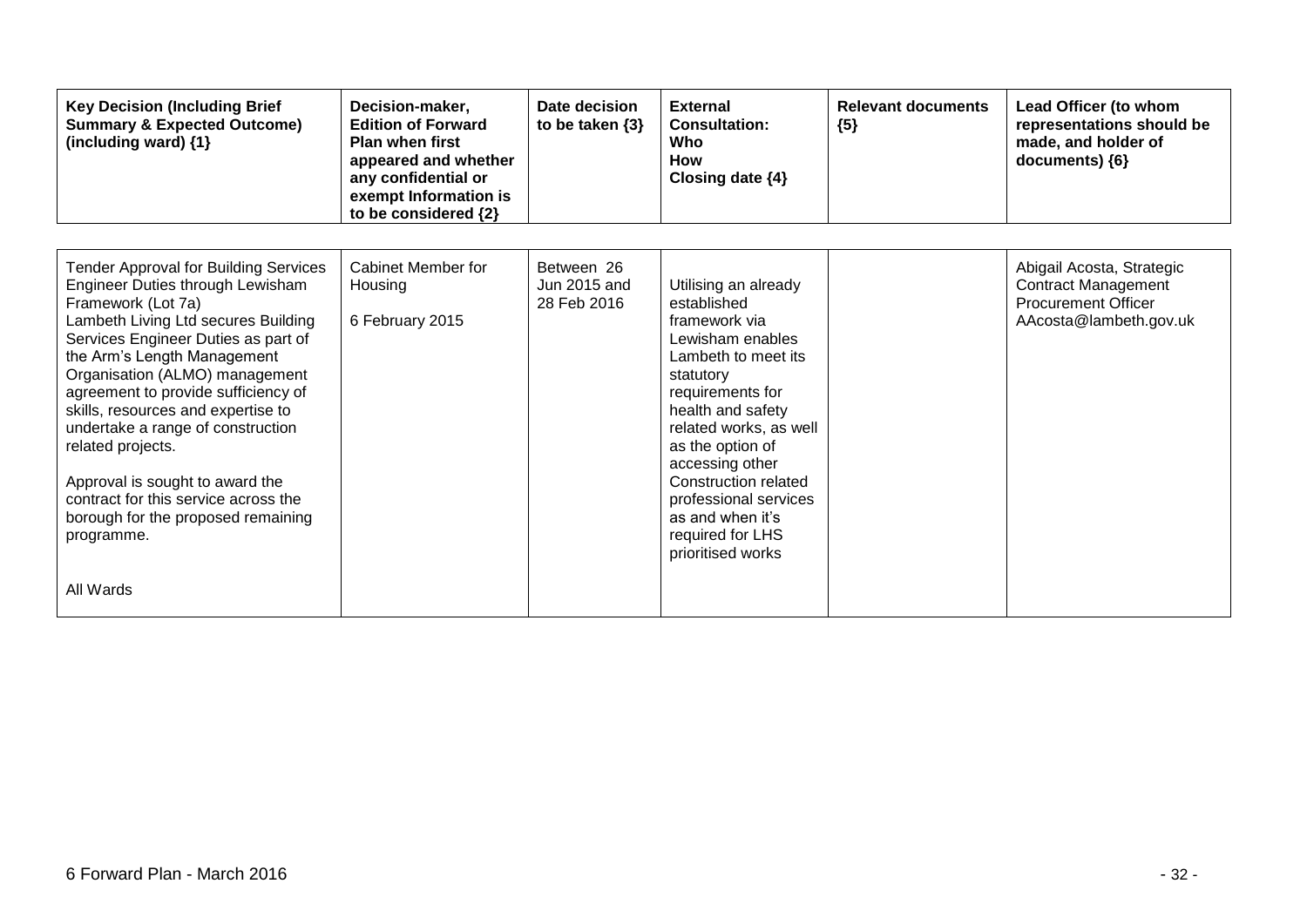| <b>Key Decision (Including Brief</b><br><b>Summary &amp; Expected Outcome)</b><br>(including ward) {1}                                                                                                                                                                                                                        | Decision-maker,<br><b>Edition of Forward</b><br><b>Plan when first</b><br>appeared and whether<br>any confidential or<br>exempt Information is<br>to be considered {2} | Date decision<br>to be taken $\{3\}$      | <b>External</b><br><b>Consultation:</b><br>Who<br><b>How</b><br>Closing date $\{4\}$                                                                                                                                                                                                                                             | <b>Relevant documents</b><br>${5}$ | Lead Officer (to whom<br>representations should be<br>made, and holder of<br>documents) ${6}$                   |
|-------------------------------------------------------------------------------------------------------------------------------------------------------------------------------------------------------------------------------------------------------------------------------------------------------------------------------|------------------------------------------------------------------------------------------------------------------------------------------------------------------------|-------------------------------------------|----------------------------------------------------------------------------------------------------------------------------------------------------------------------------------------------------------------------------------------------------------------------------------------------------------------------------------|------------------------------------|-----------------------------------------------------------------------------------------------------------------|
| Tender Approval for Building Engineer<br>Services Lead in a Multi Disciplinary<br>Team through Lewisham Framework<br>(Lot 3)<br>Approval is to be sought to award the<br>contract for this service across the<br>borough for the proposed remaining<br>two year programme both of LHS and<br>Lewisham Frameworks<br>All Wards | <b>Cabinet Member for</b><br>Housing<br>6 February 2015                                                                                                                | Between 11<br>Jan 2016 and<br>11 Apr 2016 | Utilising an already<br>established<br>framework via<br>Lewisham enables<br>Lambeth to meet its<br>statutory<br>requirements for<br>health and safety<br>related works, as well<br>as the option<br>toaccess other<br>Construction related<br>professional services<br>as and when it's<br>required for LHS<br>prioritised works |                                    | Abigail Acosta, Strategic<br><b>Contract Management</b><br><b>Procurement Officer</b><br>AAcosta@lambeth.gov.uk |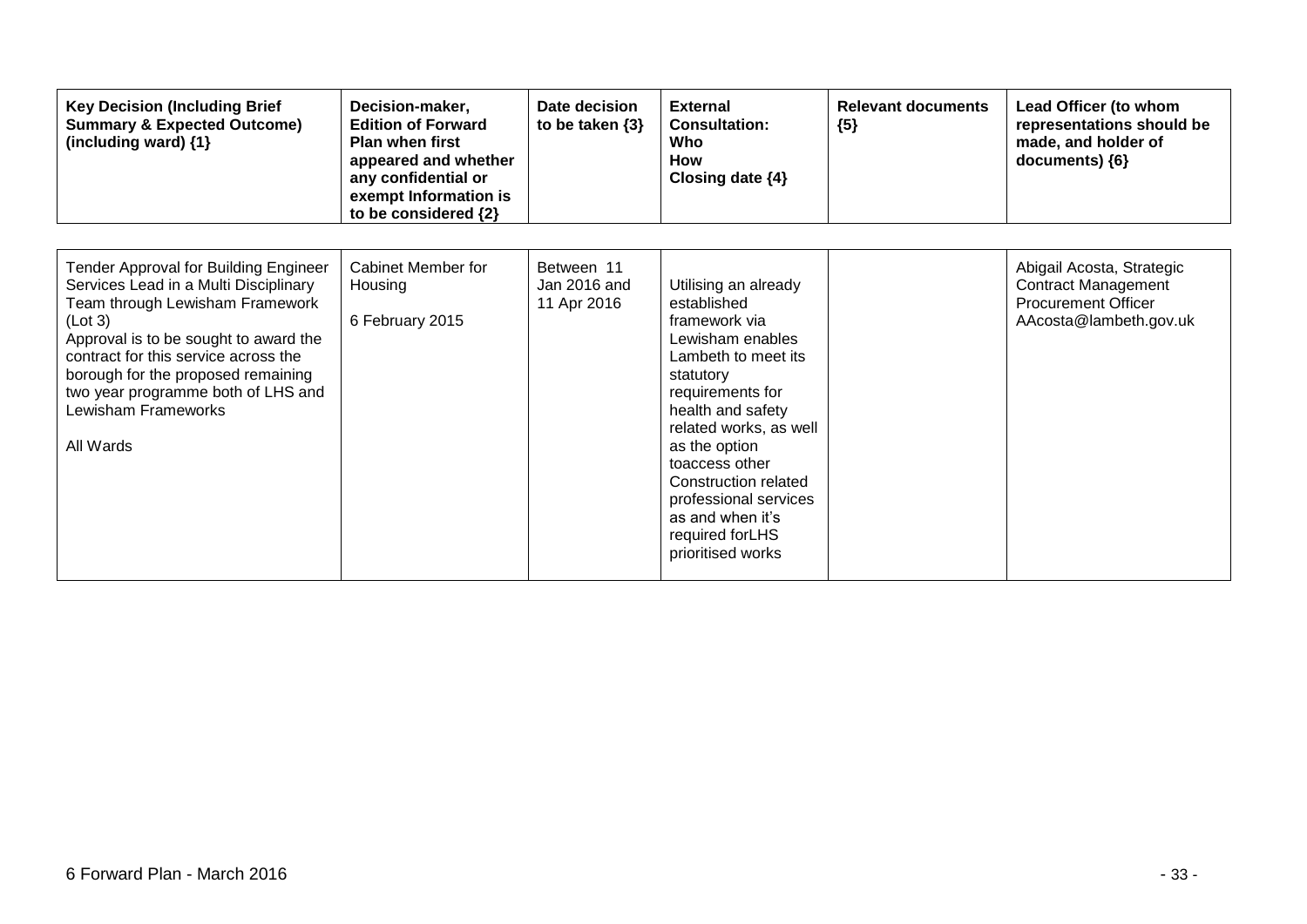| <b>Key Decision (Including Brief</b><br><b>Summary &amp; Expected Outcome)</b><br>(including ward) {1}                                                                                                        | Decision-maker,<br><b>Edition of Forward</b><br><b>Plan when first</b><br>appeared and whether<br>any confidential or<br>exempt Information is<br>to be considered {2} | Date decision<br>to be taken $\{3\}$      | <b>External</b><br><b>Consultation:</b><br>Who<br><b>How</b><br>Closing date $\{4\}$                                                                                                                                                                                                                                                  | <b>Relevant documents</b><br>${5}$ | Lead Officer (to whom<br>representations should be<br>made, and holder of<br>documents) {6}                                           |
|---------------------------------------------------------------------------------------------------------------------------------------------------------------------------------------------------------------|------------------------------------------------------------------------------------------------------------------------------------------------------------------------|-------------------------------------------|---------------------------------------------------------------------------------------------------------------------------------------------------------------------------------------------------------------------------------------------------------------------------------------------------------------------------------------|------------------------------------|---------------------------------------------------------------------------------------------------------------------------------------|
| Development Options Appraisal -<br><b>Fenwick Estate</b><br>To approve the opportunity sites in<br>Fenwick estate as the location for<br>offsite affordable housing provision by<br>Sainsbury/TfL<br>Larkhall | Cabinet Member for<br>Housing<br>2 May 2014                                                                                                                            | Between 26<br>Jun 2015 and<br>28 Feb 2016 | Local residents and<br>ward councillors<br>Resident participation<br>in the project will be<br>designed in close<br>liaison with the TRA.<br>A communications<br>plan will be<br>developed by the<br>project team<br>involving drop in,<br>newsletters, events<br>etc to engage with<br>residents and<br>coproduce a project<br>plan. |                                    | Lesley Johnson, Interim<br><b>Housing Regeneration</b><br>Manager<br>Ljohnson3@lambeth.gov.uk<br>Hambrook House<br>Tel: 020 7926 3765 |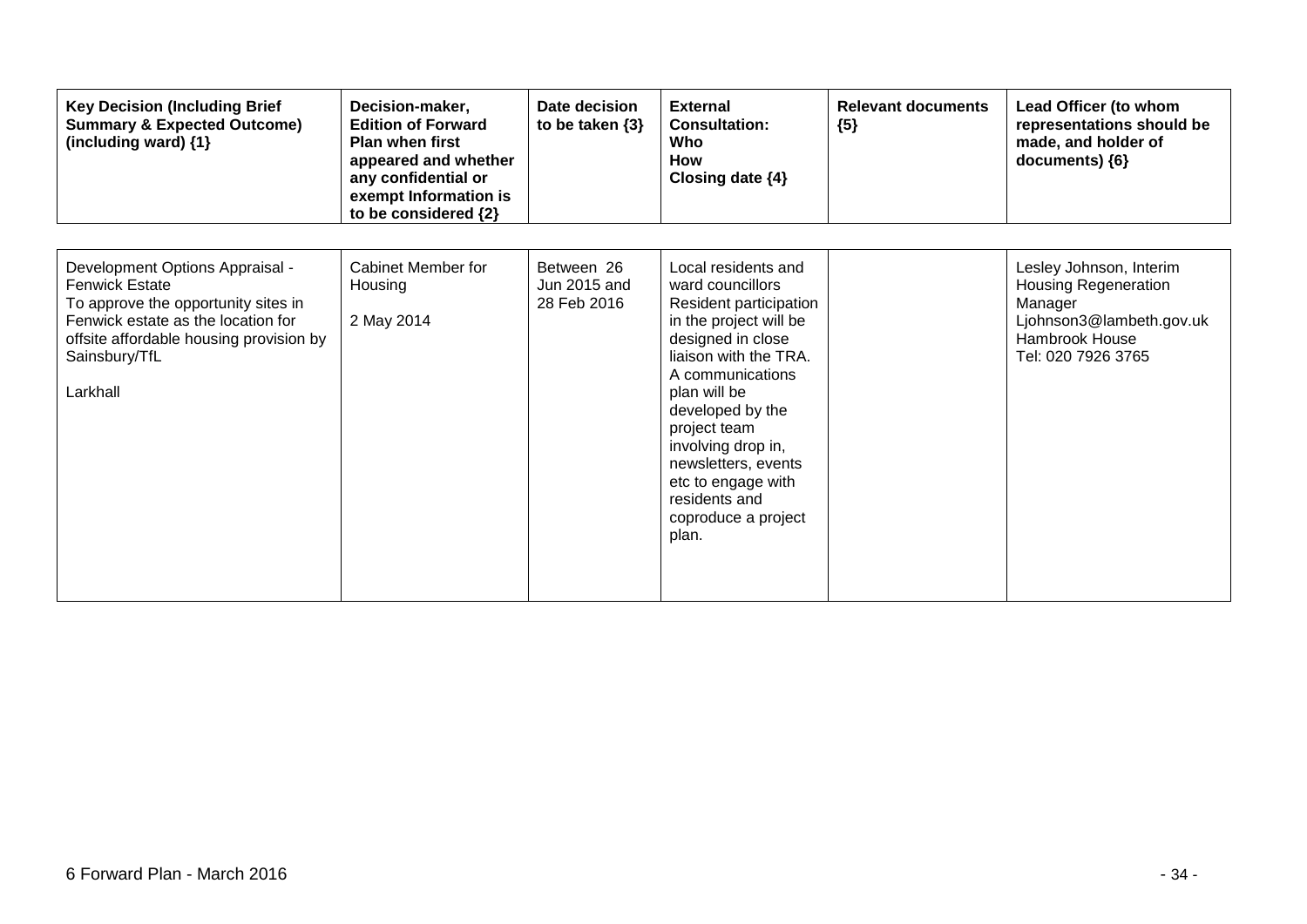| <b>Key Decision (Including Brief</b><br><b>Summary &amp; Expected Outcome)</b><br>(including ward) {1}                                                                                                                                                                                                                                                                                                                                     | Decision-maker,<br><b>Edition of Forward</b><br><b>Plan when first</b><br>appeared and whether<br>any confidential or<br>exempt Information is<br>to be considered {2} | Date decision<br>to be taken $\{3\}$      | <b>External</b><br><b>Consultation:</b><br>Who<br>How<br>Closing date {4}         | <b>Relevant documents</b><br>${5}$ | Lead Officer (to whom<br>representations should be<br>made, and holder of<br>documents) {6}                                                   |
|--------------------------------------------------------------------------------------------------------------------------------------------------------------------------------------------------------------------------------------------------------------------------------------------------------------------------------------------------------------------------------------------------------------------------------------------|------------------------------------------------------------------------------------------------------------------------------------------------------------------------|-------------------------------------------|-----------------------------------------------------------------------------------|------------------------------------|-----------------------------------------------------------------------------------------------------------------------------------------------|
| Authorisation to proceed to sign the<br>New Modular Management<br>Agreement<br>It is proposed that authorisation is<br>given to help proceed with the signing<br>of the new Modular Management<br>Agreement. Although a Management<br>Agreement is already in place with<br>these TMOs, the policies and<br>procedures within those agreements<br>require urgent update.<br>Brixton Hill; Clapham Town;<br>Coldharbour; Ferndale; Prince's | <b>Cabinet Member for</b><br>Housing<br>16 January 2015                                                                                                                | Between 26<br>Jun 2015 and<br>28 Feb 2016 | Other than with<br>CETRA, all planned<br>external consultation<br>have concluded. |                                    | Paula Phillips<br>pphillips@lambeth.gov.uk<br>3rd Floor, Hambrook House,<br>Proden Road, London, SW2<br>5RW<br>Tel: 020 7926 3628             |
| Proposal to Appoint Mears Ltd<br>(Interim) for South Area - Waiver<br>An urgent waiver report has been<br>prepared recommending Mears Ltd to<br>take over delivery of repairs and voids<br>works in the south as an interim<br>arrangement only for a period of 18<br>months.<br>All Wards                                                                                                                                                 | Cabinet Member for<br>Housing<br>20 June 2014                                                                                                                          | Between 26<br>Sep 2015 and<br>24 Dec 2015 | High-level meetings<br>with Cabinet<br>Member/ LL Board/<br>Contractor            |                                    | Ola Akinfe, Director of<br><b>Property Services</b><br>OAkinfe@lambethliving.org.u<br>Lambeth Living, Hambrook<br>House<br>Tel: 0207 926 3427 |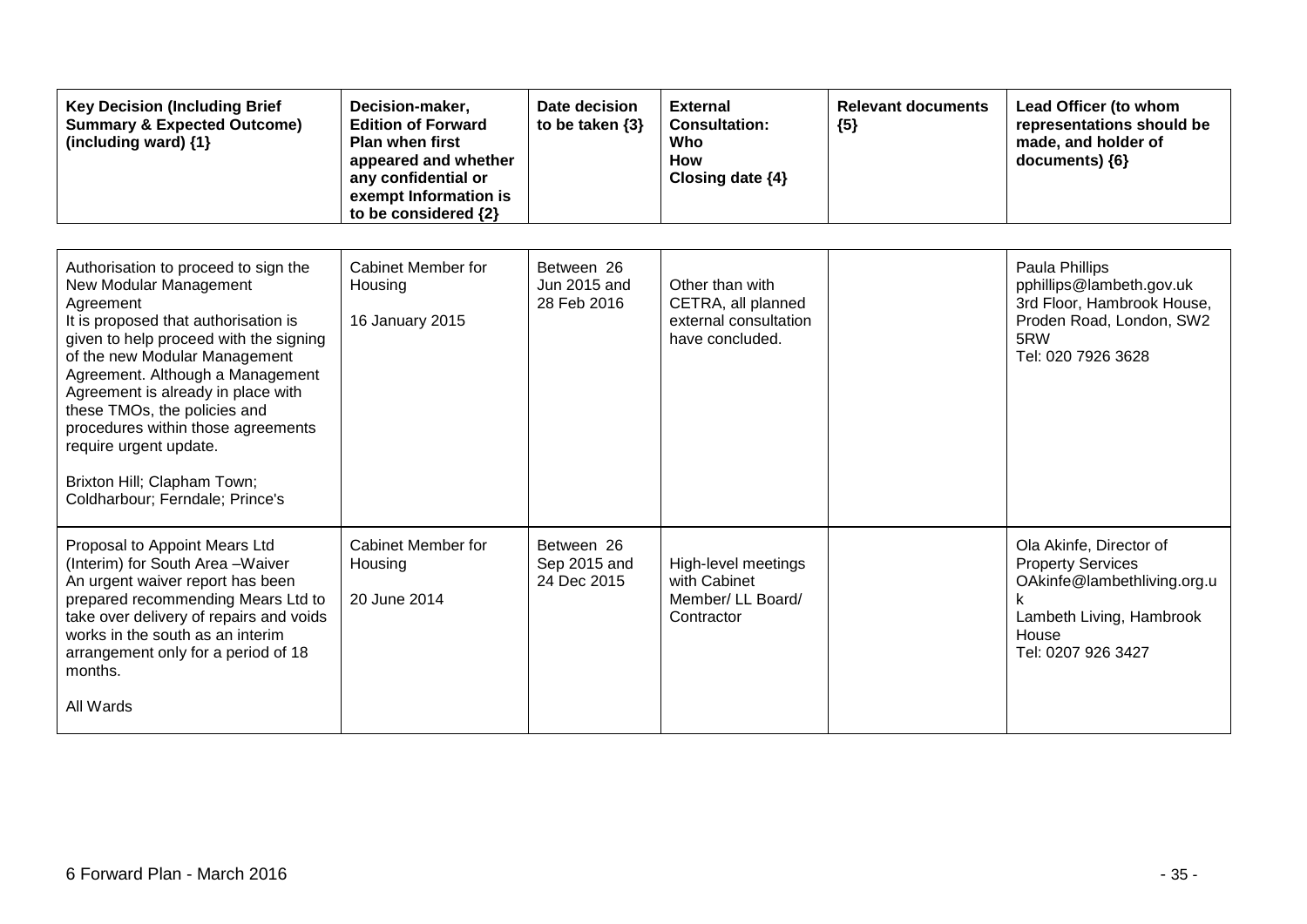| <b>Key Decision (Including Brief</b><br><b>Summary &amp; Expected Outcome)</b><br>(including ward) {1}                                                                                                                                                                                                                                                                                                               | Decision-maker,<br><b>Edition of Forward</b><br><b>Plan when first</b><br>appeared and whether<br>any confidential or<br>exempt Information is<br>to be considered {2} | Date decision<br>to be taken $\{3\}$      | <b>External</b><br><b>Consultation:</b><br>Who<br><b>How</b><br>Closing date {4} | <b>Relevant documents</b><br>${5}$ | Lead Officer (to whom<br>representations should be<br>made, and holder of<br>documents) {6}                                                                                                |
|----------------------------------------------------------------------------------------------------------------------------------------------------------------------------------------------------------------------------------------------------------------------------------------------------------------------------------------------------------------------------------------------------------------------|------------------------------------------------------------------------------------------------------------------------------------------------------------------------|-------------------------------------------|----------------------------------------------------------------------------------|------------------------------------|--------------------------------------------------------------------------------------------------------------------------------------------------------------------------------------------|
| Stock Transfer - Cherwell District<br><b>Council and Mendip District Council</b><br>To proceed with consultation on the<br>transfer of 22 HRA properties in<br>Cherwell DC and Mendip DC in<br>compliance with the requirements of<br>the 1985 Housing Act and with the<br>agreement of the HCA                                                                                                                      | Cabinet Member for<br>Housing<br>11.12.2015                                                                                                                            | Between 11<br>Dec 2015 and<br>11 Mar 2016 | Statutory consultation<br>process of the<br>tenants in the<br>properties.        |                                    | Rachel Sharpe,<br><b>Commissioning Director</b><br>RSharpe@lambeth.gov.uk<br><b>Lambeth Town Hall</b><br>Tel: 020 7926 3463                                                                |
| Supported Housing for Vulnerable<br>Adults - Lambeth Assessment Centre<br>To award a one year extension to the<br>existing contract for the Lambeth<br>Assessment Centre within the<br>Vulnerable Adults' Pathway for the<br>period 1st April 2016 to 31st March<br>2017.<br>This is required in order to allow<br>officers time to consider future funding<br>arrangements and incorporate the<br>savings required. | <b>Cabinet Member for</b><br>Housing<br>15 01 2016                                                                                                                     | Between 15<br>Feb 2016 and<br>15 May 2016 |                                                                                  |                                    | Paul Davis, Commissioning<br><b>Manager Supporting People</b><br>pdavis2@lambeth.gov.uk<br>Phoenix House, 10<br>Wandsworth Road, London,<br>SW8 2LL<br>Tel: 020 7926 7538<br>020 7926 7526 |
| Oval                                                                                                                                                                                                                                                                                                                                                                                                                 |                                                                                                                                                                        |                                           |                                                                                  |                                    |                                                                                                                                                                                            |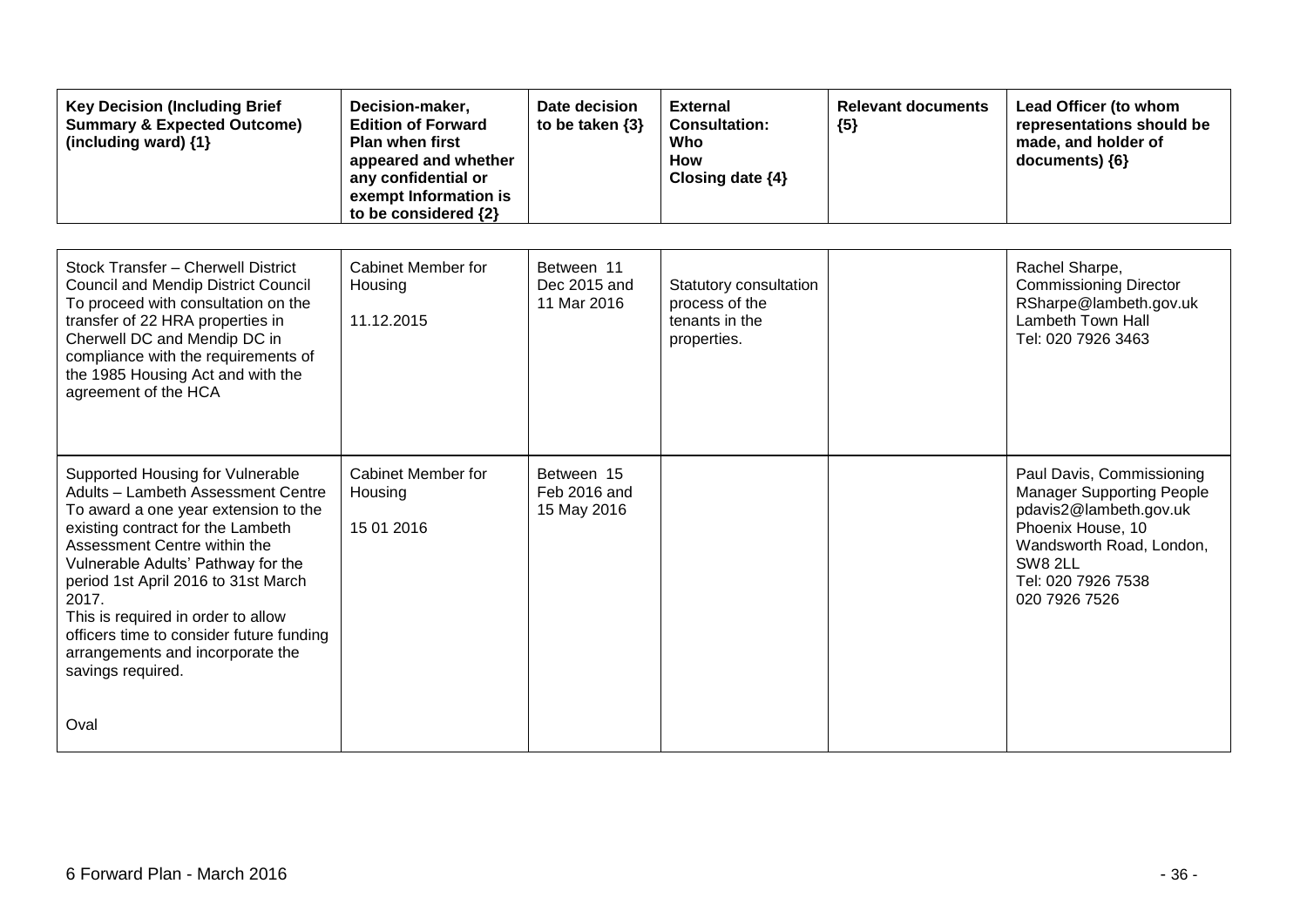| <b>Key Decision (Including Brief</b><br><b>Summary &amp; Expected Outcome)</b><br>(including ward) {1}                                                                                                                                                                                                                                                                                             | Decision-maker,<br><b>Edition of Forward</b><br><b>Plan when first</b><br>appeared and whether<br>any confidential or<br>exempt Information is<br>to be considered {2} | Date decision<br>to be taken $\{3\}$      | <b>External</b><br><b>Consultation:</b><br>Who<br><b>How</b><br>Closing date {4} | <b>Relevant documents</b><br>${5}$ | Lead Officer (to whom<br>representations should be<br>made, and holder of<br>documents) {6}                                                                                                       |
|----------------------------------------------------------------------------------------------------------------------------------------------------------------------------------------------------------------------------------------------------------------------------------------------------------------------------------------------------------------------------------------------------|------------------------------------------------------------------------------------------------------------------------------------------------------------------------|-------------------------------------------|----------------------------------------------------------------------------------|------------------------------------|---------------------------------------------------------------------------------------------------------------------------------------------------------------------------------------------------|
| Supported Housing for Vulnerable<br>Adults - Robertson Street<br>To award a one year extension to the<br>existing contract for Robertson Street<br>hostel within the Vulnerable Adults'<br>Pathway for the period 1st April 2016<br>to 31st March 2017.<br>This is required in order to allow<br>officers time to consider future funding<br>arrangements and incorporate the<br>savings required. | Cabinet Member for<br>Housing<br>15 01 16                                                                                                                              | Between 15<br>Feb 2016 and<br>15 May 2016 |                                                                                  |                                    | Paul Davis, Commissioning<br><b>Manager Supporting People</b><br>pdavis2@lambeth.gov.uk<br>Phoenix House, 10<br>Wandsworth Road, London,<br><b>SW8 2LL</b><br>Tel: 020 7926 7538<br>020 7926 7526 |
| Clapham Town                                                                                                                                                                                                                                                                                                                                                                                       |                                                                                                                                                                        |                                           |                                                                                  |                                    |                                                                                                                                                                                                   |
| Supported Housing for Vulnerable<br>Adults - Graham House<br>To award a one year extension to the<br>existing contract for Graham House<br>hostel within the Vulnerable Adults'<br>Pathway for the period 1st April 2016<br>to 31st March 2017.<br>This is required in order to allow<br>officers time to consider future funding<br>arrangements and incorporate the<br>savings required.         | <b>Cabinet Member for</b><br>Housing<br>15 01 2016                                                                                                                     | Between 15<br>Feb 2016 and<br>15 May 2016 |                                                                                  |                                    | Paul Davis, Commissioning<br><b>Manager Supporting People</b><br>pdavis2@lambeth.gov.uk<br>Phoenix House, 10<br>Wandsworth Road, London,<br>SW8 2LL<br>Tel: 020 7926 7538<br>020 7926 7526        |
| Oval                                                                                                                                                                                                                                                                                                                                                                                               |                                                                                                                                                                        |                                           |                                                                                  |                                    |                                                                                                                                                                                                   |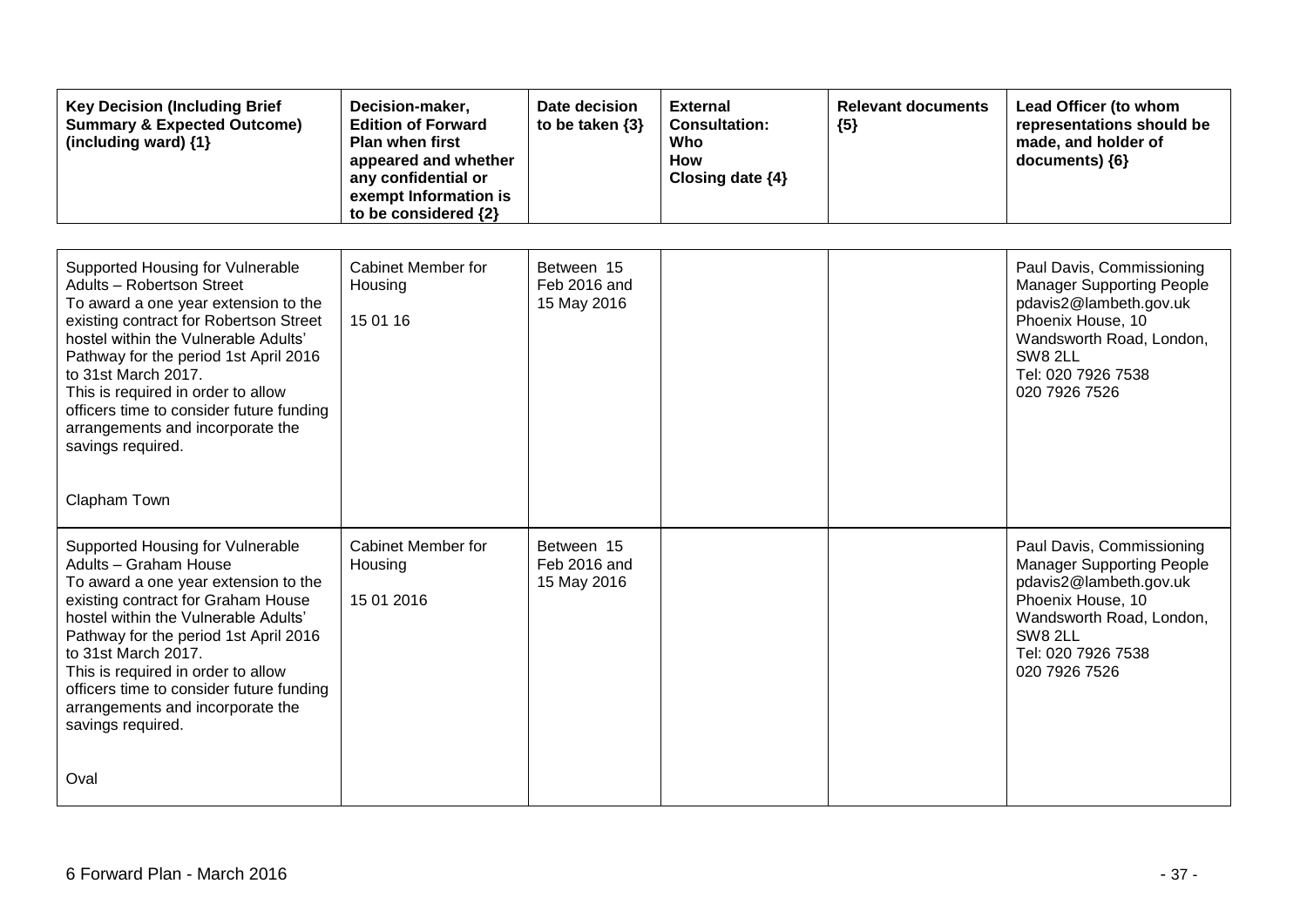| <b>Key Decision (Including Brief</b><br><b>Summary &amp; Expected Outcome)</b><br>(including ward) {1}                                                                                                                                                                                                                                                                                                                             | Decision-maker,<br><b>Edition of Forward</b><br><b>Plan when first</b><br>appeared and whether<br>any confidential or<br>exempt Information is<br>to be considered {2} | Date decision<br>to be taken $\{3\}$      | <b>External</b><br><b>Consultation:</b><br>Who<br><b>How</b><br>Closing date {4} | <b>Relevant documents</b><br>${5}$ | Lead Officer (to whom<br>representations should be<br>made, and holder of<br>documents) {6}                   |
|------------------------------------------------------------------------------------------------------------------------------------------------------------------------------------------------------------------------------------------------------------------------------------------------------------------------------------------------------------------------------------------------------------------------------------|------------------------------------------------------------------------------------------------------------------------------------------------------------------------|-------------------------------------------|----------------------------------------------------------------------------------|------------------------------------|---------------------------------------------------------------------------------------------------------------|
| Hemans Estate Housing Development<br>Project<br>The report will summarise design and<br>engagement work to date on the<br>Hemans estate and recommends that<br>the next stage of consultation focuses<br>on two sites on the estate leading to a<br>cabinet decision on infill proposals in<br>June.<br>Stockwell                                                                                                                  | <b>Cabinet Member for</b><br>Housing                                                                                                                                   | 14 Mar 2016                               |                                                                                  |                                    | Huw Jones, Housing Project<br>Officer<br>hjones@lambeth.gov.uk<br>Hambrook House<br>Tel: 0207 926 3649        |
| Decision to award development<br>management contracts for the three<br>estates: Knight's Walk, South<br>Lambeth and Westbury<br>The Council is seeking to procure<br>development management teams to<br>help progress its estate regeneration<br>projects. This procurement process<br>has been an OJEU compliant process,<br>run through the HCA Multi-disciplinary<br>Panel of consultants.<br>Clapham Town; Prince's; Stockwell | Cabinet Member for<br>Housing<br>19 Feb 2016                                                                                                                           | Between 21<br>Mar 2016 and<br>21 Jun 2016 |                                                                                  |                                    | Julian Hart, Housing<br><b>Regeneration Programme</b><br>Manager<br>jhart@lambeth.gov.uk<br>Tel: 07799 775362 |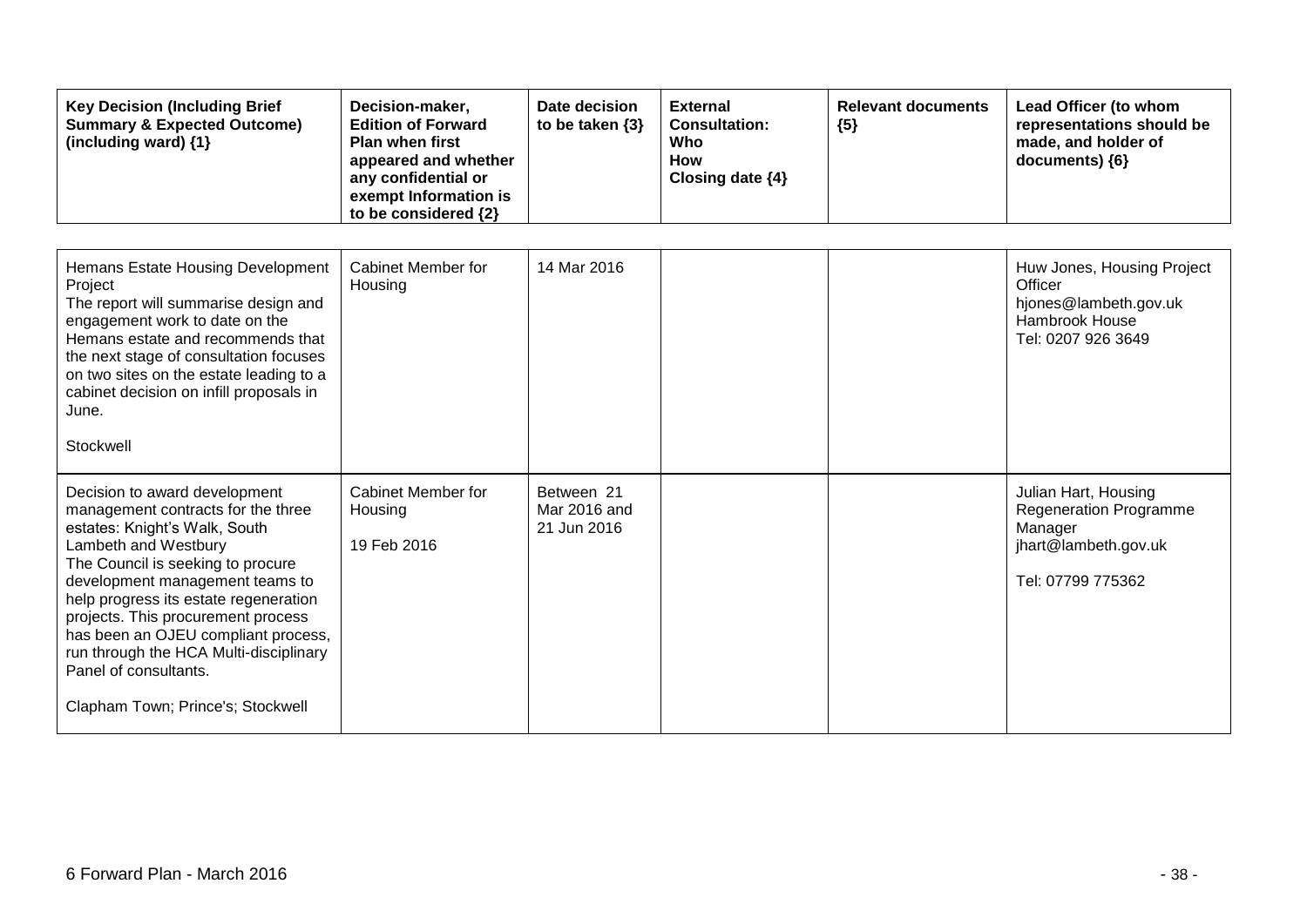| <b>Key Decision (Including Brief</b><br><b>Summary &amp; Expected Outcome)</b><br>(including ward) {1}                                                                                                                                                                                                                                | Decision-maker,<br><b>Edition of Forward</b><br><b>Plan when first</b><br>appeared and whether<br>any confidential or<br>exempt Information is<br>to be considered {2} | Date decision<br>to be taken $\{3\}$ | <b>External</b><br><b>Consultation:</b><br>Who<br><b>How</b><br>Closing date $\{4\}$ | <b>Relevant documents</b><br>${5}$ | Lead Officer (to whom<br>representations should be<br>made, and holder of<br>documents) {6}                                                                                                      |
|---------------------------------------------------------------------------------------------------------------------------------------------------------------------------------------------------------------------------------------------------------------------------------------------------------------------------------------|------------------------------------------------------------------------------------------------------------------------------------------------------------------------|--------------------------------------|--------------------------------------------------------------------------------------|------------------------------------|--------------------------------------------------------------------------------------------------------------------------------------------------------------------------------------------------|
| Procurement of Capital Programme<br>for Mechanical and Electrical Service<br>to proceed with the Mechanical and<br><b>Electrical Engineering Projects under</b><br>the Lambeth Housing Standard capital<br>programme and to raises orders for<br>the works with contractors who have<br>successfully bid in open tender.<br>All Wards | <b>Cabinet Member for</b><br>Housing                                                                                                                                   | 29 Mar 2016                          |                                                                                      |                                    | Graham Statham,<br><b>Maintenance Teams</b><br>Manager<br>gstatham@lambethliving.org.<br>uk<br>10 Somerleyton Road,<br>LONDON, SW9 8ND<br>Tel: 020 7926 4480                                     |
| Aids and Adaptations Service<br>to award a contract for bathrooms,<br>general adaptations and minor<br>adaptations. This will allow for<br>residents to leave hospital and move<br>into an adapted home at a quicker<br>rate. Funding will come from capital<br>funding and a grant.<br>All Wards                                     | Cabinet Member for<br>Housing                                                                                                                                          | 29 Mar 2016                          |                                                                                      |                                    | Neil Wightman, Delivery<br><b>Director Housing</b><br>Management<br>NWightman@lambeth.gov.uk<br>1st Floor, Blue Star House,<br>Stockwell Road, Brixton,<br>SW <sub>9</sub><br>Tel: 020 7926 7051 |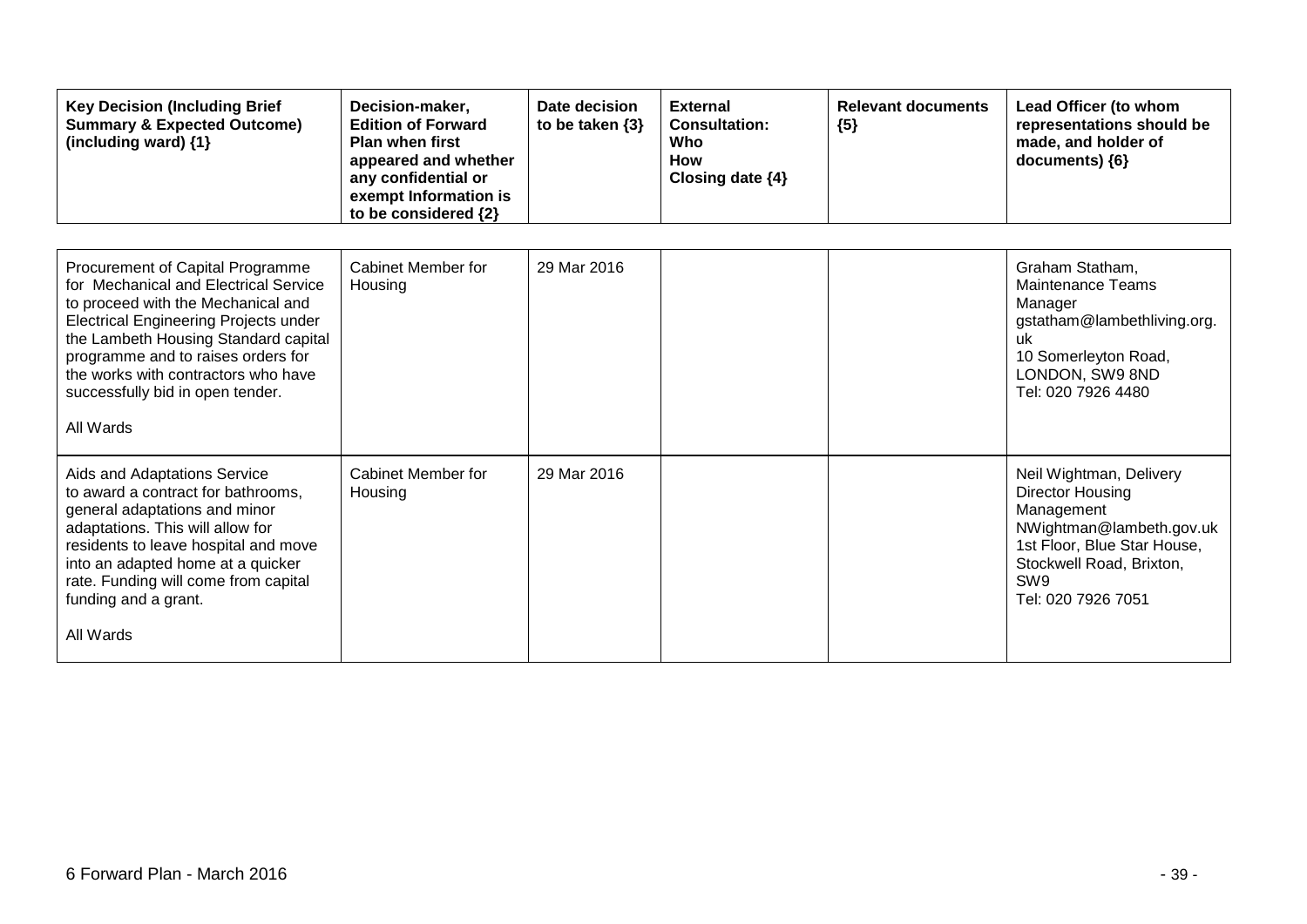| <b>Key Decision (Including Brief</b><br><b>Summary &amp; Expected Outcome)</b><br>(including ward) {1}                                                                                                                              | Decision-maker,<br><b>Edition of Forward</b><br><b>Plan when first</b><br>appeared and whether<br>any confidential or<br>exempt Information is<br>to be considered {2} | Date decision<br>to be taken $\{3\}$ | <b>External</b><br><b>Consultation:</b><br>Who<br>How<br>Closing date $\{4\}$ | <b>Relevant documents</b><br>${5}$ | Lead Officer (to whom<br>representations should be<br>made, and holder of<br>documents) ${6}$                                                                                             |
|-------------------------------------------------------------------------------------------------------------------------------------------------------------------------------------------------------------------------------------|------------------------------------------------------------------------------------------------------------------------------------------------------------------------|--------------------------------------|-------------------------------------------------------------------------------|------------------------------------|-------------------------------------------------------------------------------------------------------------------------------------------------------------------------------------------|
| <b>Removals and Storage Service</b><br>To award contracts for small scale<br>removals (these often need to be<br>completed quickly in order to get a<br>house ready for a new tenant) and for<br>larger scale decants.<br>All Wards | Cabinet Member for<br>Housing                                                                                                                                          | 4 Apr 2016                           |                                                                               |                                    | Neil Wightman, Delivery<br>Director Housing<br>Management<br>NWightman@lambeth.gov.uk<br>1st Floor, Blue Star House,<br>Stockwell Road, Brixton,<br>SW <sub>9</sub><br>Tel: 020 7926 7051 |

#### **Jobs and Growth**

| Vauxhall Square Land Appropriation<br>for Purposes of Right to Light<br>To agree the use of the Council's<br>S237 powers in connection with the<br>Vauxhall Square site in order to<br>remove the injunctable Right to Light<br>of neighbouring landowners. | Cabinet Member for<br>Jobs and Growth<br>10/06/2015 | Between 18<br>Jan 2016 and<br>18 Apr 2016 | <b>Ward Councillors</b><br><b>Statutory consultees</b> | <b>Richard Saunders, Team</b><br>Leader - Special Projects<br>rsaunders@lambeth.gov.uk<br><b>DCS Special Projects,</b><br>Planning & Development<br>Control, Phoenix House, 10<br>Wandsworth Road |
|-------------------------------------------------------------------------------------------------------------------------------------------------------------------------------------------------------------------------------------------------------------|-----------------------------------------------------|-------------------------------------------|--------------------------------------------------------|---------------------------------------------------------------------------------------------------------------------------------------------------------------------------------------------------|
| Oval                                                                                                                                                                                                                                                        |                                                     |                                           |                                                        |                                                                                                                                                                                                   |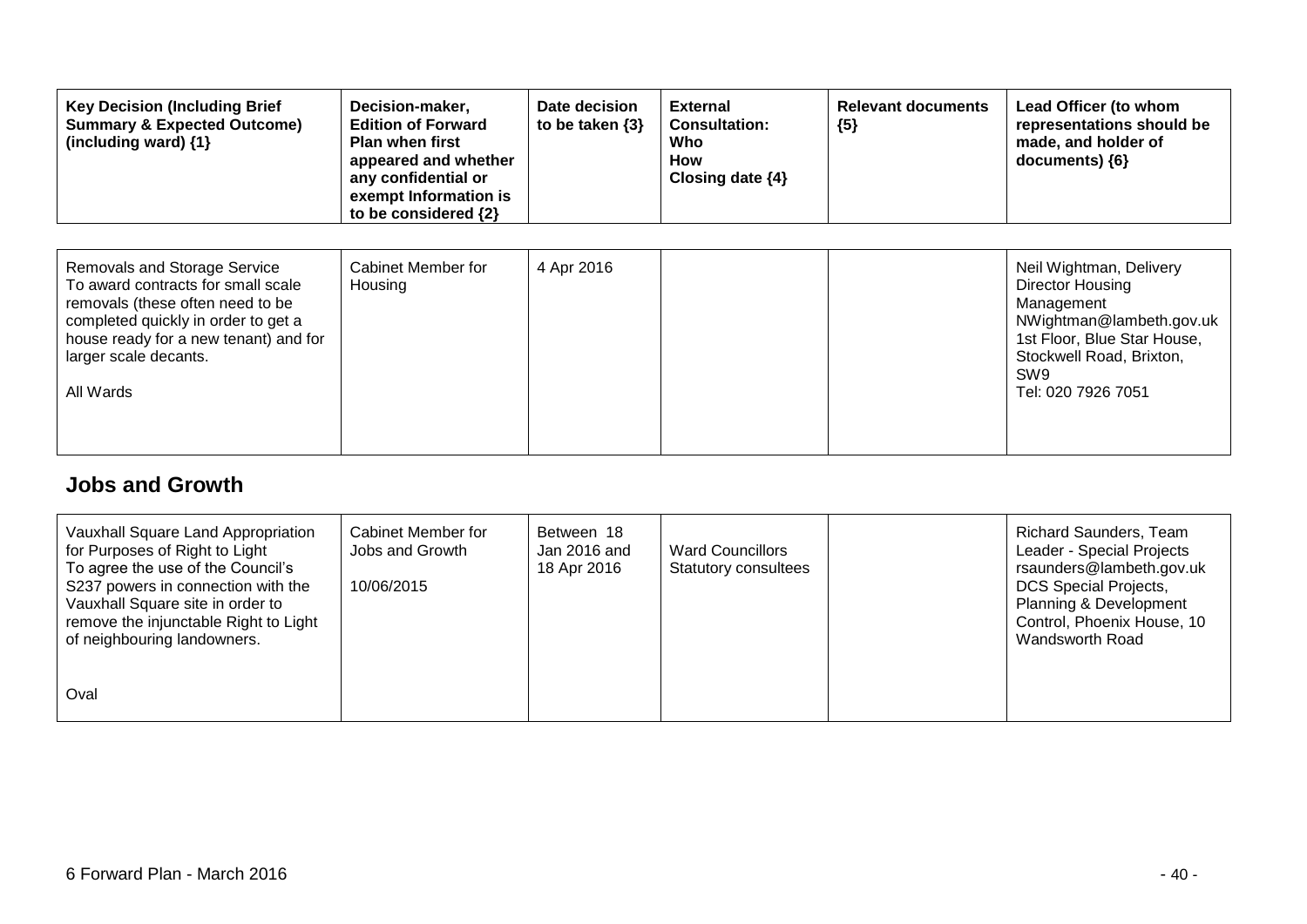| <b>Key Decision (Including Brief</b><br><b>Summary &amp; Expected Outcome)</b><br>(including ward) {1}                                                                                                                                                                                                                                                                                                                                                                                                                                                        | Decision-maker,<br><b>Edition of Forward</b><br><b>Plan when first</b><br>appeared and whether<br>any confidential or<br>exempt Information is<br>to be considered {2} | Date decision<br>to be taken $\{3\}$    | <b>External</b><br><b>Consultation:</b><br>Who<br><b>How</b><br>Closing date $\{4\}$ | <b>Relevant documents</b><br>${5}$                       | Lead Officer (to whom<br>representations should be<br>made, and holder of<br>documents) {6}                                                                              |
|---------------------------------------------------------------------------------------------------------------------------------------------------------------------------------------------------------------------------------------------------------------------------------------------------------------------------------------------------------------------------------------------------------------------------------------------------------------------------------------------------------------------------------------------------------------|------------------------------------------------------------------------------------------------------------------------------------------------------------------------|-----------------------------------------|--------------------------------------------------------------------------------------|----------------------------------------------------------|--------------------------------------------------------------------------------------------------------------------------------------------------------------------------|
| <b>Transforming Vauxhall Funding</b><br>Agreement<br>To formalise the actual funding<br>amount and funding profiling<br>agreement in regard to the Council's<br>£12m contribution towards the project.<br>The Cabinet decision is also required<br>to formally allocate £12m to the<br>Capital Investment Programme (CIP)<br>and Capital Pipeline.<br>This follows a Cabinet Member<br>delegated decision taken on 7 April<br>2015, whereby the Council's financial<br>contribution of £12m towards the<br>project was agreed in principle.<br>Oval; Prince's | Cabinet Member for<br>Jobs and Growth<br>18 September 2015                                                                                                             | Between 1 Feb<br>2016 and 1 Apr<br>2016 |                                                                                      | <b>Transforming Vauxhall</b><br><b>Funding Agreement</b> | Conor McDonagh, Delivery<br>Lead - Regeneration<br>cmcdonagh@lambeth.gov.uk<br>1st Floor, Phoenix House, 10<br>Wandsworth Road, London,<br>SW8 2LL<br>Tel: 020 7926 5980 |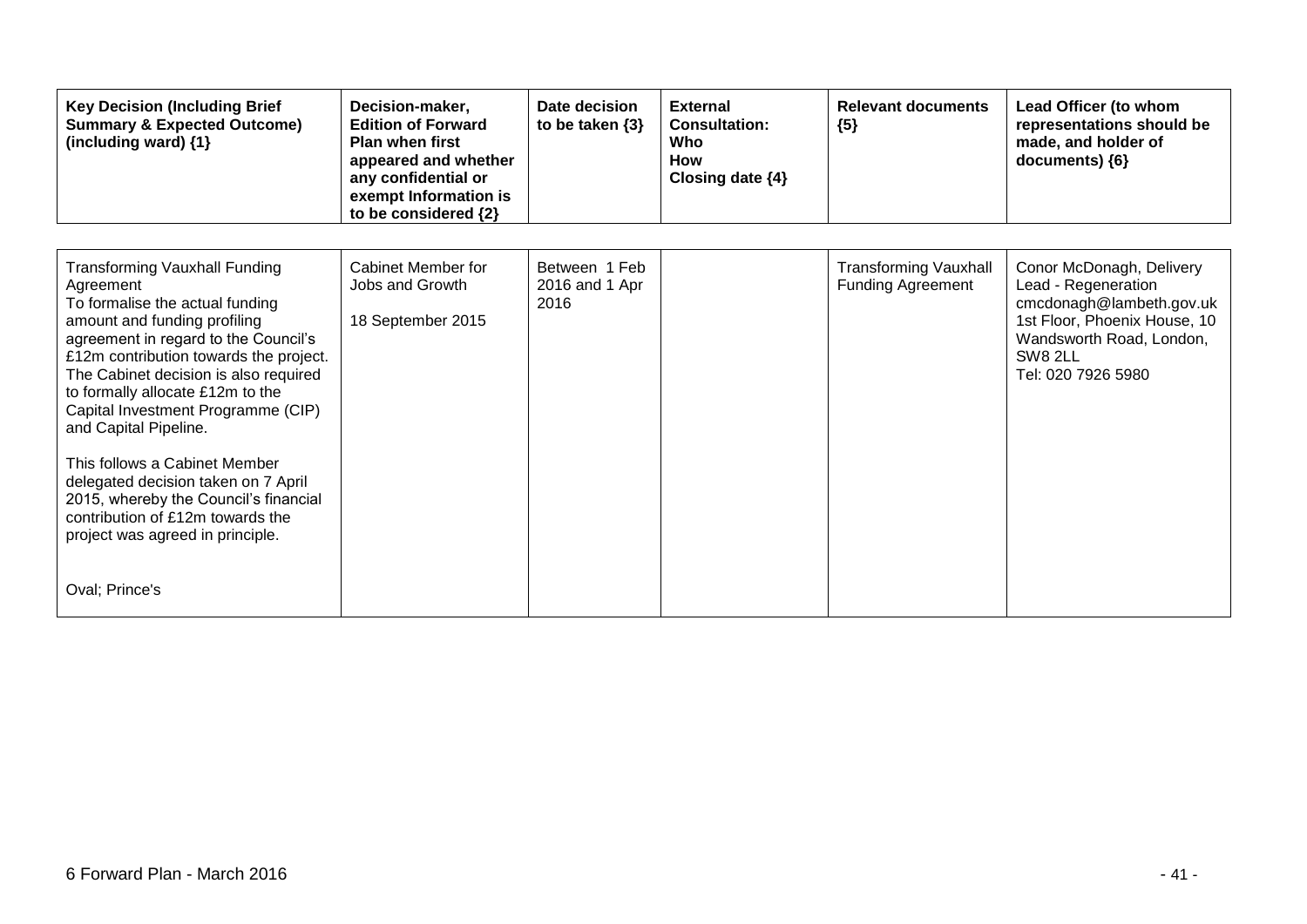| <b>Key Decision (Including Brief</b><br><b>Summary &amp; Expected Outcome)</b><br>(including ward) {1}                                                                                                                                                                                                                                                                                                                                         | Decision-maker,<br><b>Edition of Forward</b><br><b>Plan when first</b><br>appeared and whether<br>any confidential or<br>exempt Information is<br>to be considered {2} | Date decision<br>to be taken $\{3\}$      | <b>External</b><br><b>Consultation:</b><br>Who<br>How<br>Closing date {4} | <b>Relevant documents</b><br>${5}$ | Lead Officer (to whom<br>representations should be<br>made, and holder of<br>documents) {6}                                                                      |
|------------------------------------------------------------------------------------------------------------------------------------------------------------------------------------------------------------------------------------------------------------------------------------------------------------------------------------------------------------------------------------------------------------------------------------------------|------------------------------------------------------------------------------------------------------------------------------------------------------------------------|-------------------------------------------|---------------------------------------------------------------------------|------------------------------------|------------------------------------------------------------------------------------------------------------------------------------------------------------------|
| Proposed changes to the lease held<br>by the Coin Street Community<br>Builders relating to land on the South<br>Bank.<br>The decision will determine whether or<br>not the Council gives the existing<br>tenant, Coin Street Community<br>Builders Limited (CSCB), the ability to<br>sublet part of its demise to the Garden<br>Bridge Trust (GBT) for the purposes of<br>constructing a south landing building<br>for the bridge.<br>Bishop's | Cabinet Member for<br>Jobs and Growth<br>19 Feb 2016                                                                                                                   | Between 22<br>Mar 2016 and<br>22 Jun 2016 |                                                                           |                                    | Sandra Roebuck, Assistant<br>Director - Investment and<br>Growth<br>SRoebuck@lambeth.gov.uk<br>Physical Regeneration,<br>Lambeth Town Hall<br>Tel: 020 7926 2594 |
| Loughborough Junction London<br>Regeneration Fund workspace project<br>Formal approval for the allocation of<br>£1,644,388 of capital grant (from the<br>GLA's London Regeneration Fund) to<br>build affordable workspace on a<br>council-owned site, and in rail arches,<br>in Loughborough Junction. The funds<br>can only be spent on this project,<br>which formed the basis of the<br>successful bid to the GLA.<br>Coldharbour           | <b>Cabinet Member for</b><br>Jobs and Growth                                                                                                                           | 7 Mar 2016                                |                                                                           |                                    | Tom Bridgman<br>tbridgman@lambeth.gov.uk                                                                                                                         |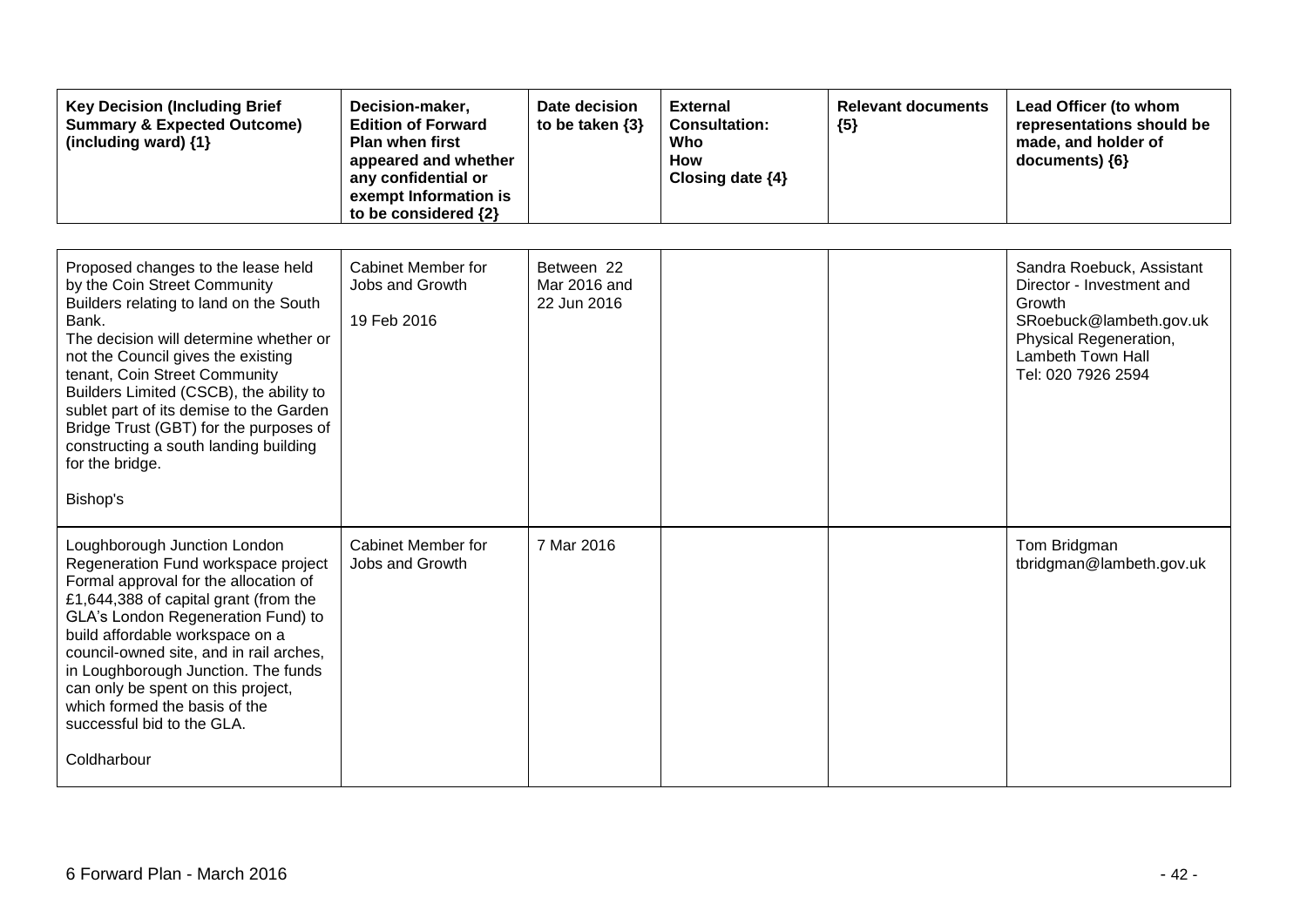| <b>Key Decision (Including Brief</b><br><b>Summary &amp; Expected Outcome)</b><br>(including ward) {1}                                                                                                                                                                                                                                                                                                                                                                                                                                                                                                                                                                                                                                             | Decision-maker,<br><b>Edition of Forward</b><br><b>Plan when first</b><br>appeared and whether<br>any confidential or<br>exempt Information is<br>to be considered {2} | Date decision<br>to be taken $\{3\}$ | <b>External</b><br><b>Consultation:</b><br>Who<br>How<br>Closing date {4} | <b>Relevant documents</b><br>${5}$ | Lead Officer (to whom<br>representations should be<br>made, and holder of<br>documents) ${6}$              |
|----------------------------------------------------------------------------------------------------------------------------------------------------------------------------------------------------------------------------------------------------------------------------------------------------------------------------------------------------------------------------------------------------------------------------------------------------------------------------------------------------------------------------------------------------------------------------------------------------------------------------------------------------------------------------------------------------------------------------------------------------|------------------------------------------------------------------------------------------------------------------------------------------------------------------------|--------------------------------------|---------------------------------------------------------------------------|------------------------------------|------------------------------------------------------------------------------------------------------------|
|                                                                                                                                                                                                                                                                                                                                                                                                                                                                                                                                                                                                                                                                                                                                                    |                                                                                                                                                                        |                                      |                                                                           |                                    |                                                                                                            |
| <b>Additional Funding Request for Depot</b><br><b>Relocation and Consolidation Scheme</b><br>To approve additional funding to cover<br>the full cost of the Brixton depot<br>rationalisation and relocation works.<br>The works involve:<br>1. Providing vacant possession of the<br>Angela Davis depot by October 2016<br>that will help enable the Somerleyton<br>Road project to proceed to plan.<br>2. Reconfiguring/redesigning two<br>larger depots - Shakespeare Road<br>and Mahatma Ghandi - to<br>accommodate the facilities (including<br>vehicle repair bays and office space)<br>being relocated from the Angela Davis<br>depot<br>3. Ensuring continuity of Veolia's<br>services is maintained throughout this<br>relocation process. | Cabinet Member for<br>Jobs and Growth                                                                                                                                  | 11 Apr 2016                          |                                                                           |                                    | Neil Vokes, Regeneration<br>Project Manager (Housing)<br>nvokes@lambeth.gov.uk<br>1st floor, Phoenix House |
| Coldharbour                                                                                                                                                                                                                                                                                                                                                                                                                                                                                                                                                                                                                                                                                                                                        |                                                                                                                                                                        |                                      |                                                                           |                                    |                                                                                                            |

## **Neighbourhoods**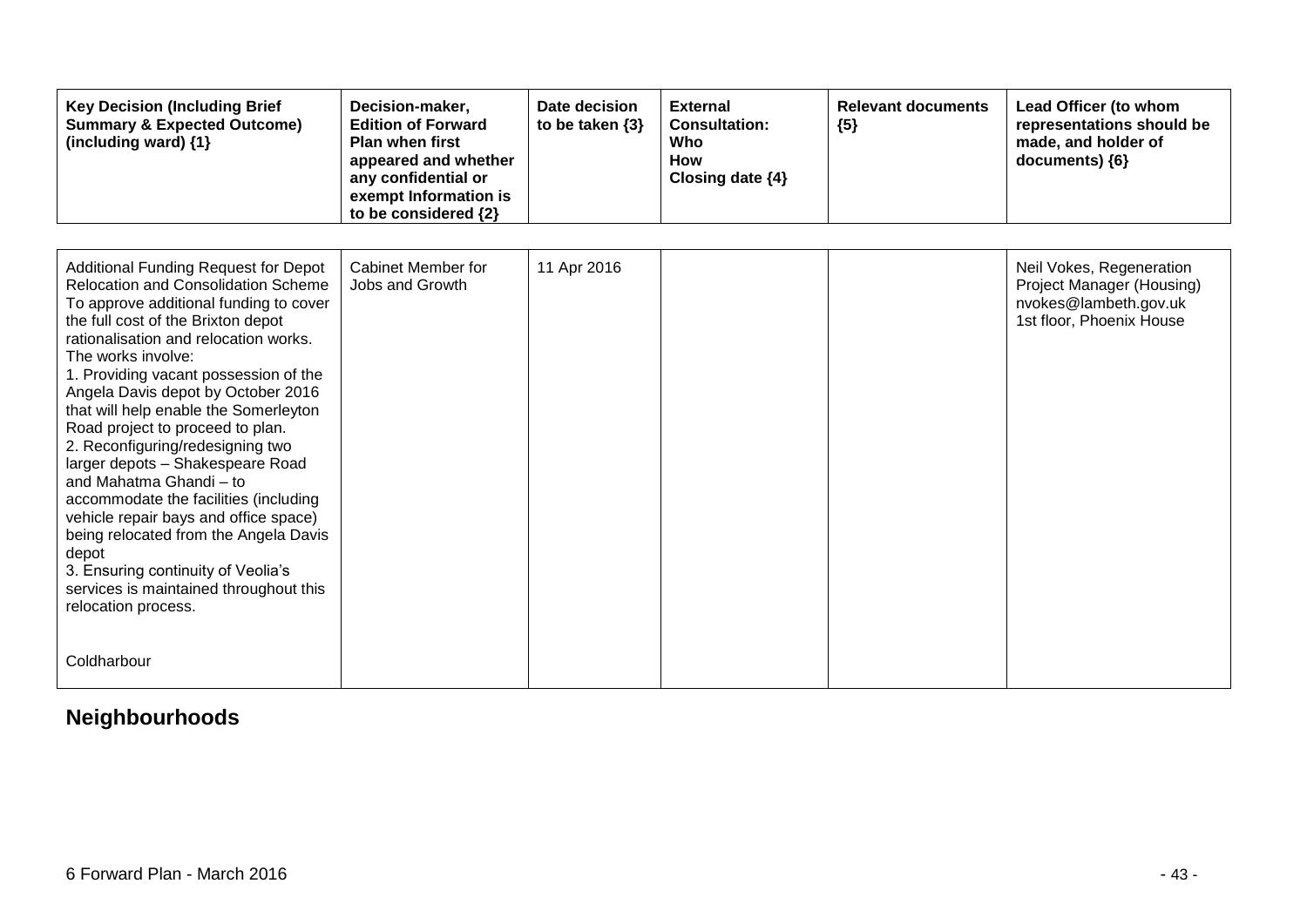| <b>Key Decision (Including Brief</b><br><b>Summary &amp; Expected Outcome)</b><br>(including ward) {1}                                                                                                                                                                                                                                                                                                                                                                                                                                     | Decision-maker,<br><b>Edition of Forward</b><br><b>Plan when first</b><br>appeared and whether<br>any confidential or<br>exempt Information is<br>to be considered {2} | Date decision<br>to be taken $\{3\}$ | <b>External</b><br><b>Consultation:</b><br>Who<br><b>How</b><br>Closing date {4} | <b>Relevant documents</b><br>${5}$                      | Lead Officer (to whom<br>representations should be<br>made, and holder of<br>documents) {6} |
|--------------------------------------------------------------------------------------------------------------------------------------------------------------------------------------------------------------------------------------------------------------------------------------------------------------------------------------------------------------------------------------------------------------------------------------------------------------------------------------------------------------------------------------------|------------------------------------------------------------------------------------------------------------------------------------------------------------------------|--------------------------------------|----------------------------------------------------------------------------------|---------------------------------------------------------|---------------------------------------------------------------------------------------------|
| Nettlefold and West Norwood Library<br>Redevelopment<br>On 17th December 2014 the council<br>provided the go ahead for<br>Picturehouse Limited to proceed with<br>the detailed costing leading to the<br>redevelopment of the Nettlefold and<br>West Norwood Library redevelopment<br>site. This report provides with the<br>opportunity to make decisions that will<br>instigate the construction phase of the<br>scheme with an estimated reopening<br>of the new facility due to take place in<br>2017-18.<br>Gipsy Hill; Knight's Hill | <b>Cabinet Member for</b><br>Neighbourhoods<br>24th December 2015                                                                                                      | 11 Mar 2016                          |                                                                                  | Nettlefold and West<br>Norwood Library<br>Redevelopment | Donna Wiggins<br>dwiggins@lambeth.gov.uk                                                    |
| Archbishops Park Sports Facility<br><b>Upgrade Project</b><br>To award the contract for the<br>refurbishment of the All weather pitch<br>and changing rooms at Archbishops<br>Park<br>Bishop's                                                                                                                                                                                                                                                                                                                                             | Cabinet Member for<br>Neighbourhoods<br>18 September 2015                                                                                                              | 19 Oct 2015                          |                                                                                  |                                                         | <b>Caroline Streeks</b><br>cstreeks@lambeth.gov.uk<br>4th Floor, Blue Star House            |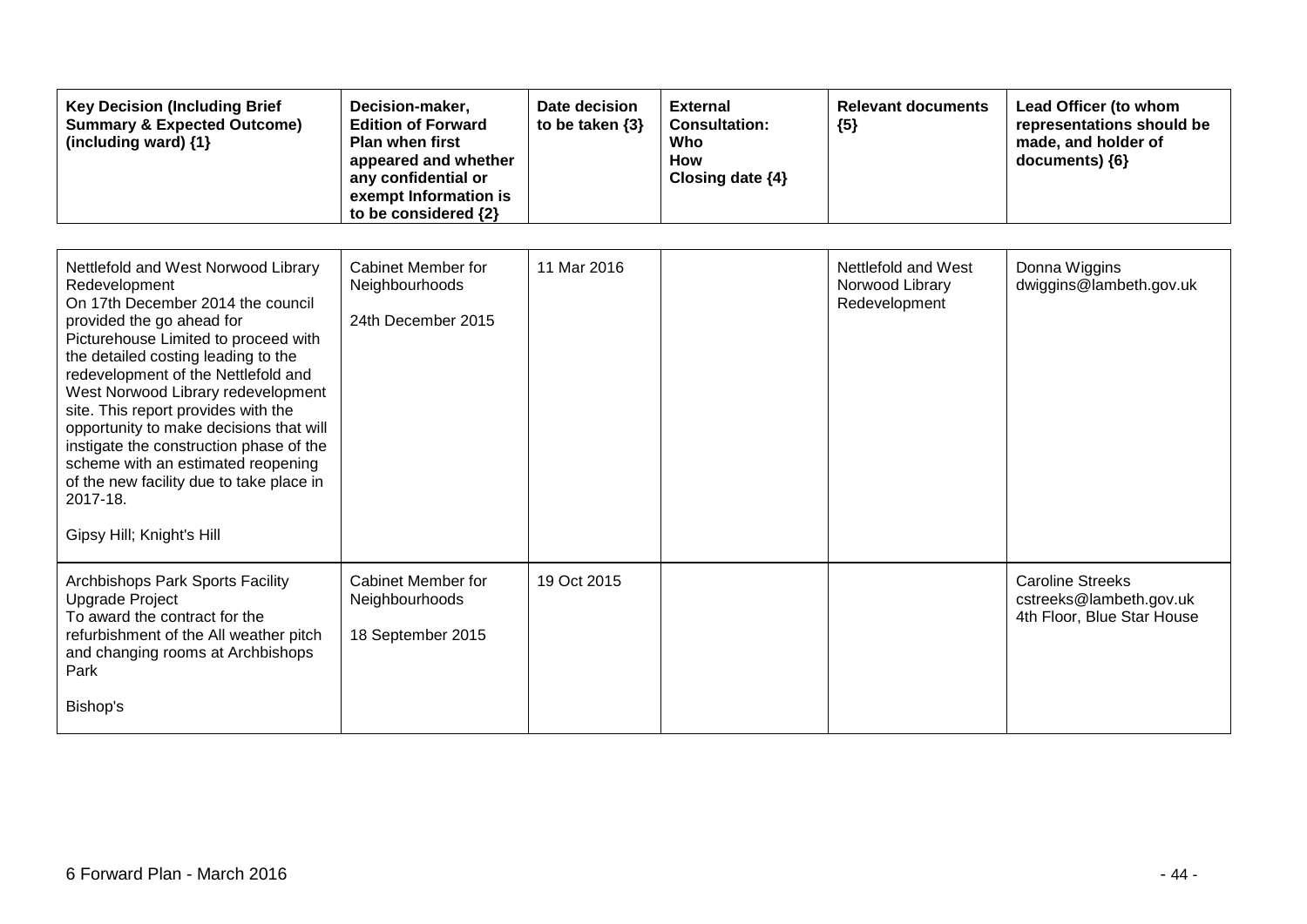| <b>Key Decision (Including Brief</b><br><b>Summary &amp; Expected Outcome)</b><br>(including ward) {1}                                                                                                              | Decision-maker,<br><b>Edition of Forward</b><br><b>Plan when first</b><br>appeared and whether<br>any confidential or<br>exempt Information is<br>to be considered {2}                                      | Date decision<br>to be taken $\{3\}$ | <b>External</b><br><b>Consultation:</b><br>Who<br>How<br>Closing date $\{4\}$ | <b>Relevant documents</b><br>${5}$ | Lead Officer (to whom<br>representations should be<br>made, and holder of<br>documents) {6}                                                                                                          |
|---------------------------------------------------------------------------------------------------------------------------------------------------------------------------------------------------------------------|-------------------------------------------------------------------------------------------------------------------------------------------------------------------------------------------------------------|--------------------------------------|-------------------------------------------------------------------------------|------------------------------------|------------------------------------------------------------------------------------------------------------------------------------------------------------------------------------------------------|
| <b>Brixton Recreation Centre</b><br>Appointment of Contractor from the<br>Scape Framework to carry out<br>urgently required repairs and<br>refurbishment to the Brixton<br><b>Recreation Centre.</b><br>Coldharbour | Cabinet Member for<br>Neighbourhoods                                                                                                                                                                        | 22 Feb 2016                          |                                                                               |                                    | Mike Pocock, Delivery<br>Director, Business, Growth<br>and Regeneration<br>mpocock@lambeth.gov.uk<br>International House,<br>Canterbury Crescent,<br>London, SW9 7QE<br>Tel: 020 7926 3228           |
| <b>Tree Maintenance Services</b><br>To extend the existing Tree<br>Maintenance Service contract by<br>approximately 10 months to enable<br>the tendering process to take place.<br>All Wards                        | Cabinet Member for<br>Neighbourhoods<br>Part exempt<br>Information relating to<br>the financial or business<br>affairs of any particular<br>person (including the<br>authority holding that<br>information) | 7 Mar 2016                           |                                                                               |                                    | Michael C Clarke, Public<br><b>Environment Manager</b><br>mcclarke@lambeth.gov.uk<br>1st Floor, Service Team<br>House, 185-205<br>Shakespeare Road, London,<br><b>SE24 0PZ</b><br>Tel: 020 7926 0528 |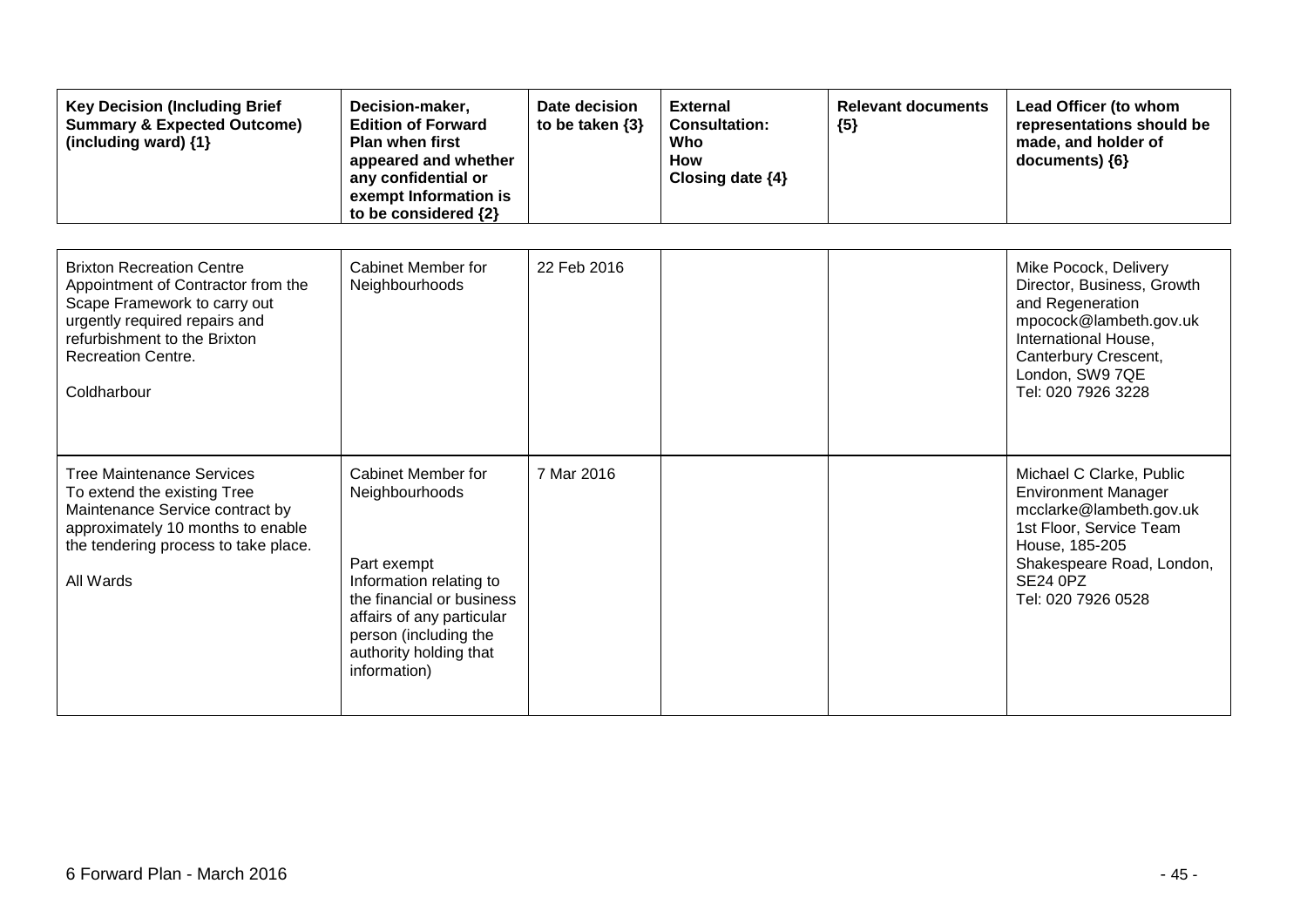| <b>Key Decision (Including Brief</b><br><b>Summary &amp; Expected Outcome)</b><br>(including ward) {1}                                                                                                                                                                                                                                                                                                                                                                                                                                                                          | Decision-maker,<br><b>Edition of Forward</b><br><b>Plan when first</b><br>appeared and whether<br>any confidential or<br>exempt Information is<br>to be considered {2} | Date decision<br>to be taken $\{3\}$      | <b>External</b><br><b>Consultation:</b><br>Who<br><b>How</b><br>Closing date $\{4\}$ | <b>Relevant documents</b><br>${5}$ | Lead Officer (to whom<br>representations should be<br>made, and holder of<br>documents) {6} |
|---------------------------------------------------------------------------------------------------------------------------------------------------------------------------------------------------------------------------------------------------------------------------------------------------------------------------------------------------------------------------------------------------------------------------------------------------------------------------------------------------------------------------------------------------------------------------------|------------------------------------------------------------------------------------------------------------------------------------------------------------------------|-------------------------------------------|--------------------------------------------------------------------------------------|------------------------------------|---------------------------------------------------------------------------------------------|
| Decision on contract extension of<br>VAWG community provision under<br>waiver<br>Intention to extend Gaia Centre<br>contract under waiver from 1 April<br>2016 until 31 March 2017. The waiver<br>value is just over 500k and so this will<br>need to be approved by Procurement<br>Board (PB) and placed on Forward<br>Plan.<br>We will also be requesting permission<br>to extend our refuge provision, under<br>waiver, for one more year.<br>Re-commissioning of all VAWG<br>provision is due to commence in<br>Summer 2016 with new contracts in<br>place by 1 April 2017. | <b>Cabinet Member for</b><br>Neighbourhoods<br>19 Feb 2016                                                                                                             | Between 21<br>Mar 2016 and<br>21 Jun 2016 |                                                                                      |                                    | Jade Holvey, VAWG<br>Programme Manager<br>JHolvey@lambeth.gov.uk                            |